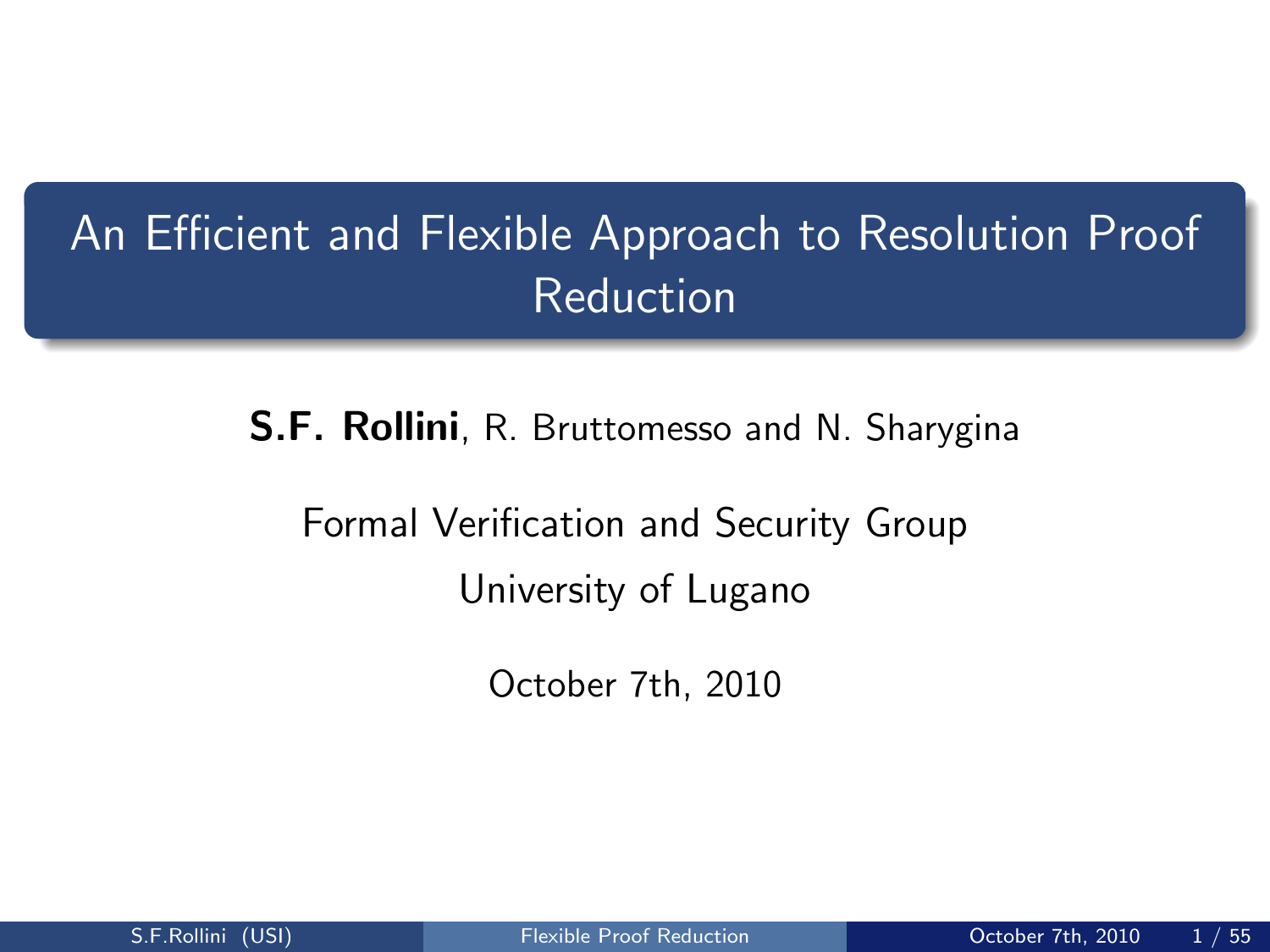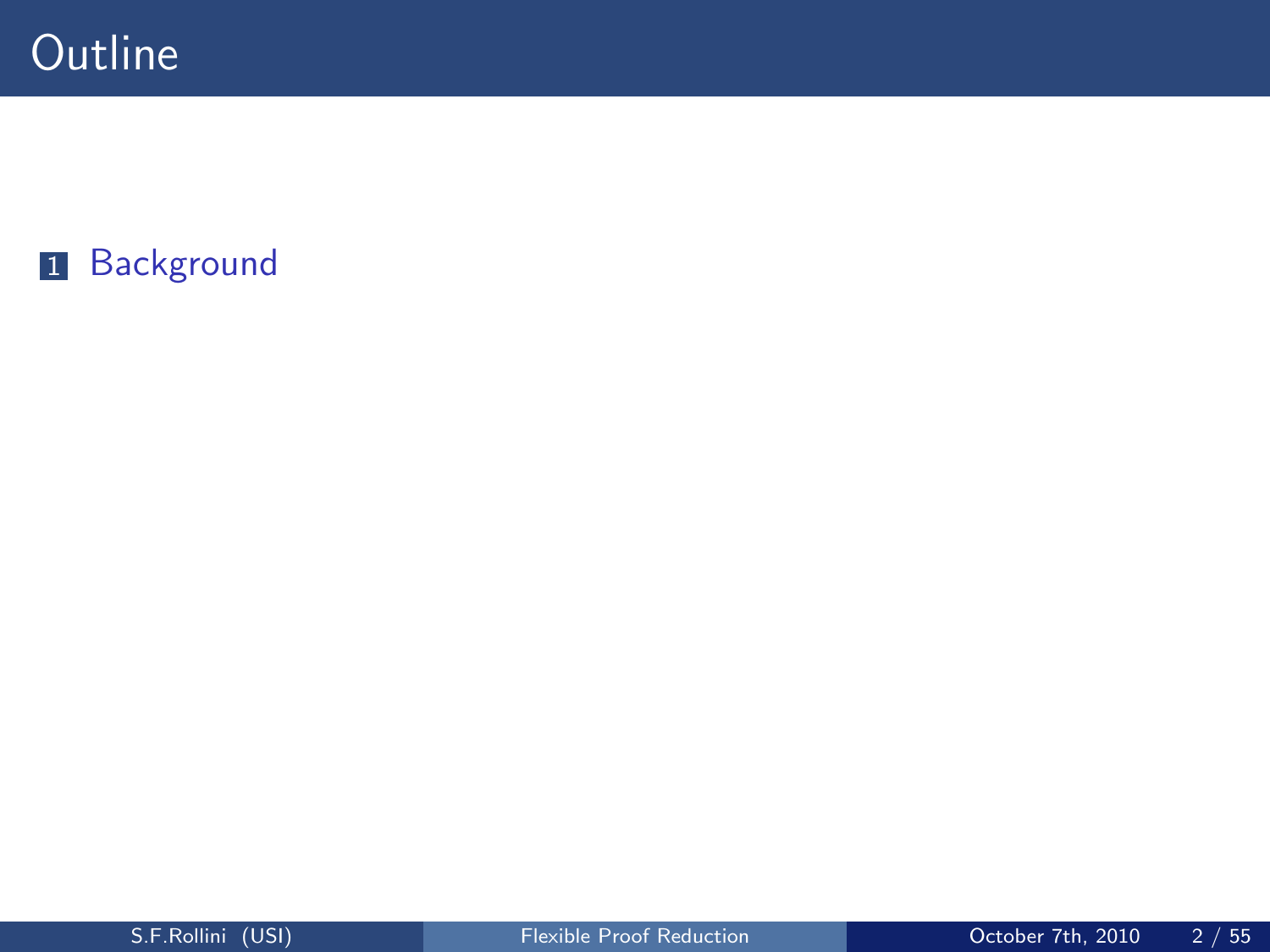2 [Motivation and Related Work](#page-23-0)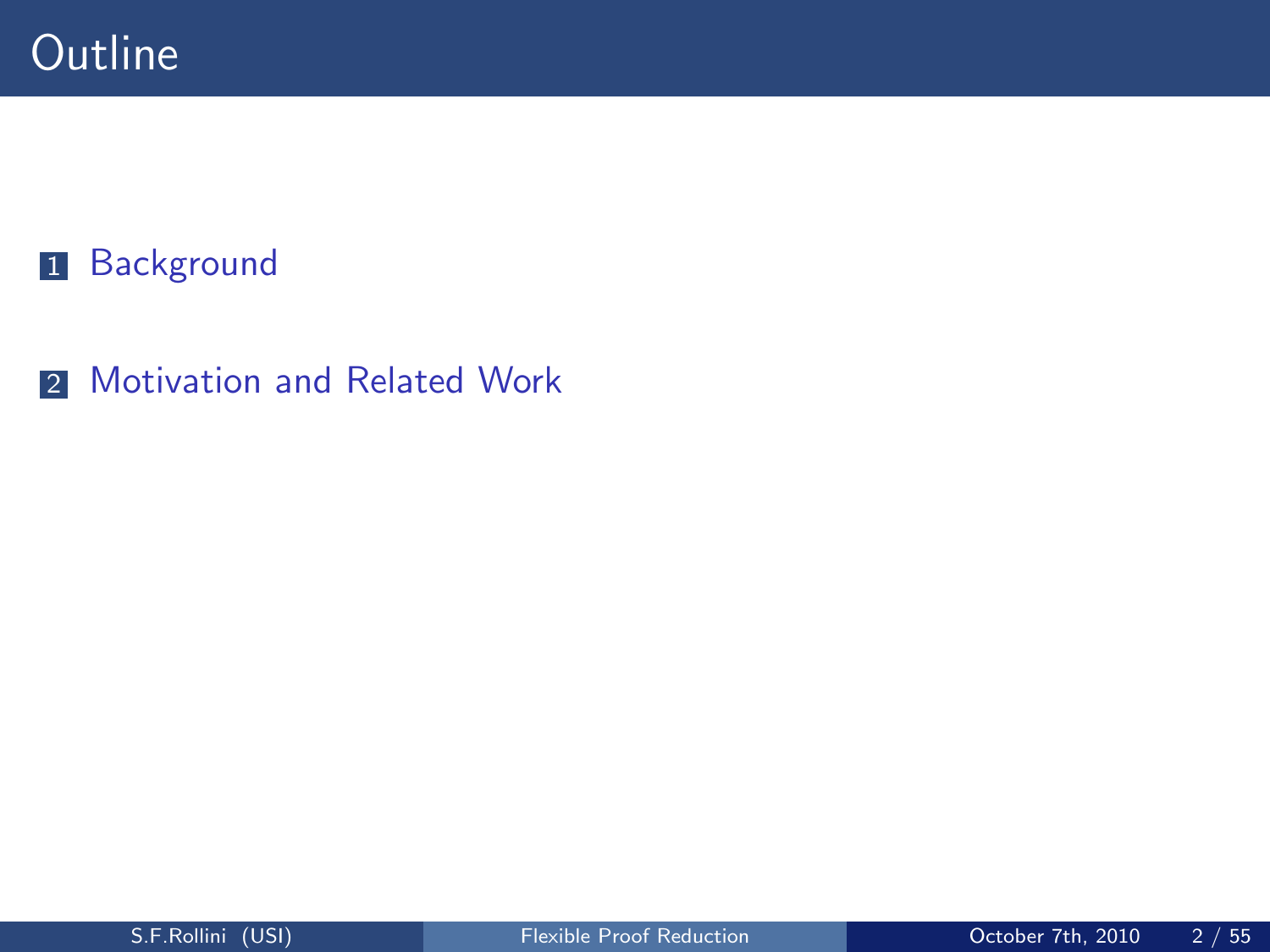**2** [Motivation and Related Work](#page-23-0)

### **3** [Contribution](#page-49-0)

- **[Proof Reduction Framework](#page-50-0)**
- **[Implementation and Evaluation](#page-81-0)**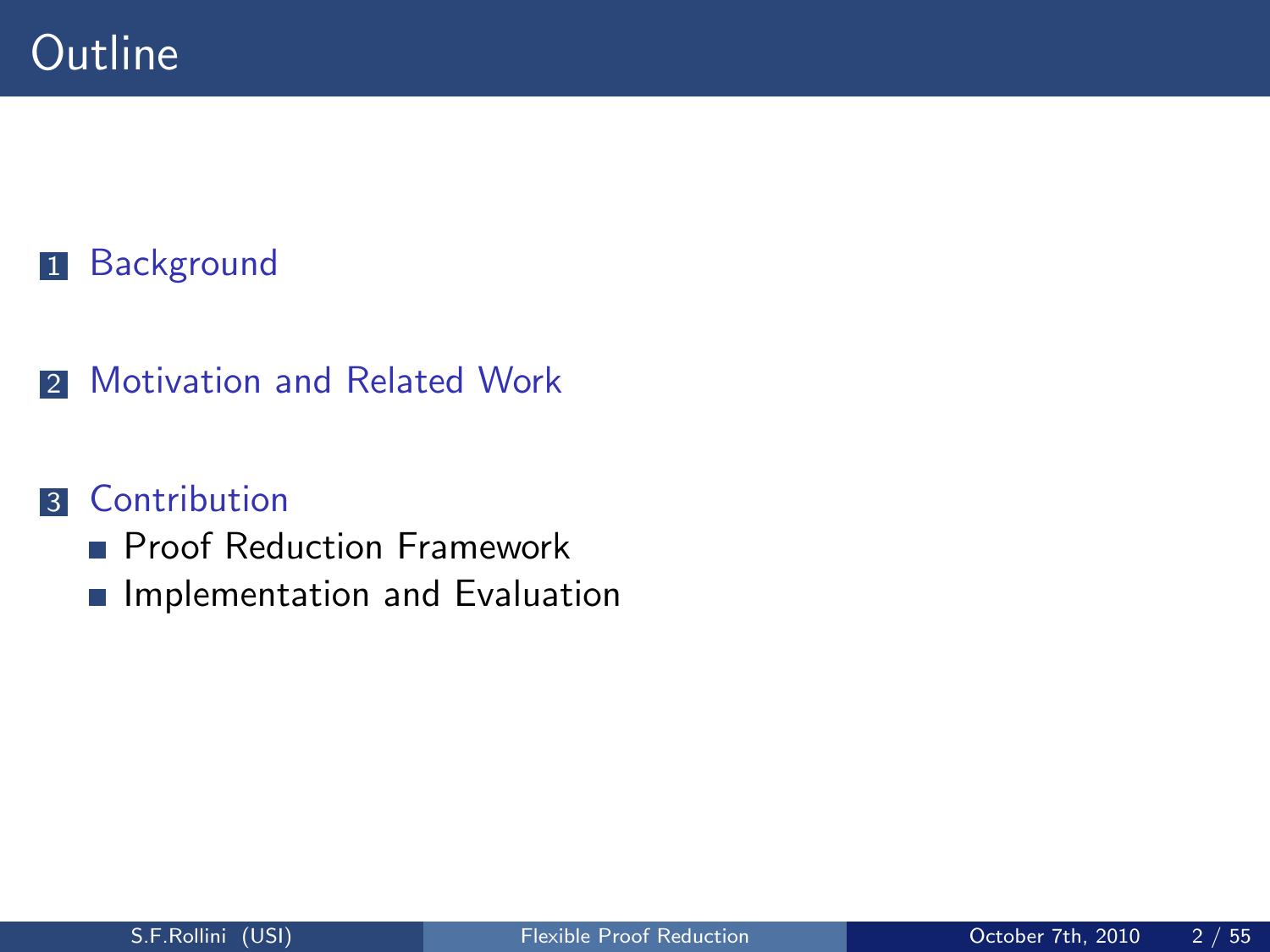**2** [Motivation and Related Work](#page-23-0)

#### 3 [Contribution](#page-49-0)

- **[Proof Reduction Framework](#page-50-0)**
- **[Implementation and Evaluation](#page-81-0)**
- 4 [Summary and Future Work](#page-98-0)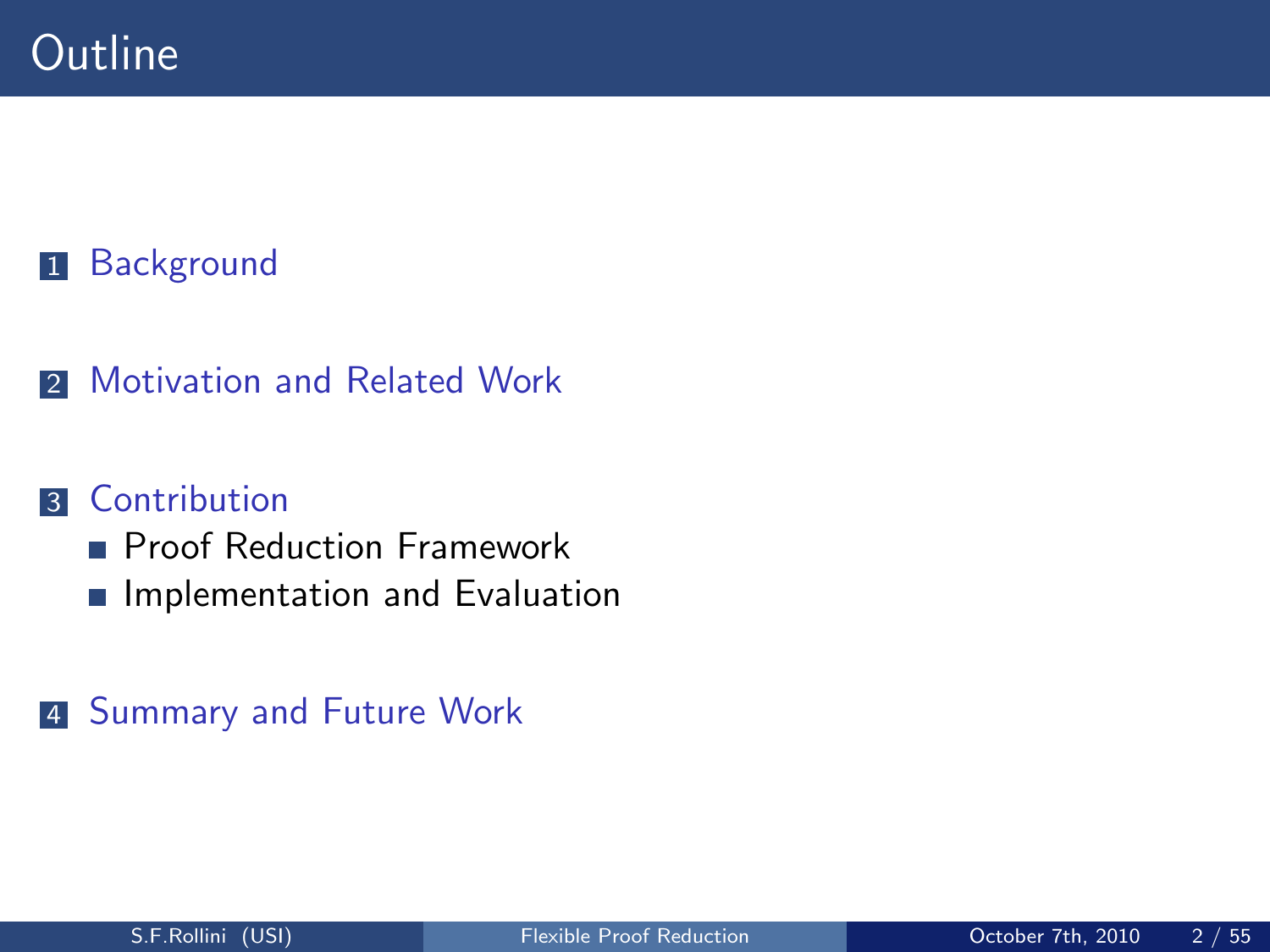#### 2 [Motivation and Related Work](#page-23-0)

#### **3** [Contribution](#page-49-0)

- **[Proof Reduction Framework](#page-50-0)**
- <span id="page-5-0"></span>**[Implementation and Evaluation](#page-81-0)**

### 4 [Summary and Future Work](#page-98-0)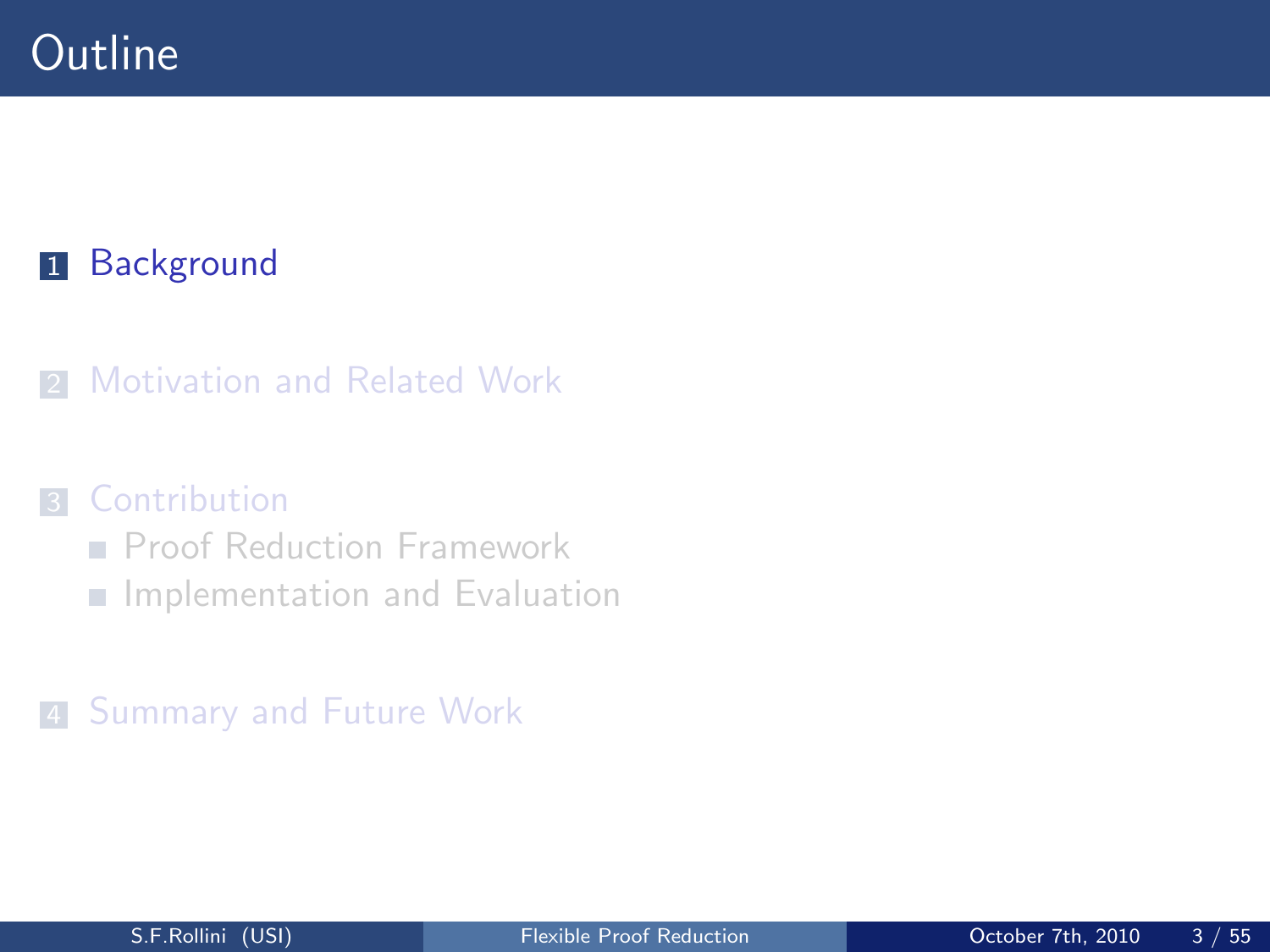# • Propositional SAT  $p \wedge (\overline{p} \vee r)$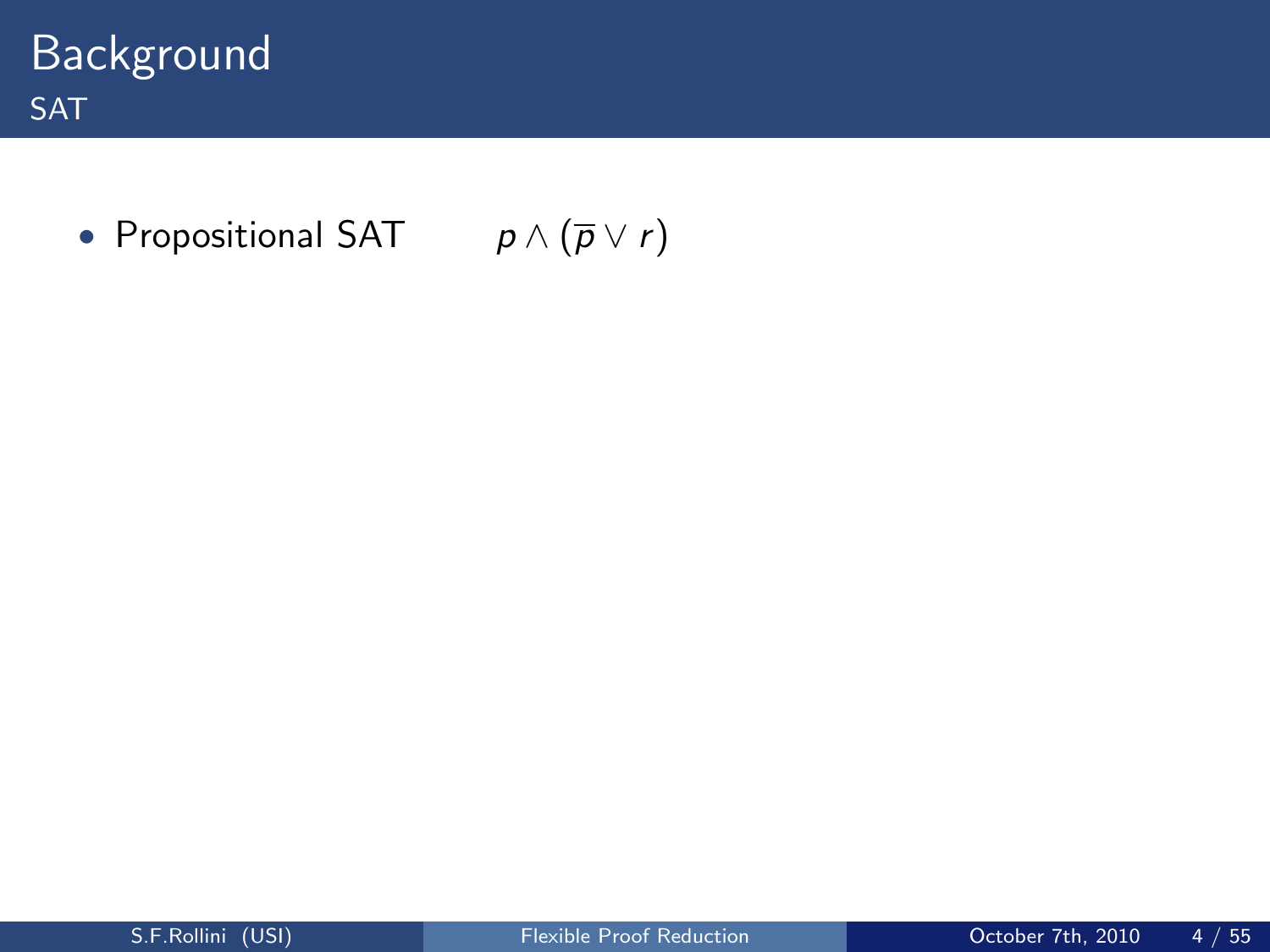- Propositional SAT  $p \wedge (\overline{p} \vee r)$
- Propositional proof of unsatisfiability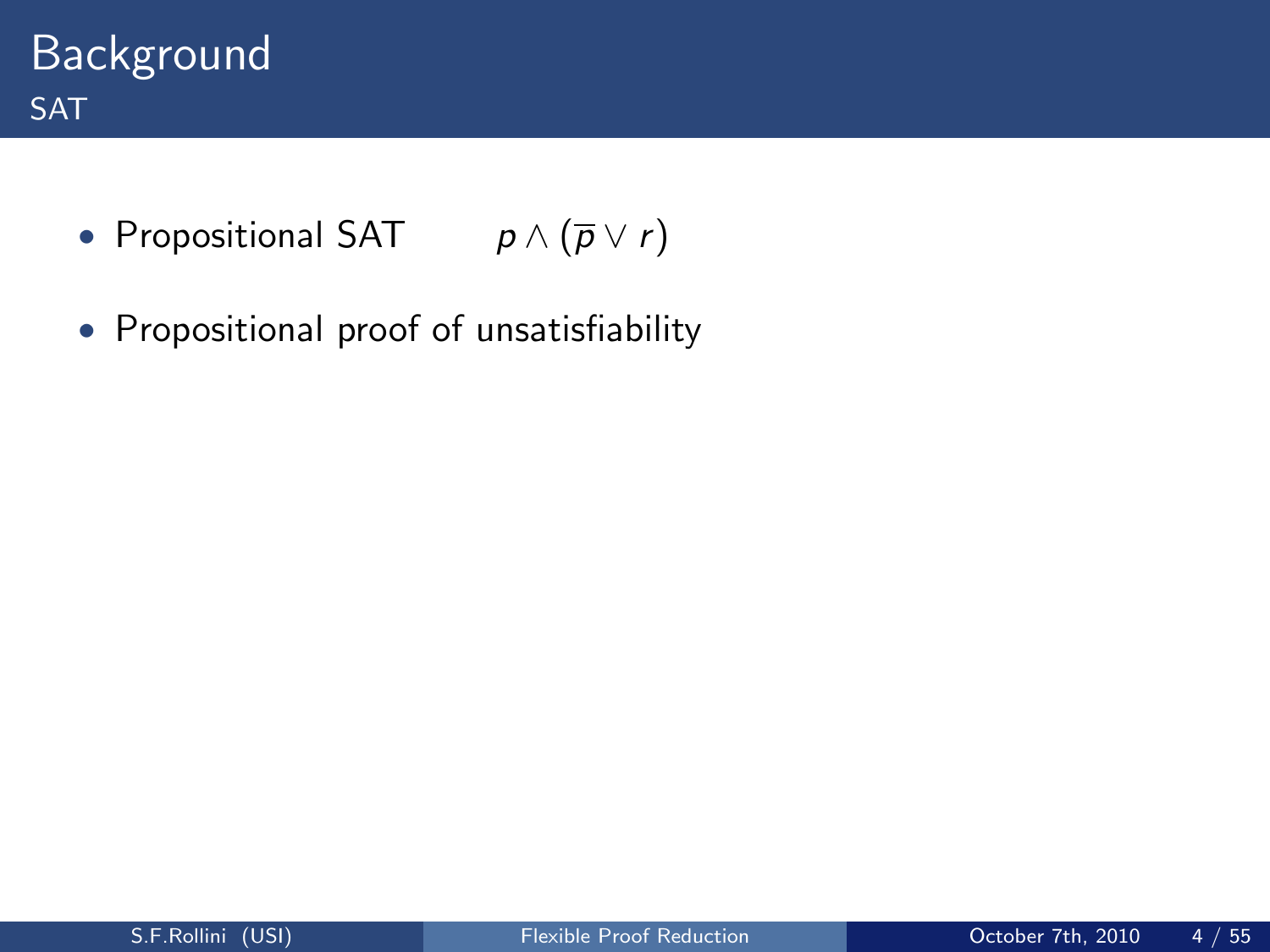- Propositional SAT  $p \wedge (\overline{p} \vee r)$
- Propositional proof of unsatisfiability
	- Certificate of unsatisfiability for boolean formula
	- Generated by logging steps at solving time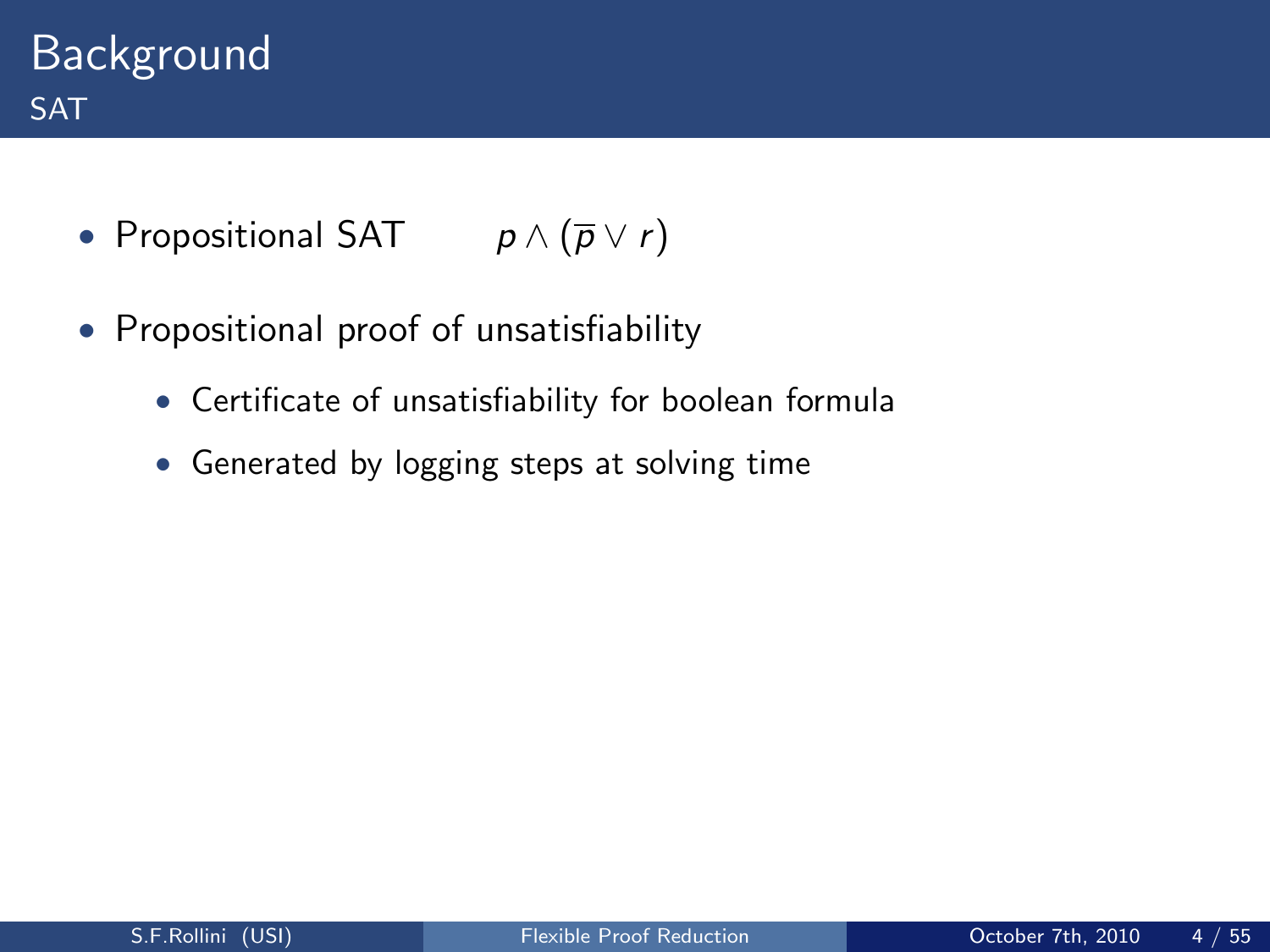- Propositional SAT  $p \wedge (\overline{p} \vee r)$
- Propositional proof of unsatisfiability
	- Certificate of unsatisfiability for boolean formula
	- Generated by logging steps at solving time
- DPLL SAT solver [Davis60,62]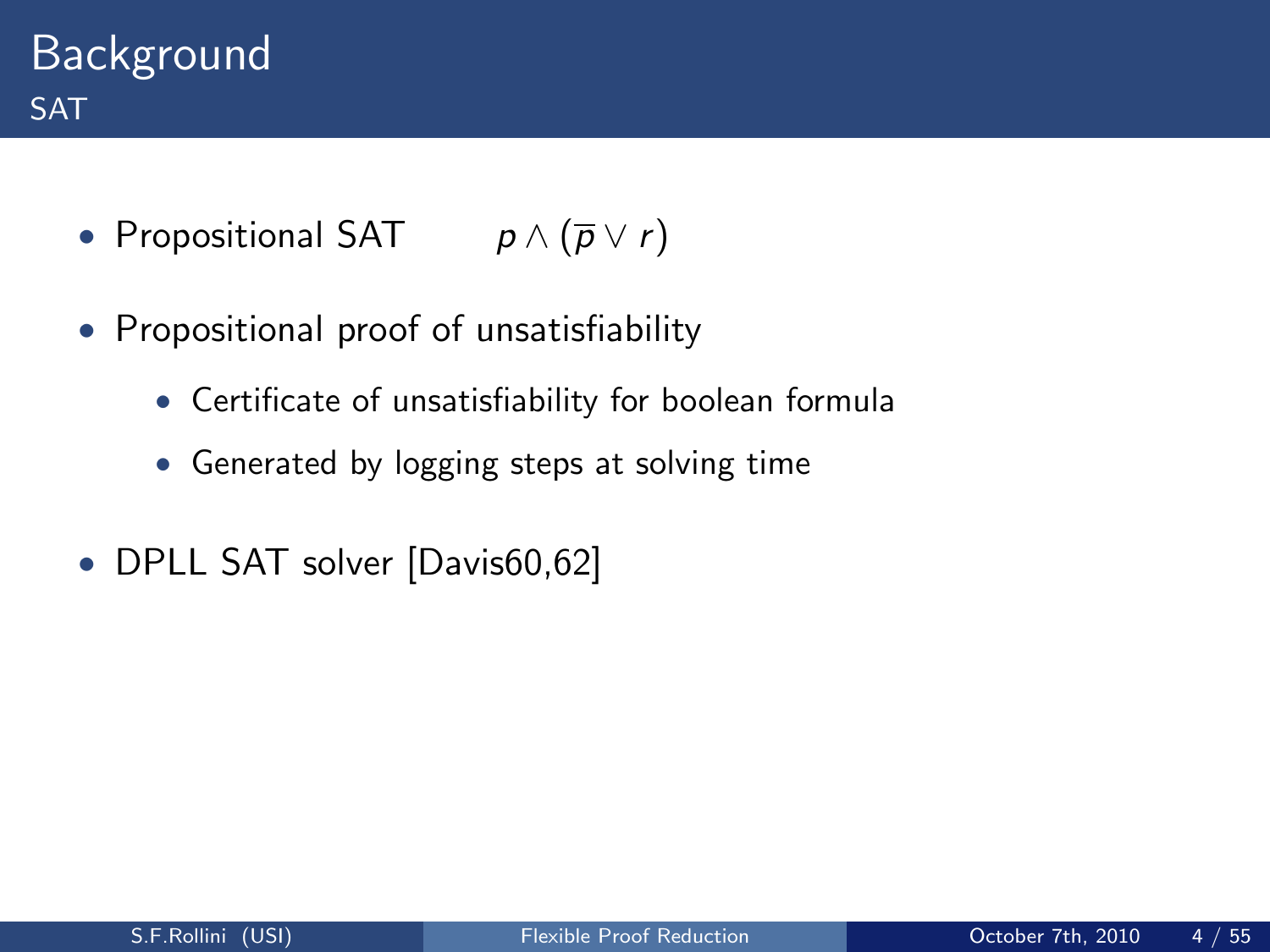- Propositional SAT  $p \wedge (\overline{p} \vee r)$
- Propositional proof of unsatisfiability
	- Certificate of unsatisfiability for boolean formula
	- Generated by logging steps at solving time
- DPLL SAT solver [Davis60,62]
	- Search space boolean assignments
	- Backtracking
	- Learning [Marques-Silva96]
	- Proof as combination sequence subproofs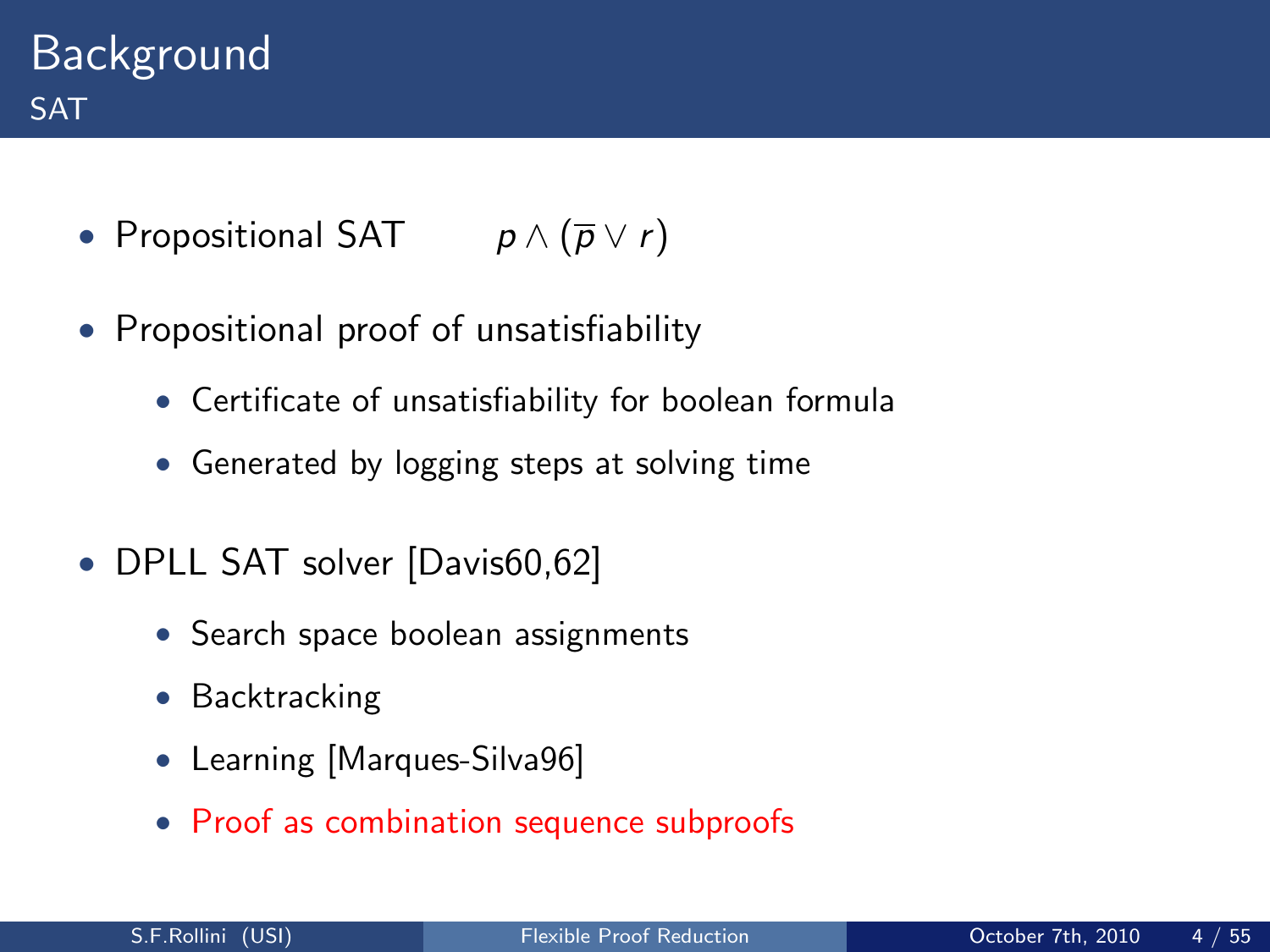• Literal  $p \bar{p}$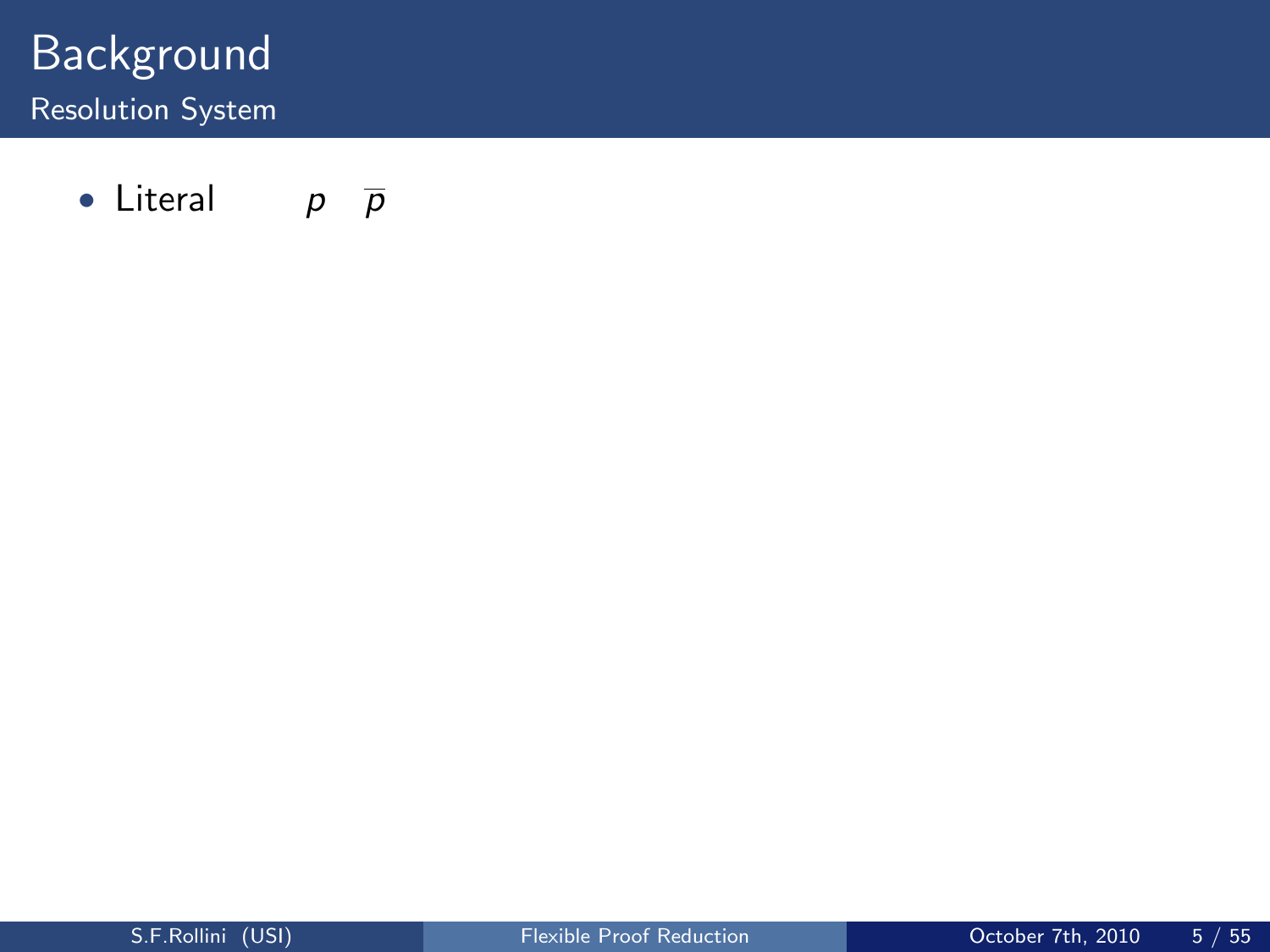- Literal  $p \bar{p}$
- Clause  $p \vee \overline{q} \vee r \vee \ldots \longrightarrow p\overline{q}r \ldots$
- Empty clause ⊥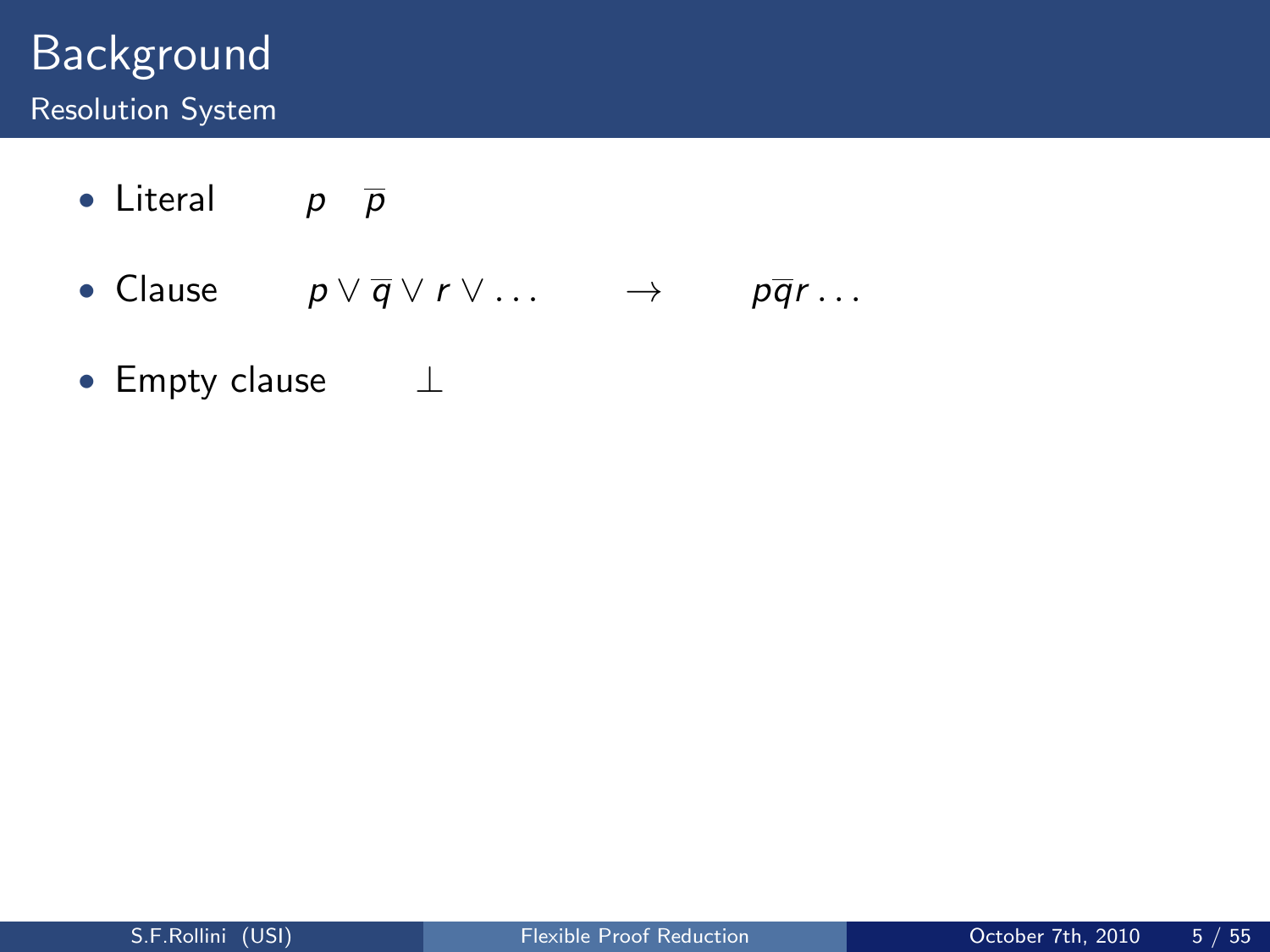- Literal  $p \bar{p}$
- Clause  $p \vee \overline{q} \vee r \vee \ldots \longrightarrow p\overline{q}r \ldots$
- Empty clause ⊥
- $\bullet$  Resolution rule  $pC \frac{\overline{p}D}{\sqrt{p}} p$  $CD$ Antecedent Resolvent Pivot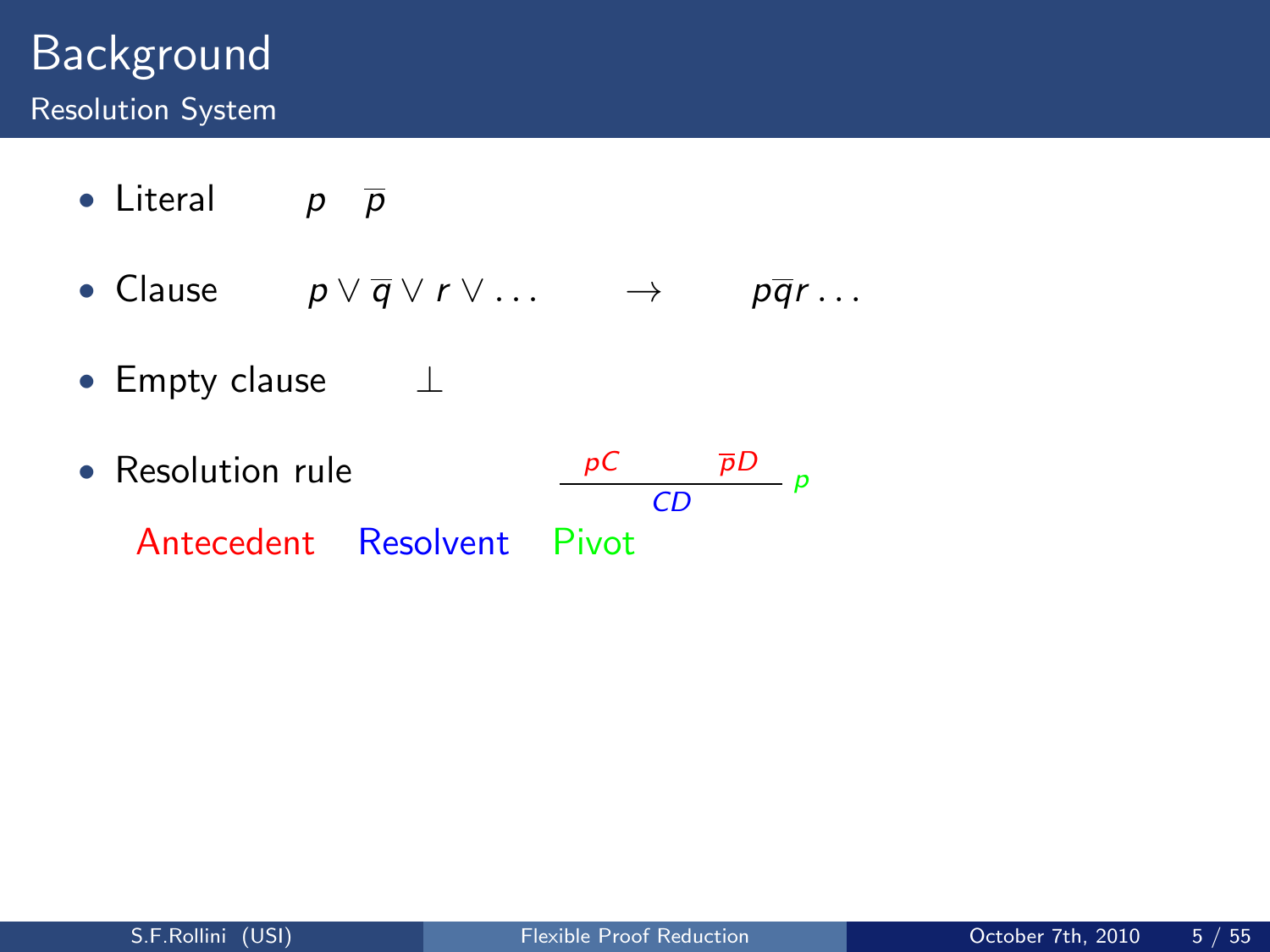- Literal  $p \bar{p}$
- Clause  $p \vee \overline{q} \vee r \vee \ldots \longrightarrow p\overline{q}r \ldots$
- Empty clause ⊥
- $\bullet$  Resolution rule  $pC$   $\overline{p}D$   $p$  $CD$ Antecedent Resolvent Pivot
- Resolution proof of unsatisfiability of a set of clauses S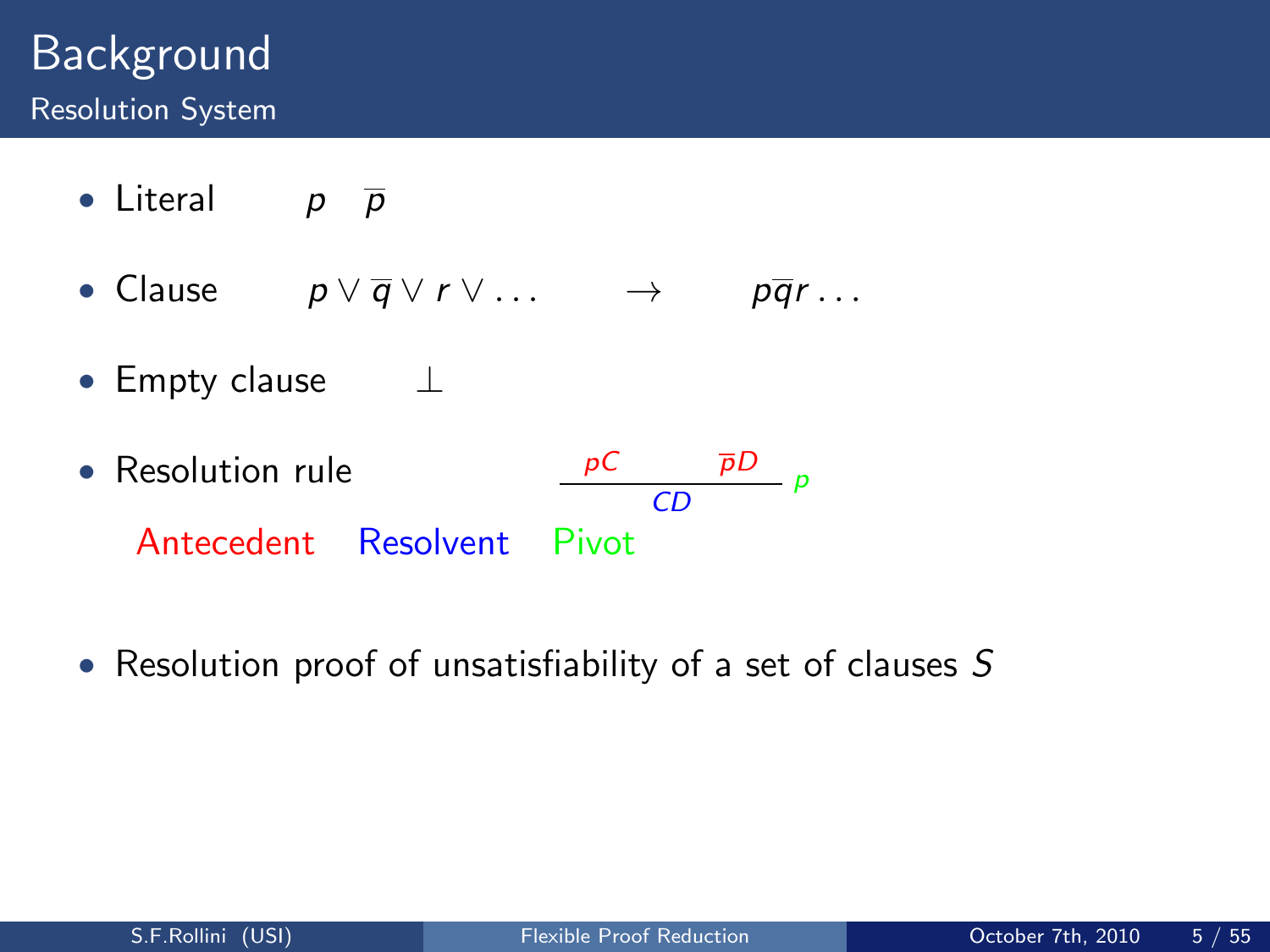- Literal  $p \bar{p}$
- Clause  $p \vee \overline{q} \vee r \vee \ldots \longrightarrow p\overline{q}r \ldots$
- Empty clause ⊥
- $\bullet$  Resolution rule  $pC \frac{\overline{p}D}{\rho}$ CD Antecedent Resolvent Pivot
- Resolution proof of unsatisfiability of a set of clauses S
	- Tree
	- Leaves as clauses of S
	- Intermediate nodes as resolvents
	- Root as unique empty clause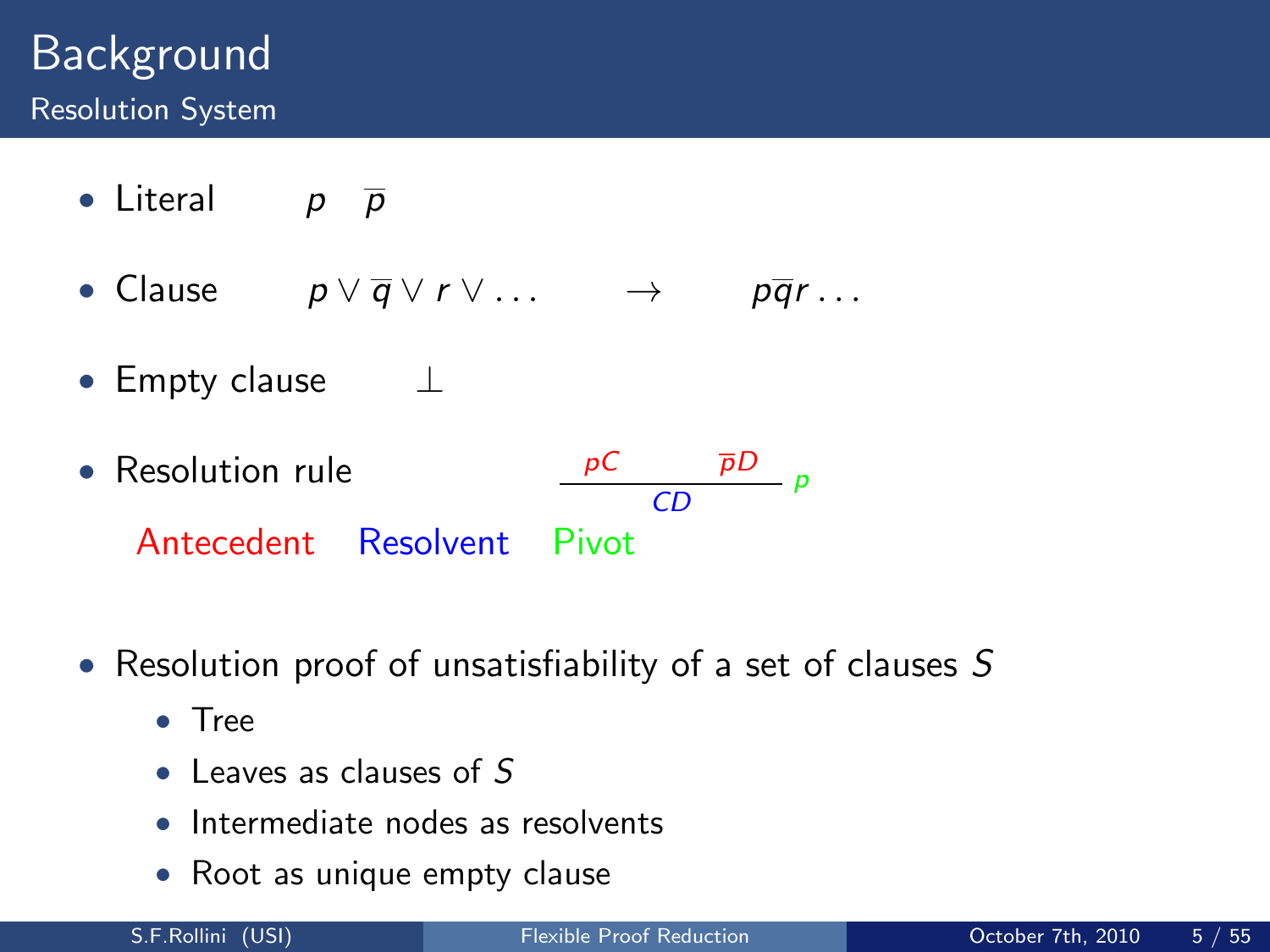• Set of clauses  $\{\overline{pq}, p\overline{q}, q\overline{r}, qr\}$ 

• Proof of unsatisfiability

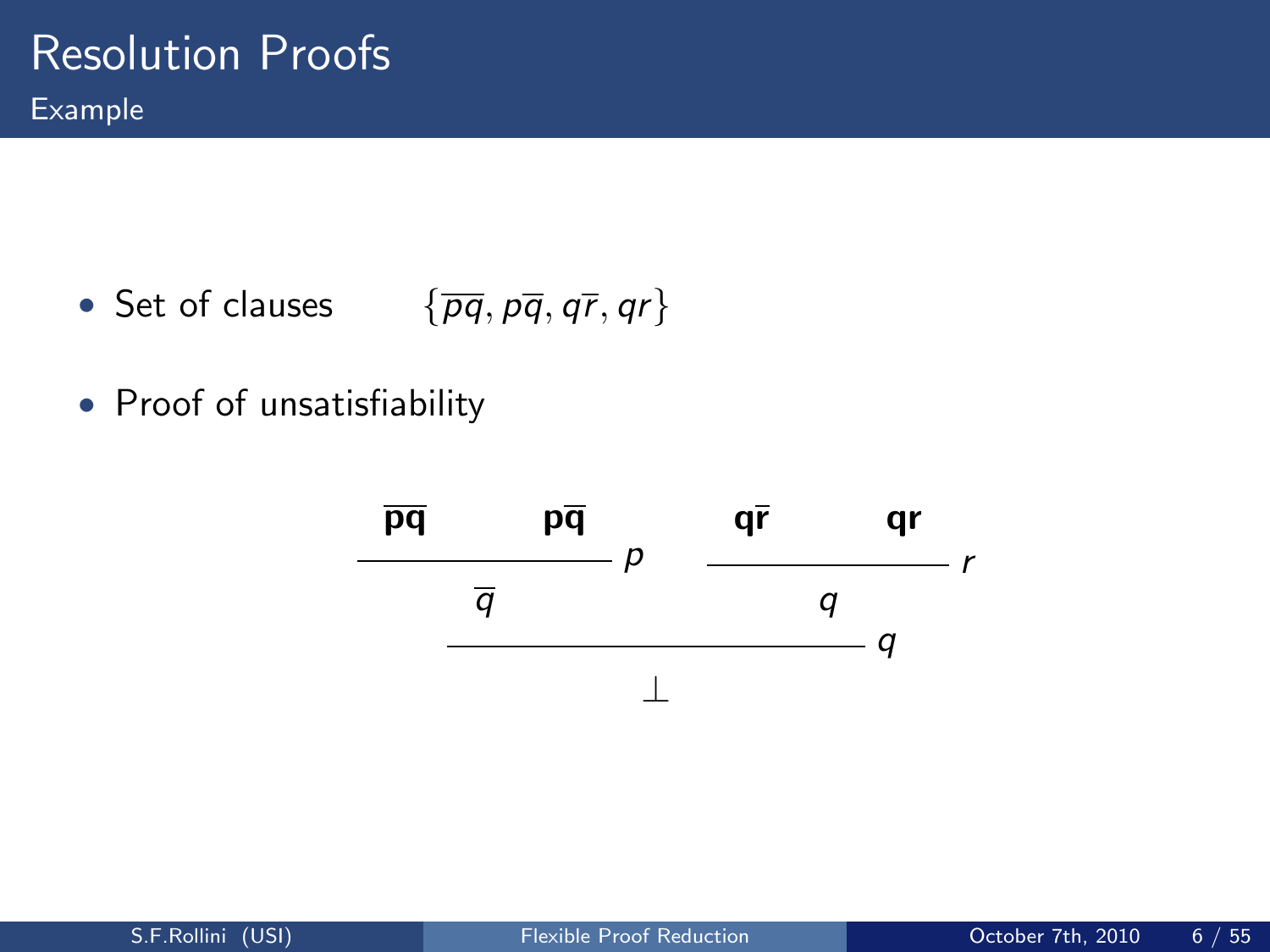• More expressivity w.r.t. boolean logic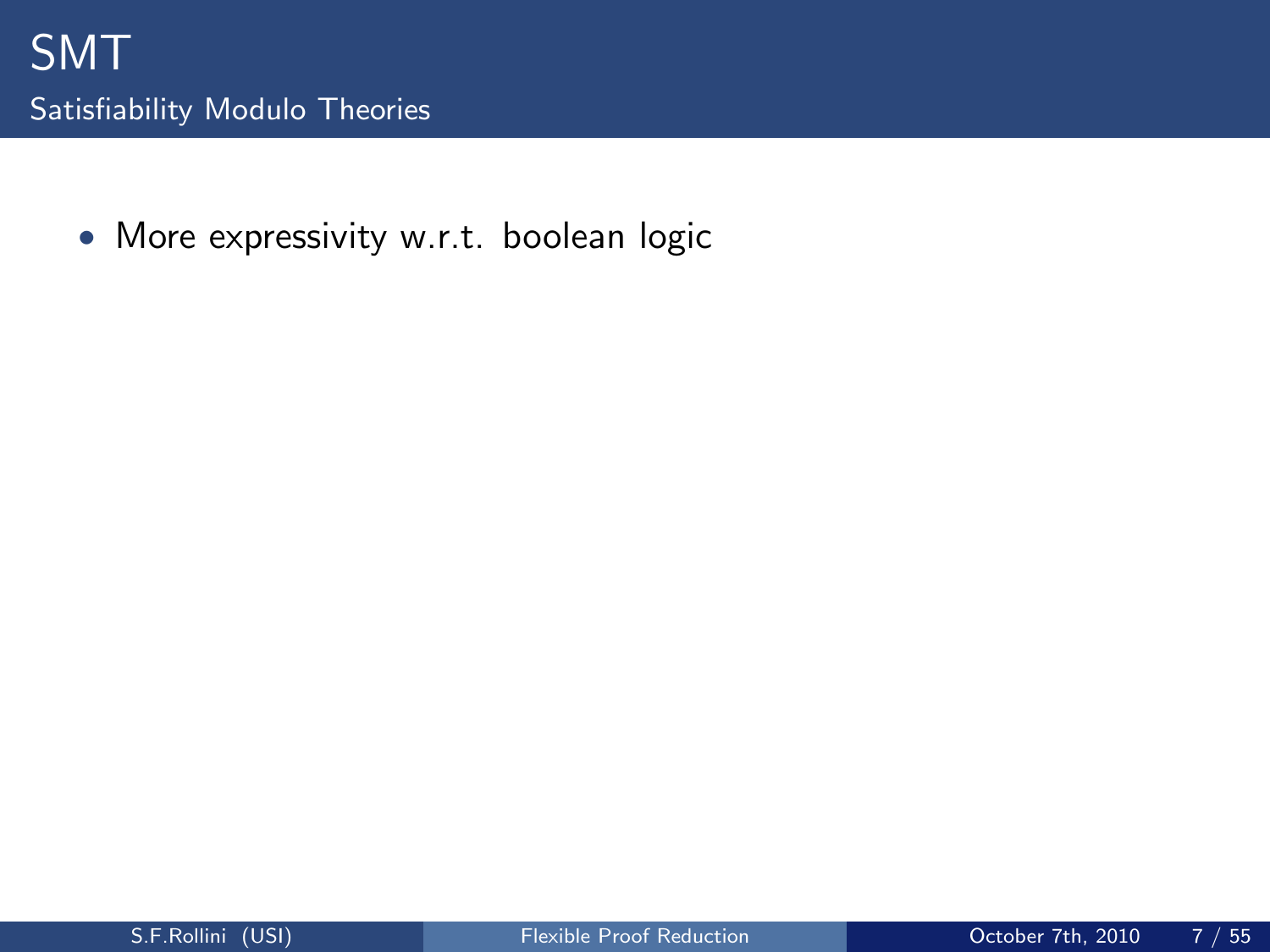- More expressivity w.r.t. boolean logic
	- Timed automata, hybrid systems, . . .
	- Arbitrary precision arithmetic
	- Data structures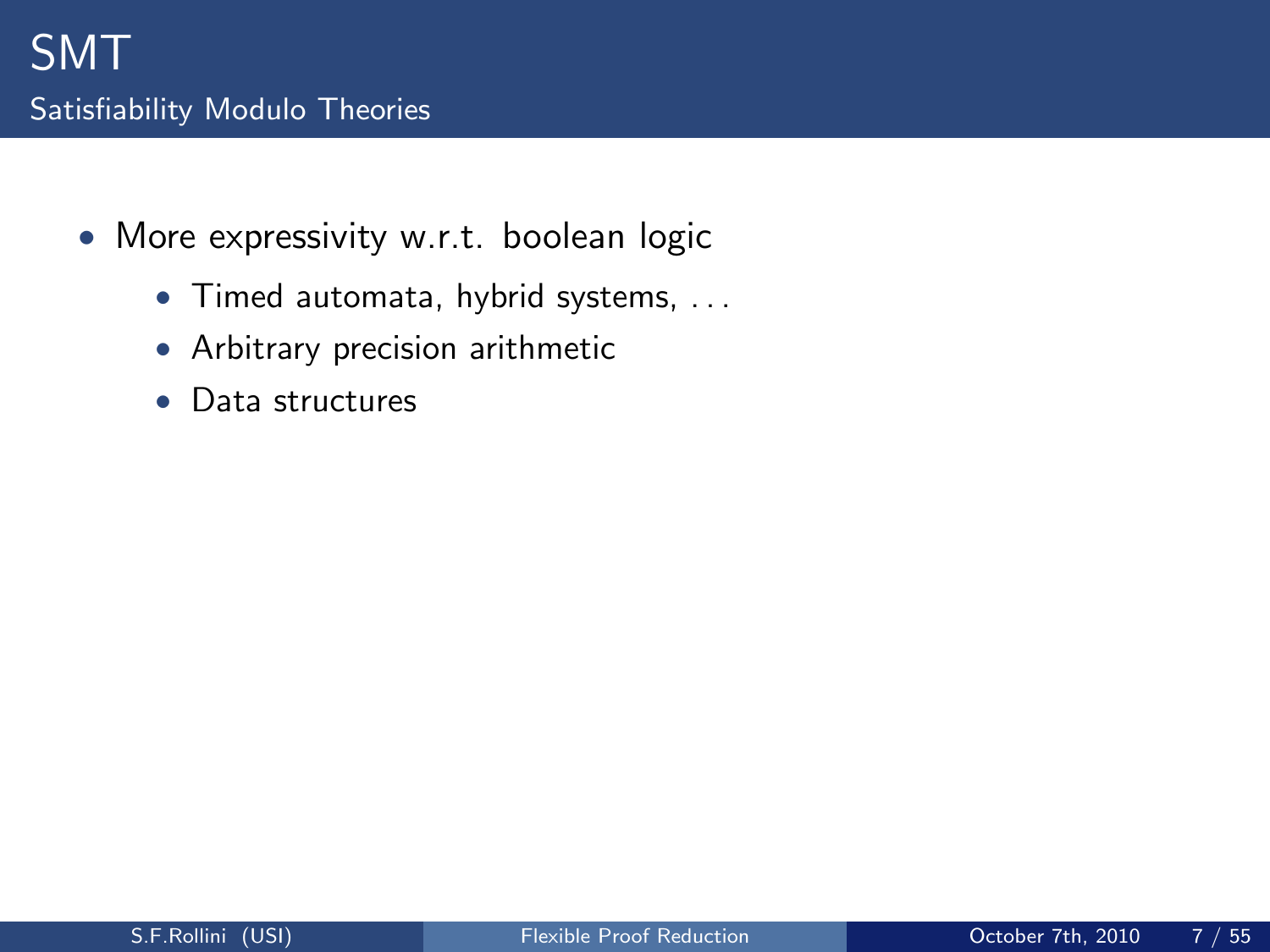- More expressivity w.r.t. boolean logic
	- Timed automata, hybrid systems, . . .
	- Arbitrary precision arithmetic
	- Data structures
- Satisfiability w.r.t. background theory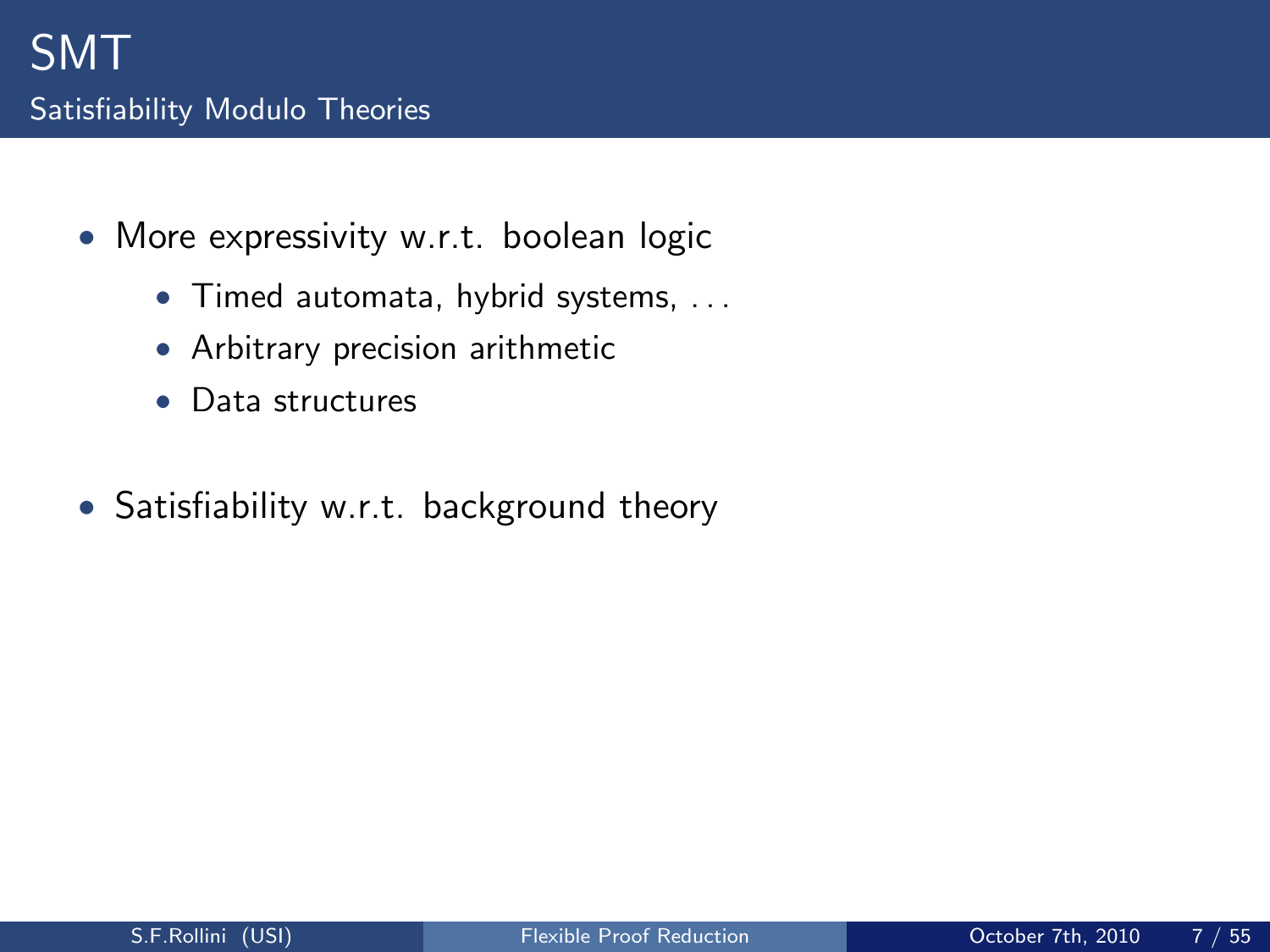- More expressivity w.r.t. boolean logic
	- Timed automata, hybrid systems, . . .
	- Arbitrary precision arithmetic
	- Data structures
- Satisfiability w.r.t. background theory
- Example  $p \wedge ((a + b \le 0) \vee \overline{p}) \wedge (a = 1)$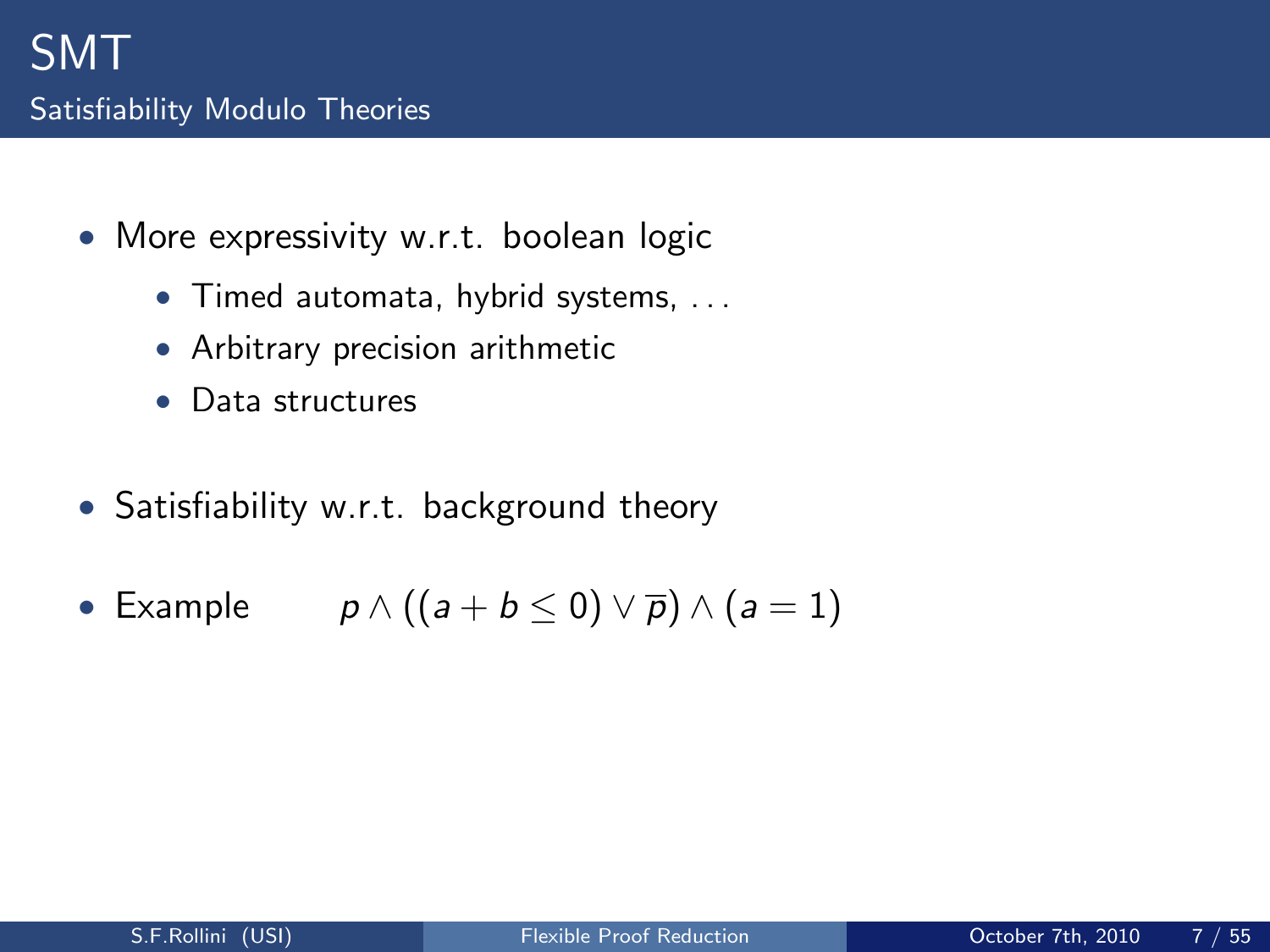- More expressivity w.r.t. boolean logic
	- Timed automata, hybrid systems, . . .
	- Arbitrary precision arithmetic
	- Data structures
- Satisfiability w.r.t. background theory
- Example  $p \wedge ((a + b \le 0) \vee \overline{p}) \wedge (a = 1)$
- SMT solver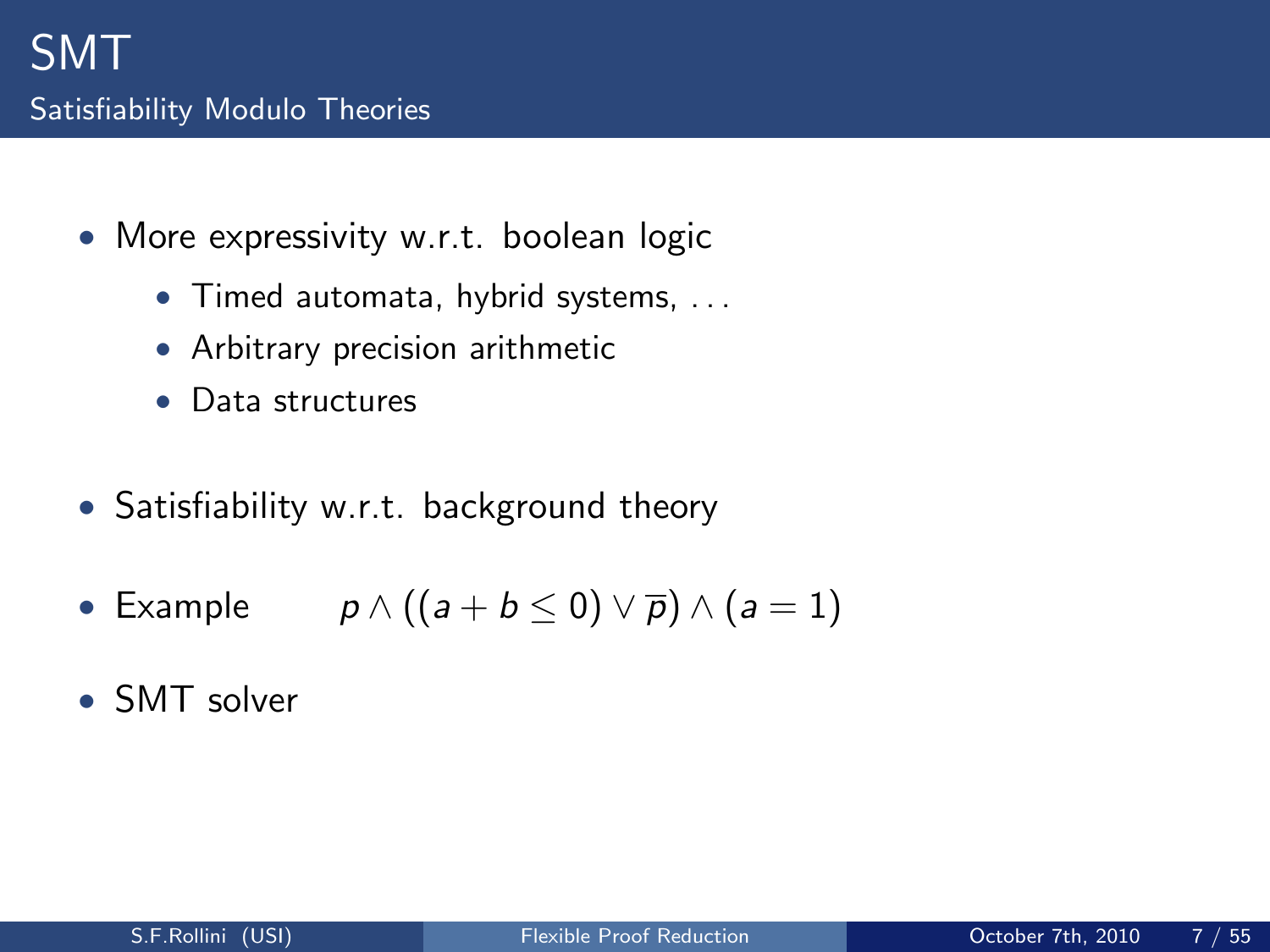- More expressivity w.r.t. boolean logic
	- Timed automata, hybrid systems, . . .
	- Arbitrary precision arithmetic
	- Data structures
- Satisfiability w.r.t. background theory
- Example  $p \wedge ((a + b \le 0) \vee \overline{p}) \wedge (a = 1)$
- SMT solver
	- DPLL SAT solver
	- Theory solver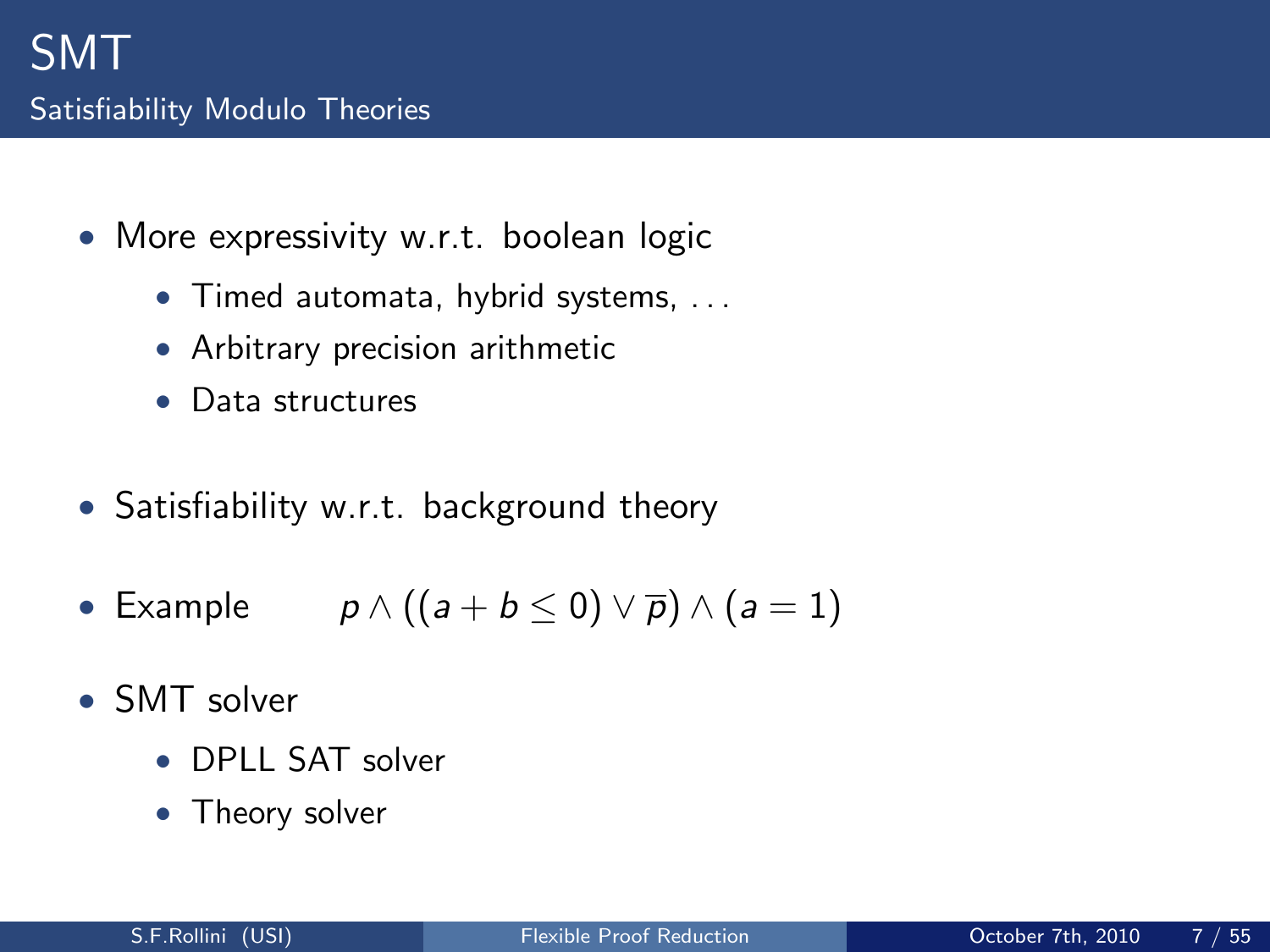### **2** [Motivation and Related Work](#page-23-0)

#### **3** [Contribution](#page-49-0)

- **[Proof Reduction Framework](#page-50-0)**
- <span id="page-23-0"></span>**[Implementation and Evaluation](#page-81-0)**

### 4 [Summary and Future Work](#page-98-0)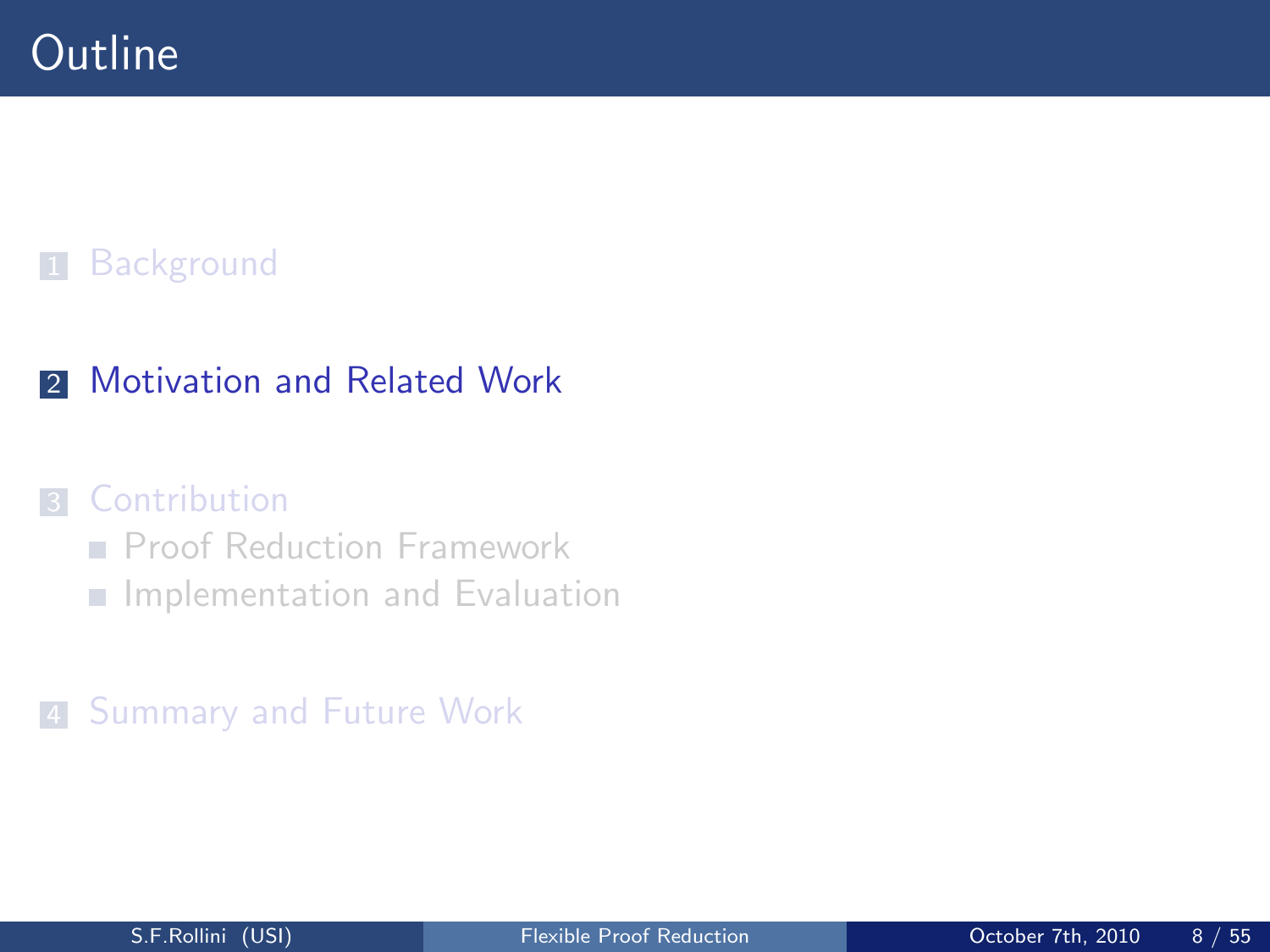

• Resolution proofs find application in several ambits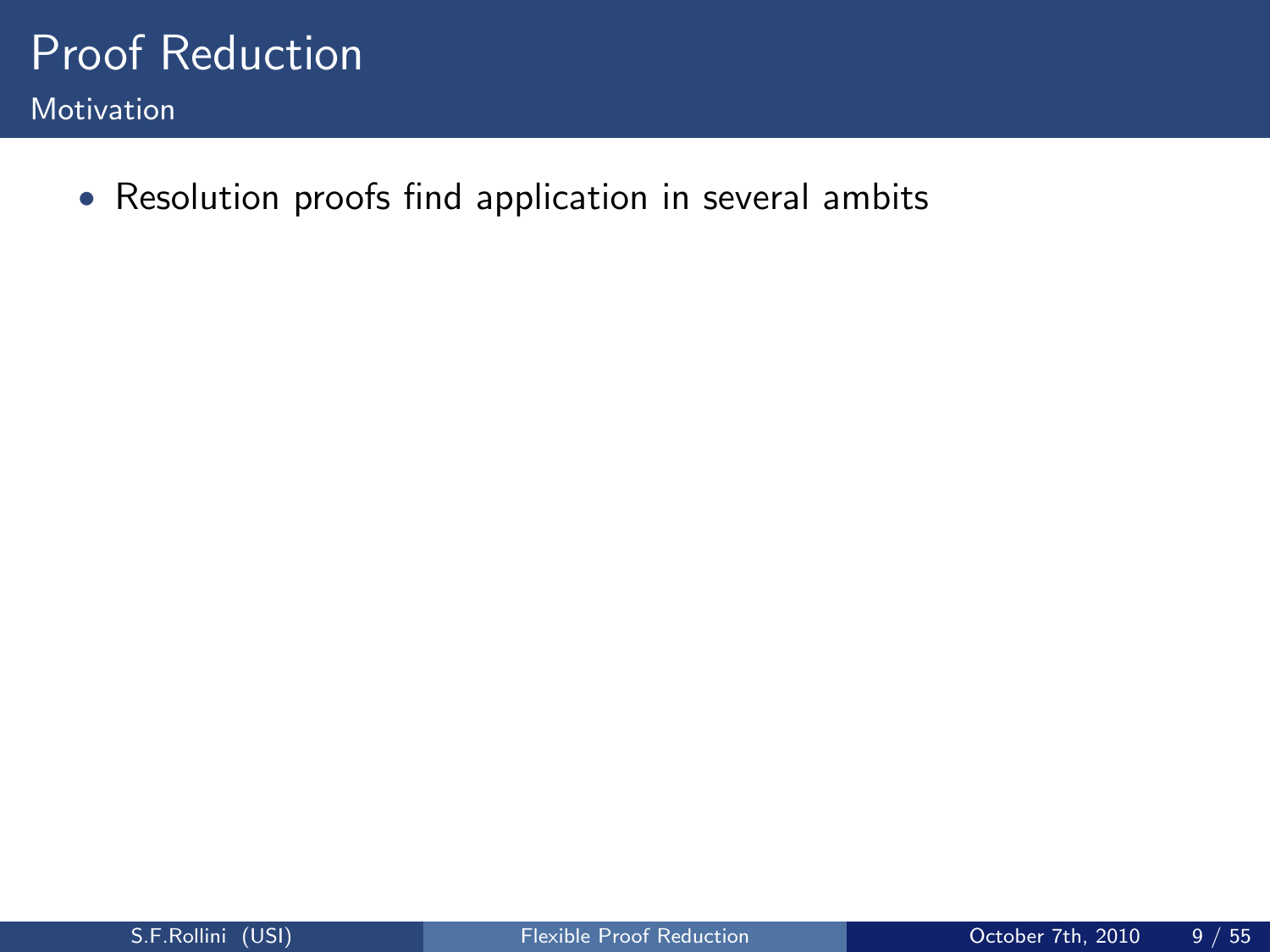- Resolution proofs find application in several ambits
	- Interpolation-based model checking
	- Abstraction techniques
	- Unsatisfiable core extraction in SAT/SMT
	- Automatic theorem proving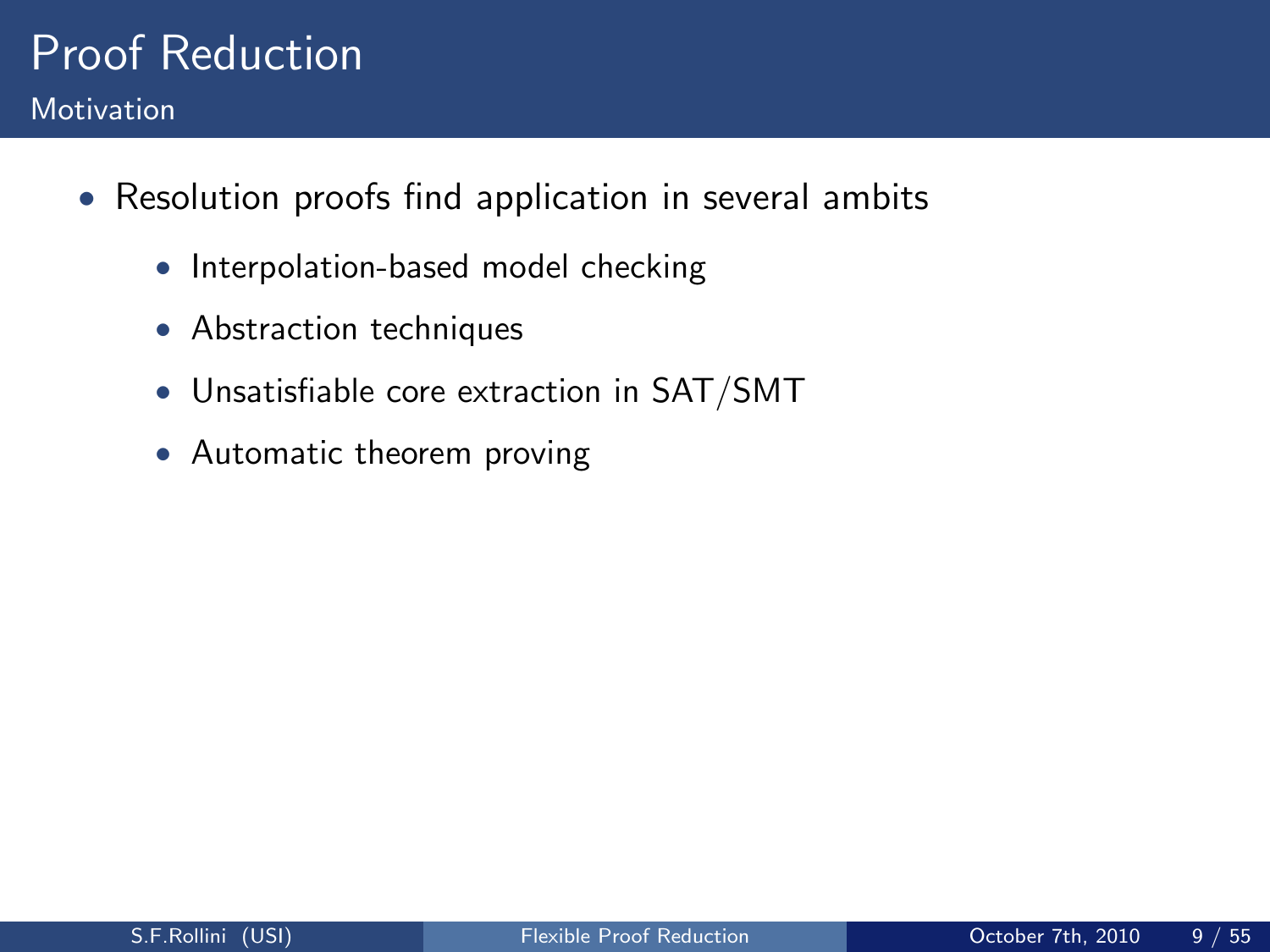- Resolution proofs find application in several ambits
	- Interpolation-based model checking
	- Abstraction techniques
	- Unsatisfiable core extraction in SAT/SMT
	- Automatic theorem proving

• Problems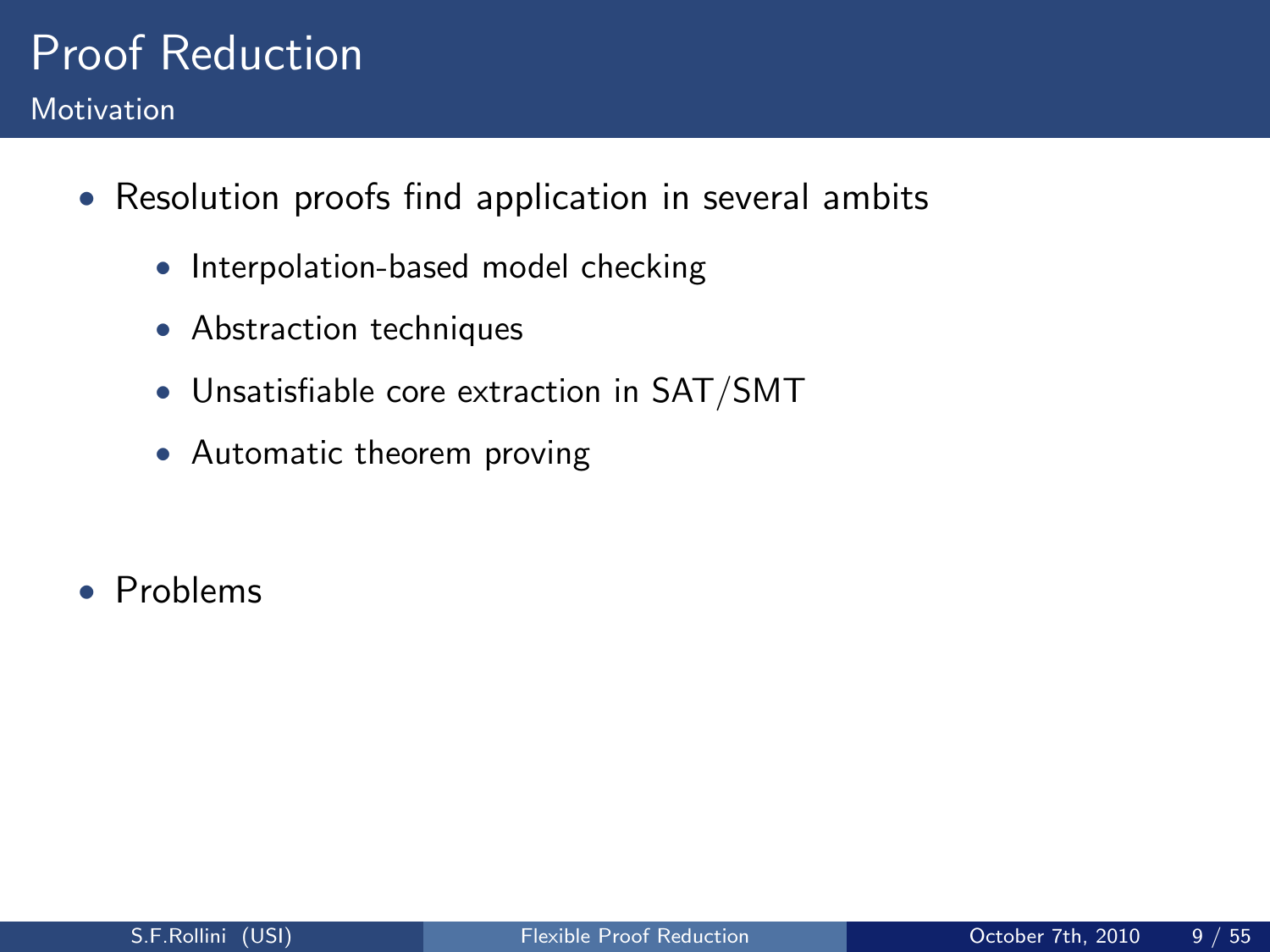- Resolution proofs find application in several ambits
	- Interpolation-based model checking
	- Abstraction techniques
	- Unsatisfiable core extraction in SAT/SMT
	- Automatic theorem proving

- Problems
	- Size affects efficiency
	- Size can be exponential w.r.t. input formula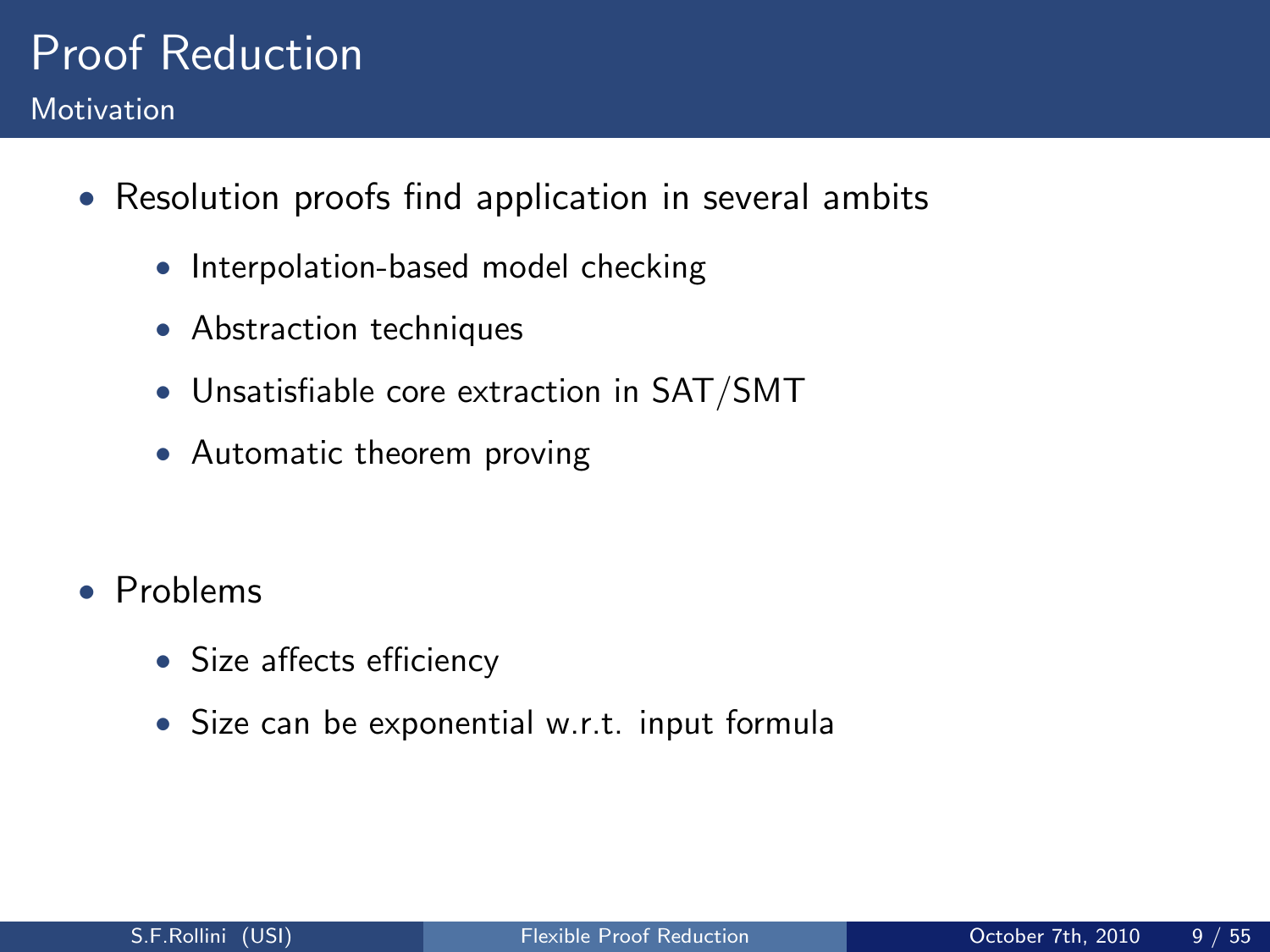- Resolution proofs find application in several ambits
	- Interpolation-based model checking
	- Abstraction techniques
	- Unsatisfiable core extraction in SAT/SMT
	- Automatic theorem proving

- Problems
	- Size affects efficiency
	- Size can be exponential w.r.t. input formula

• Reduction/compression of resolution proofs is important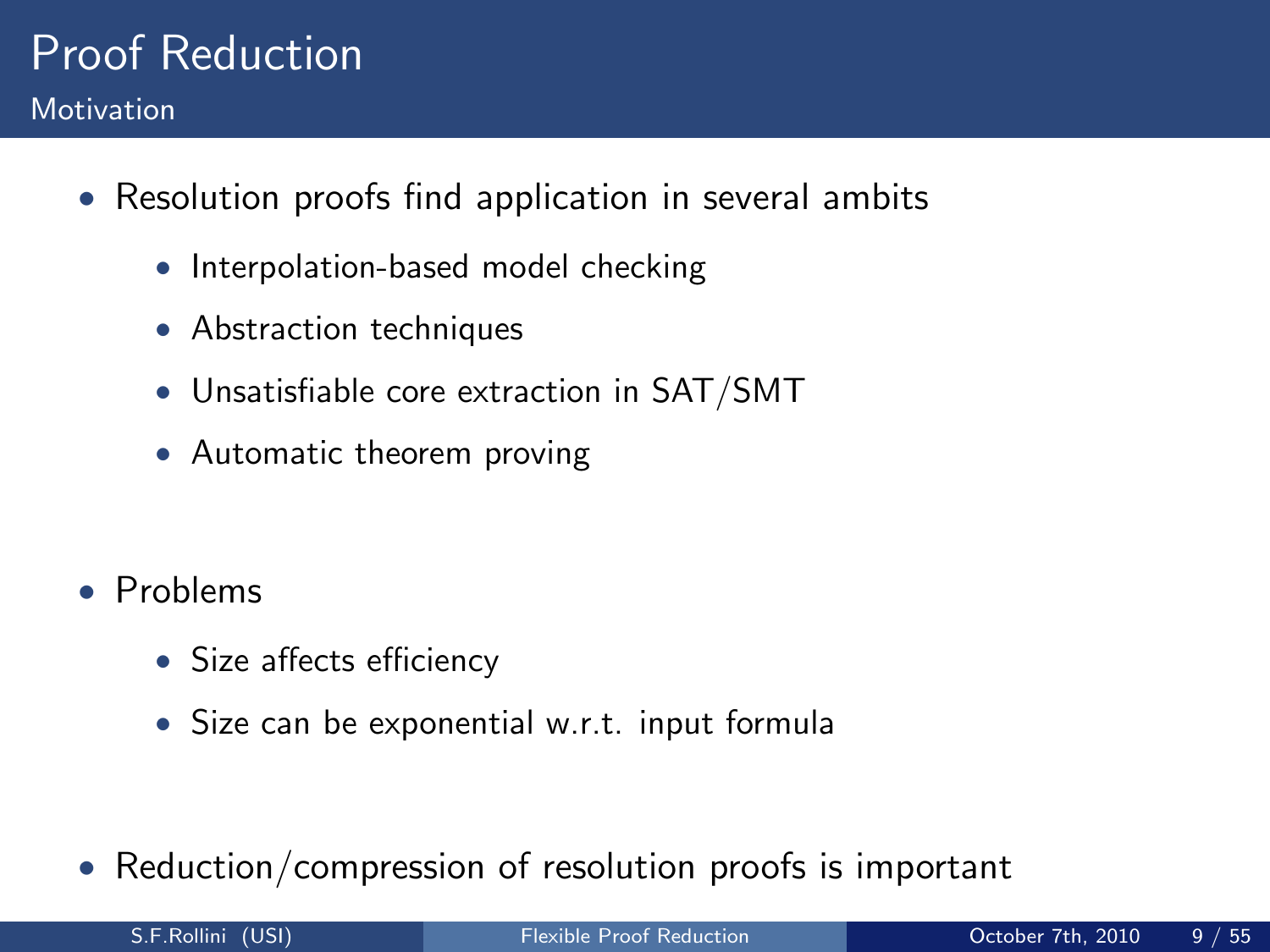

• Post-processing approach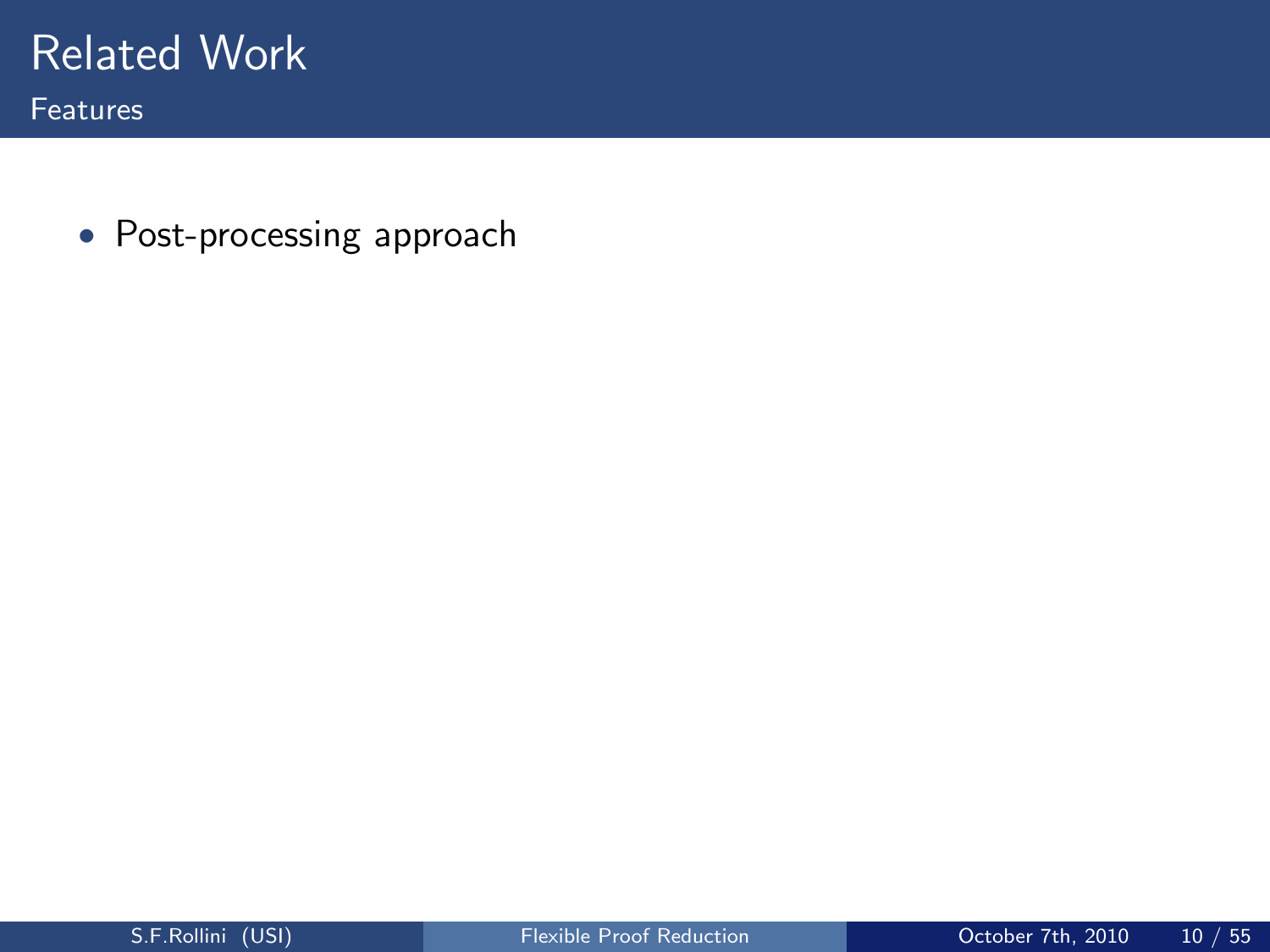- Post-processing approach
- SAT/SMT solving framework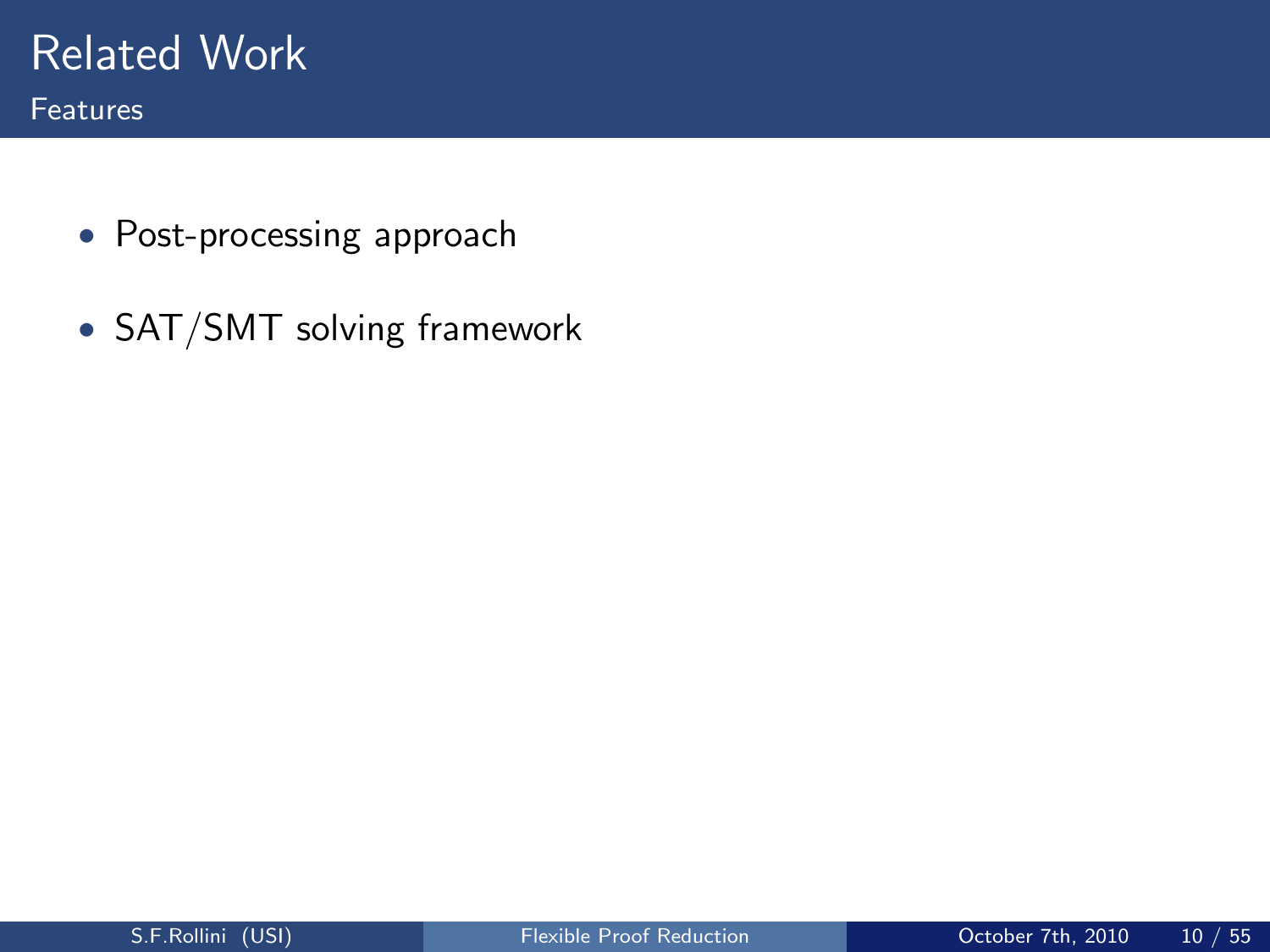- Post-processing approach
- SAT/SMT solving framework
	- Explicit DPLL
	- Generic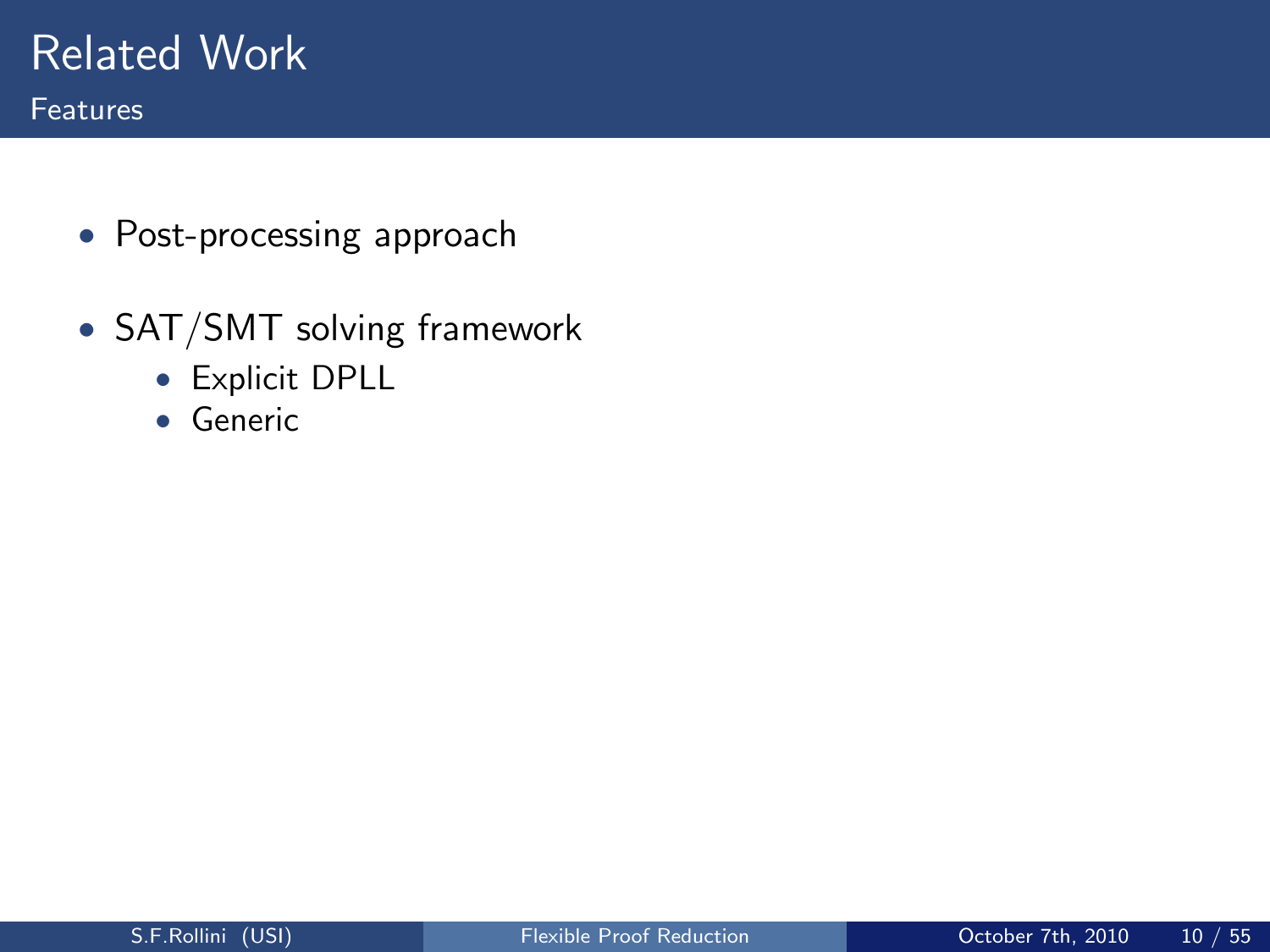- Post-processing approach
- SAT/SMT solving framework
	- Explicit DPLL
	- Generic
- Compression techniques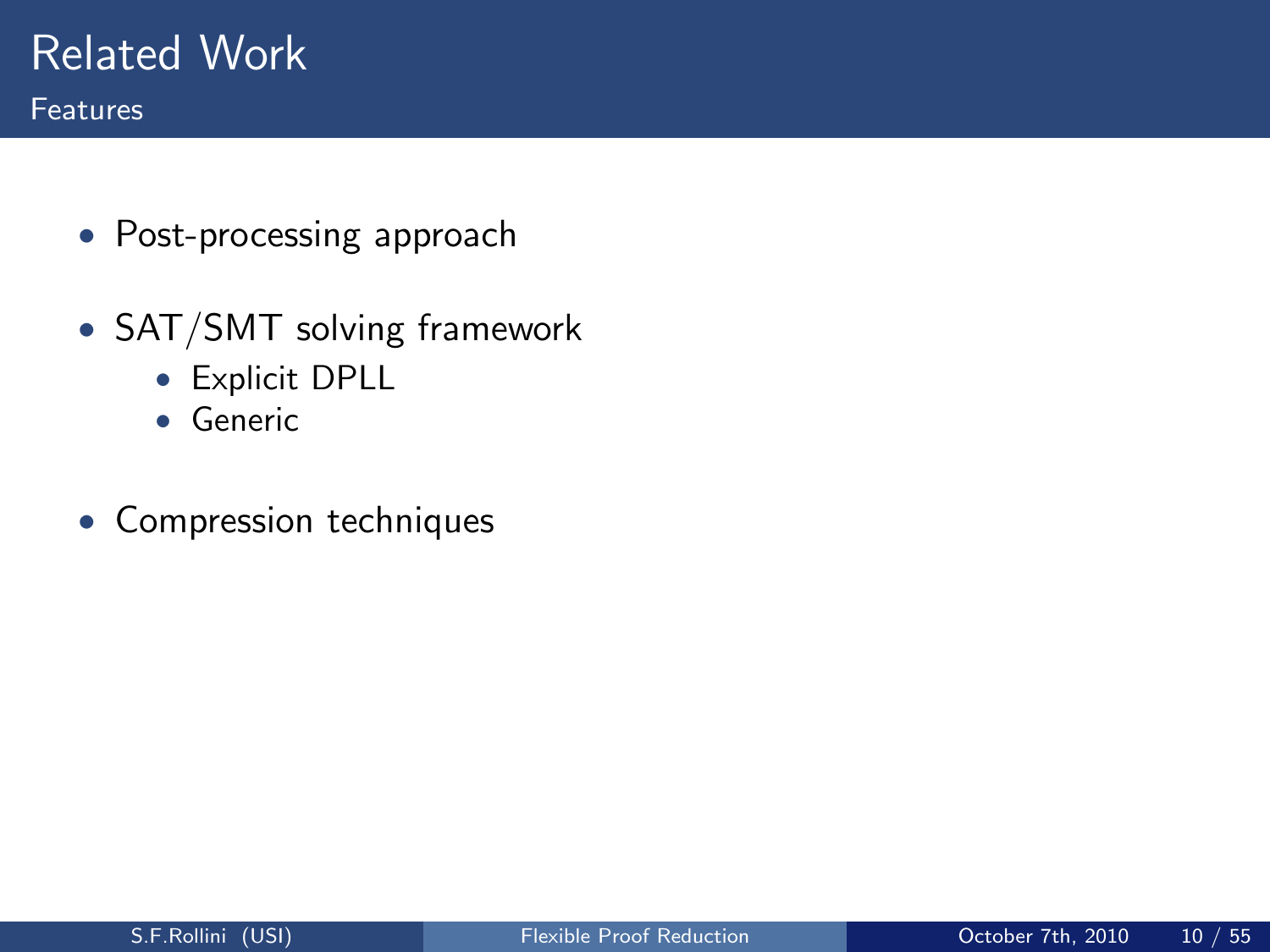- Post-processing approach
- SAT/SMT solving framework
	- Explicit DPLL
	- Generic
- Compression techniques
	- Clauses subsumption checking [Amjad07]
	- Proof reordering based on literals linking [Amjad07]
	- Proof reordering based on variable splitting [Cotton10]
	- Merging of shared substructures in subproofs [Sinz07]
	- Memoization of shared substructures [Amjad08,Cotton10]
	- Algebraic approach, resolution hypergraphs [Fontaine10]
	- Removal pivots redundancies along paths [Bar-Ilan08]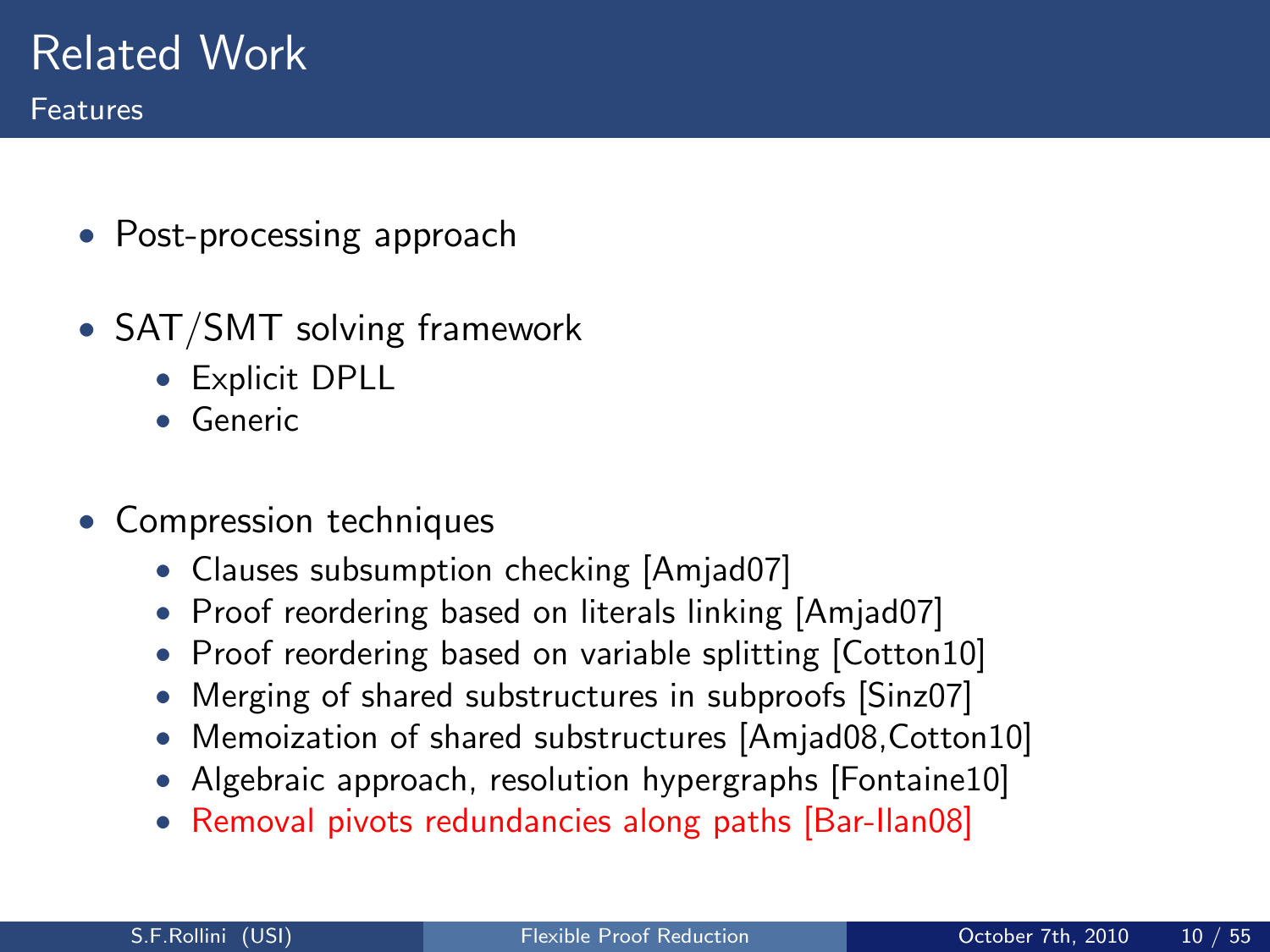• No need to resolve more than once on a pivot in a path leaf-root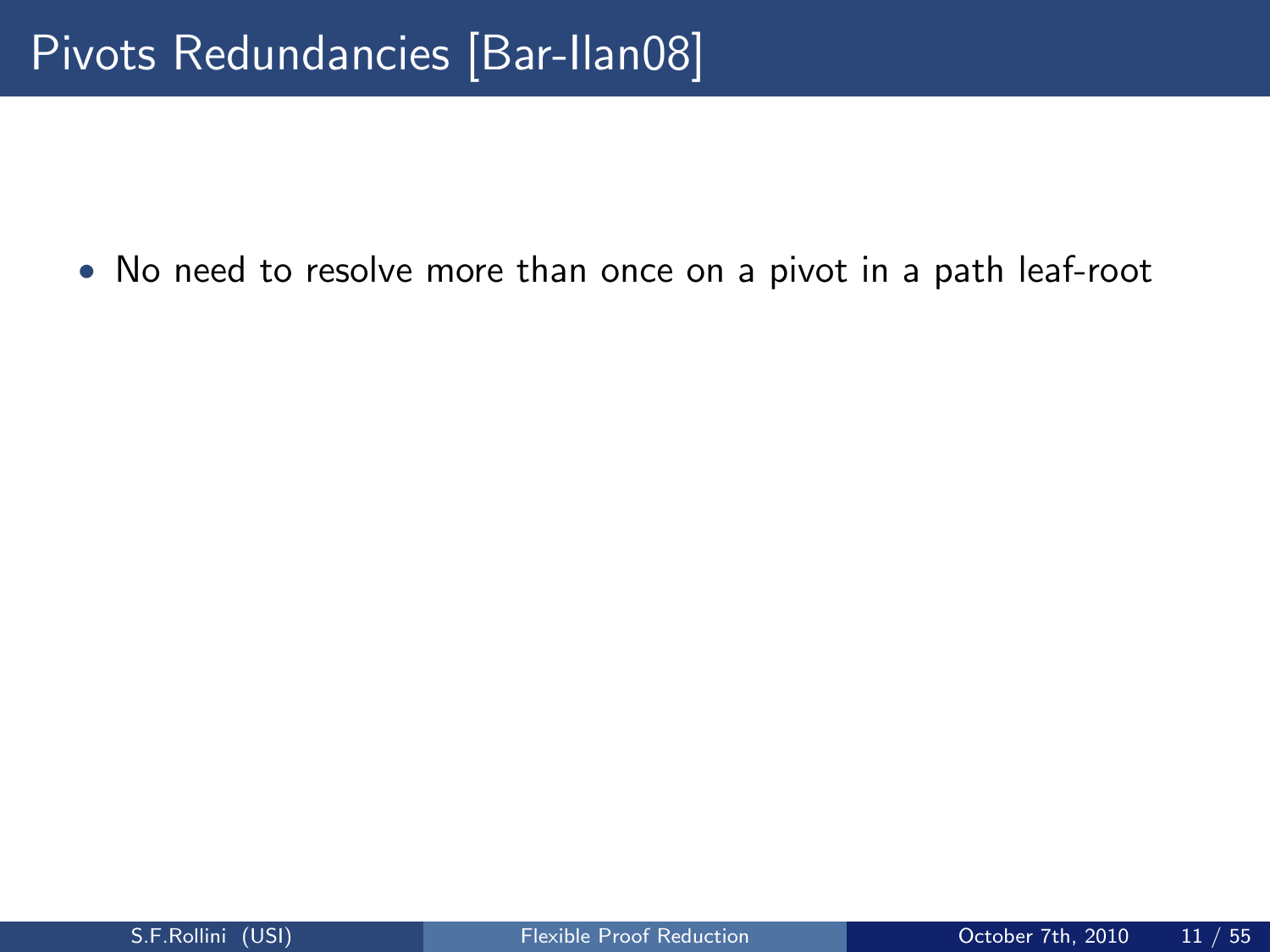- No need to resolve more than once on a pivot in a path leaf-root
- O.Bar-Ilan, O.Fuhrmann, S.Hoory, O.Shacham and O.Strichman: **RecyclePivots**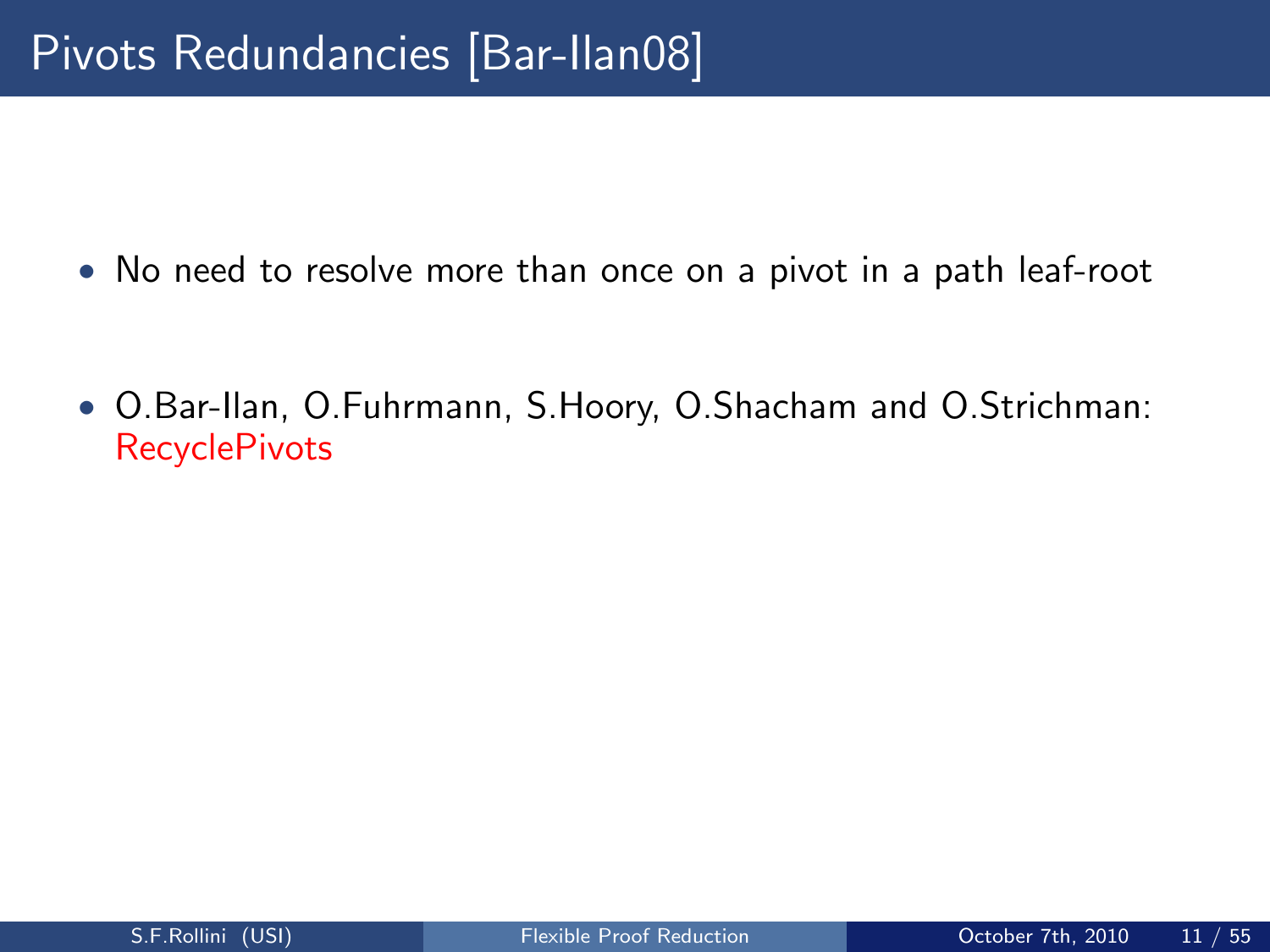- No need to resolve more than once on a pivot in a path leaf-root
- O.Bar-Ilan, O.Fuhrmann, S.Hoory, O.Shacham and O.Strichman: **RecyclePivots** 
	- Perform DFS from root to leaves
	- Track pivots occurrences along paths
	- In case of multiple occurrences keep the closest one to root
	- Output regular proof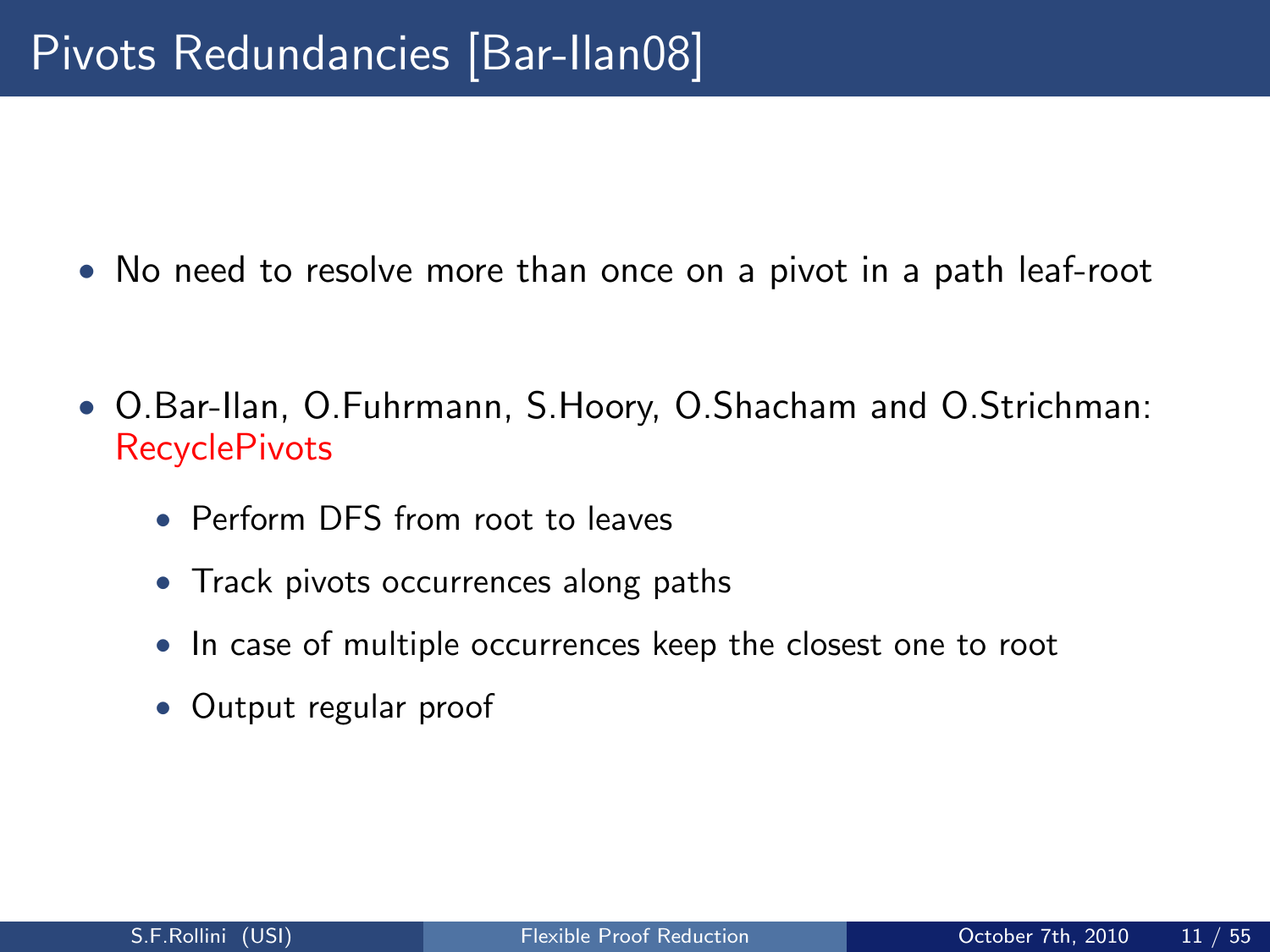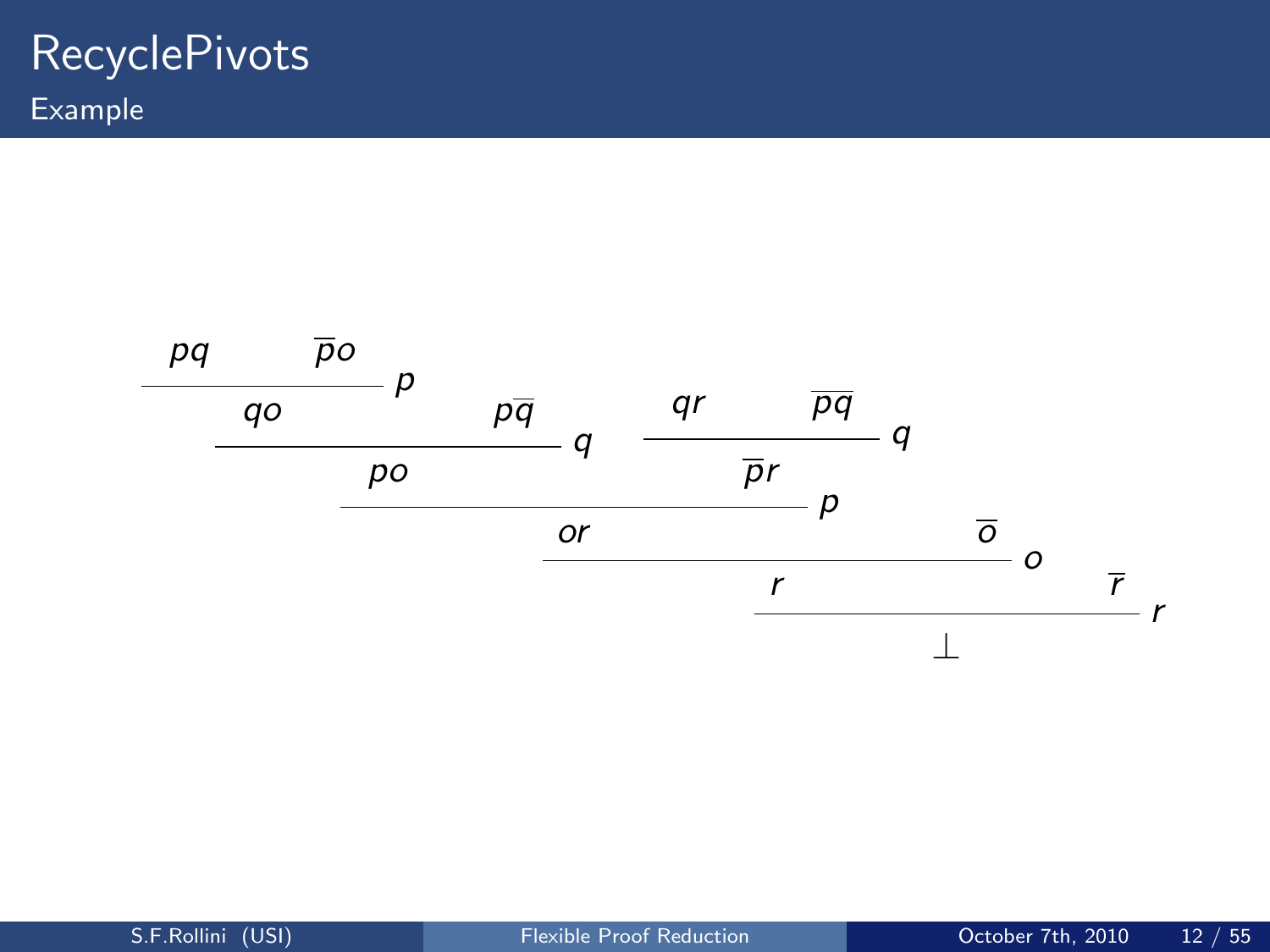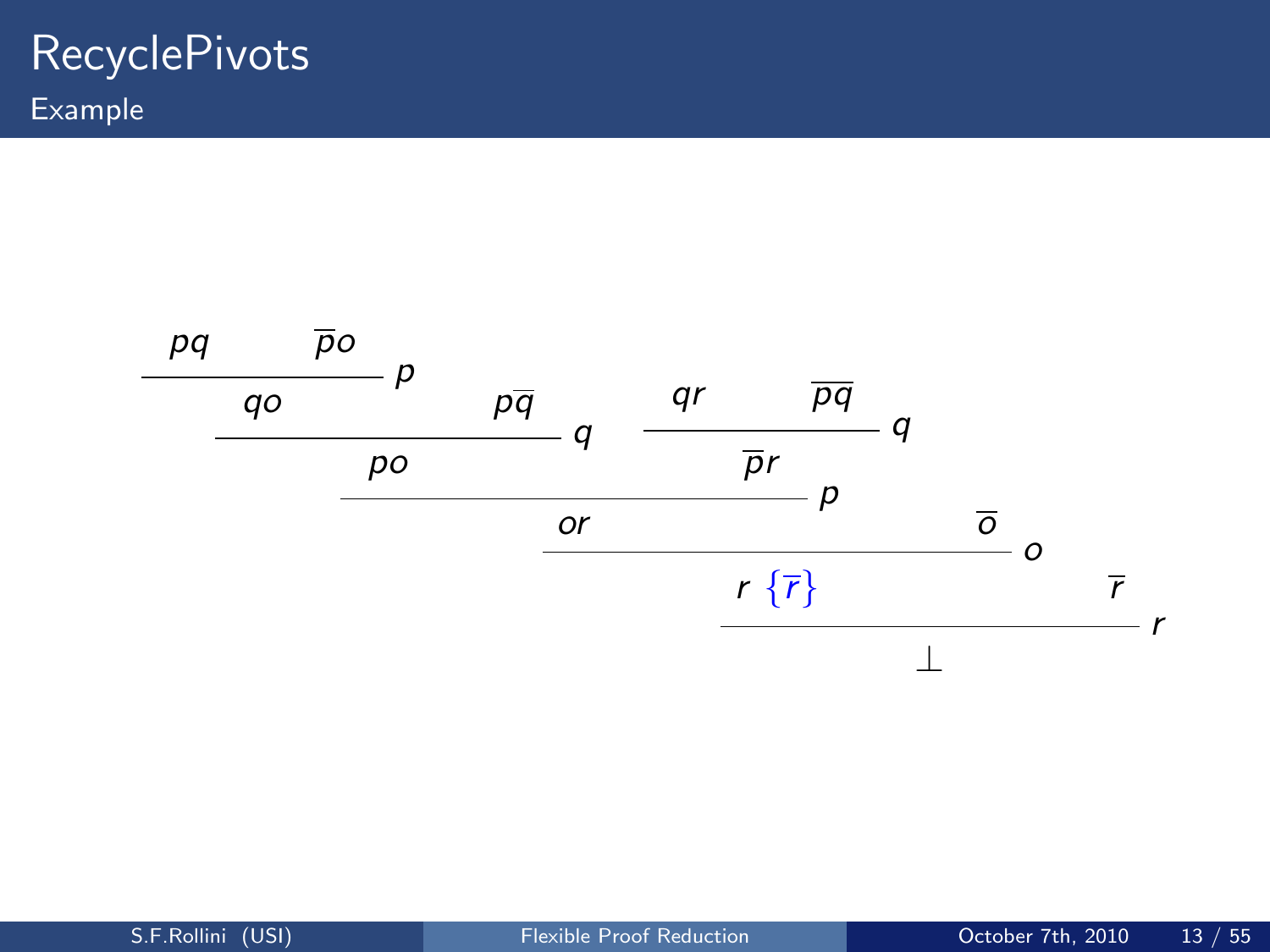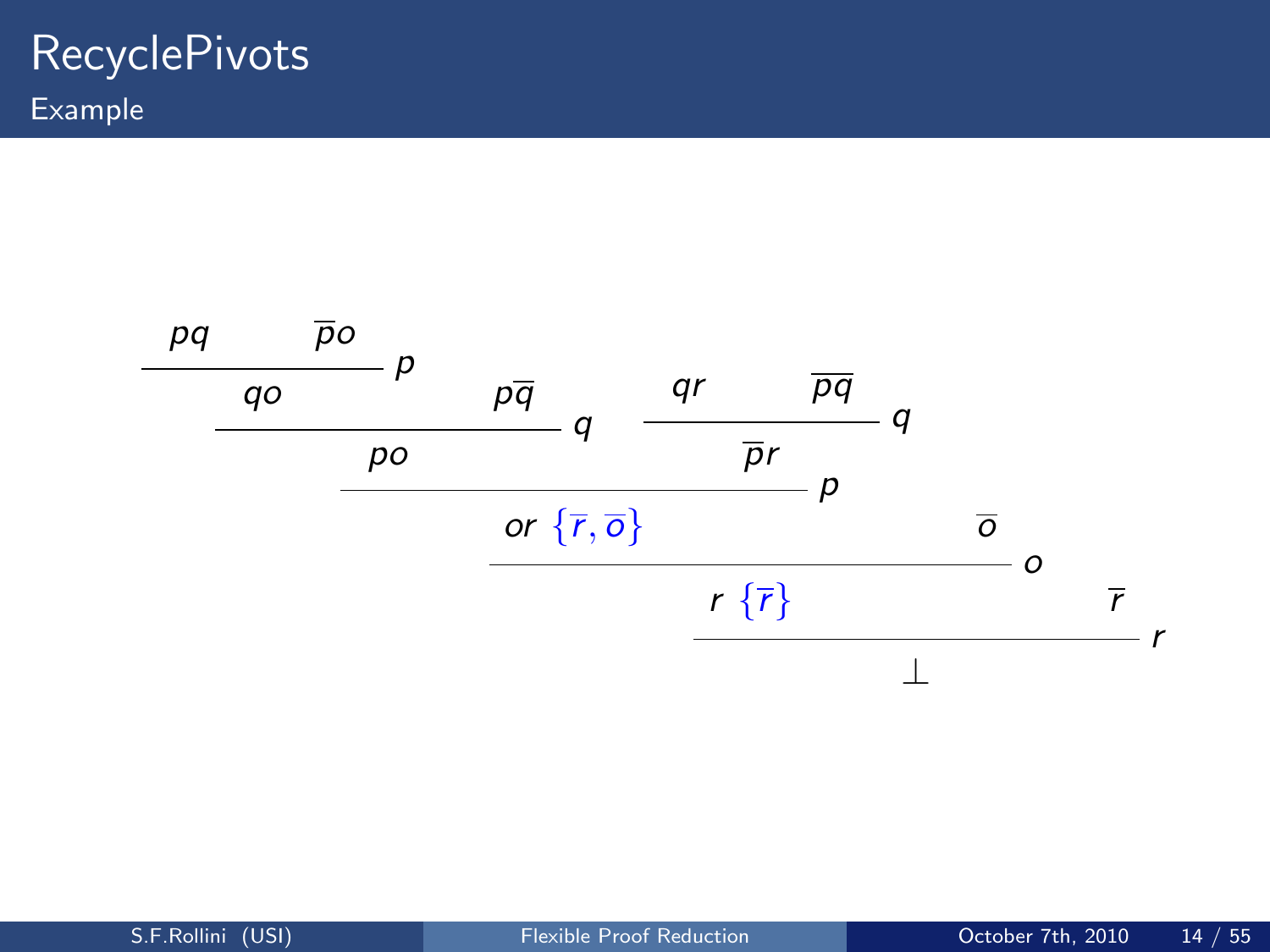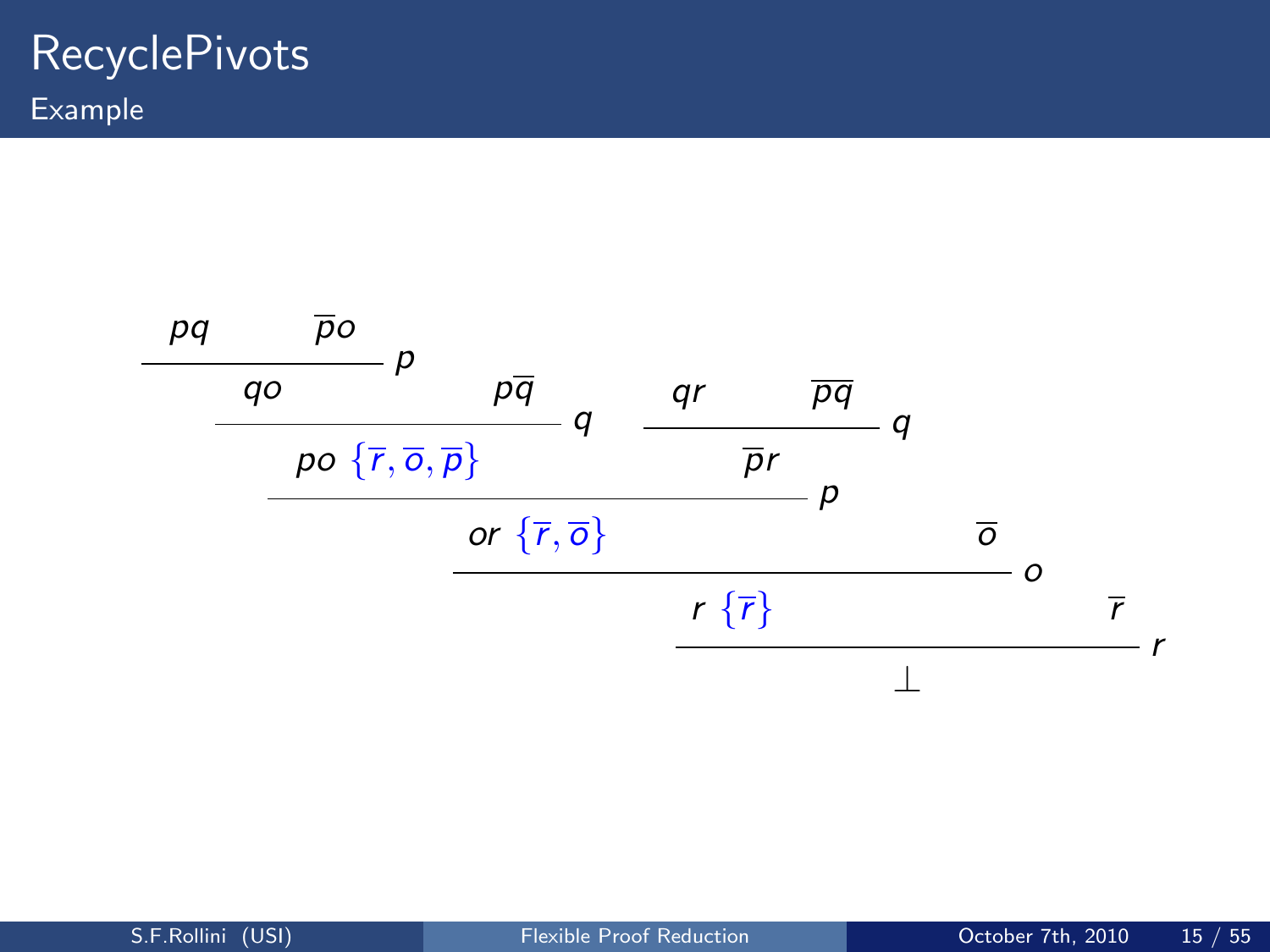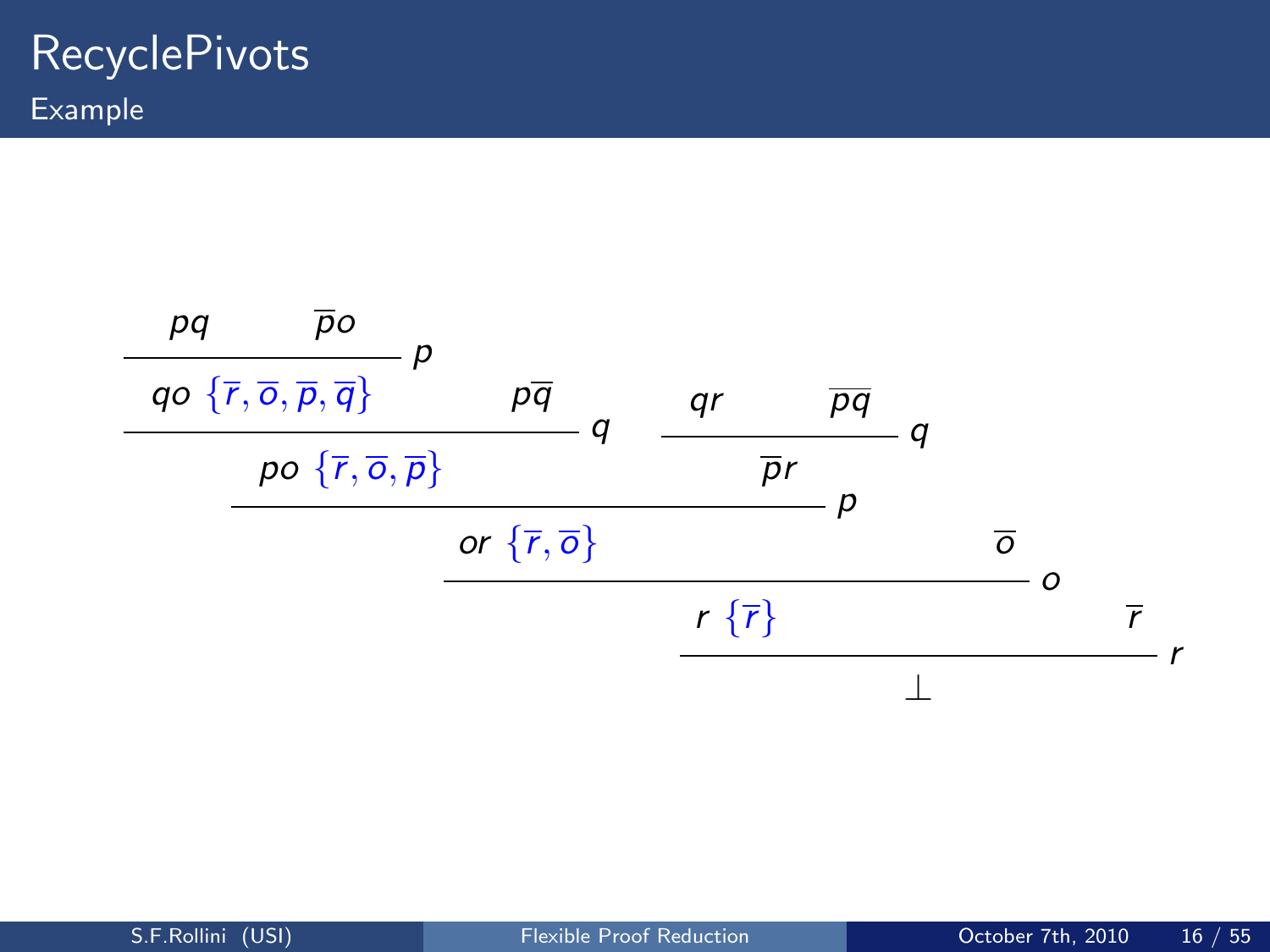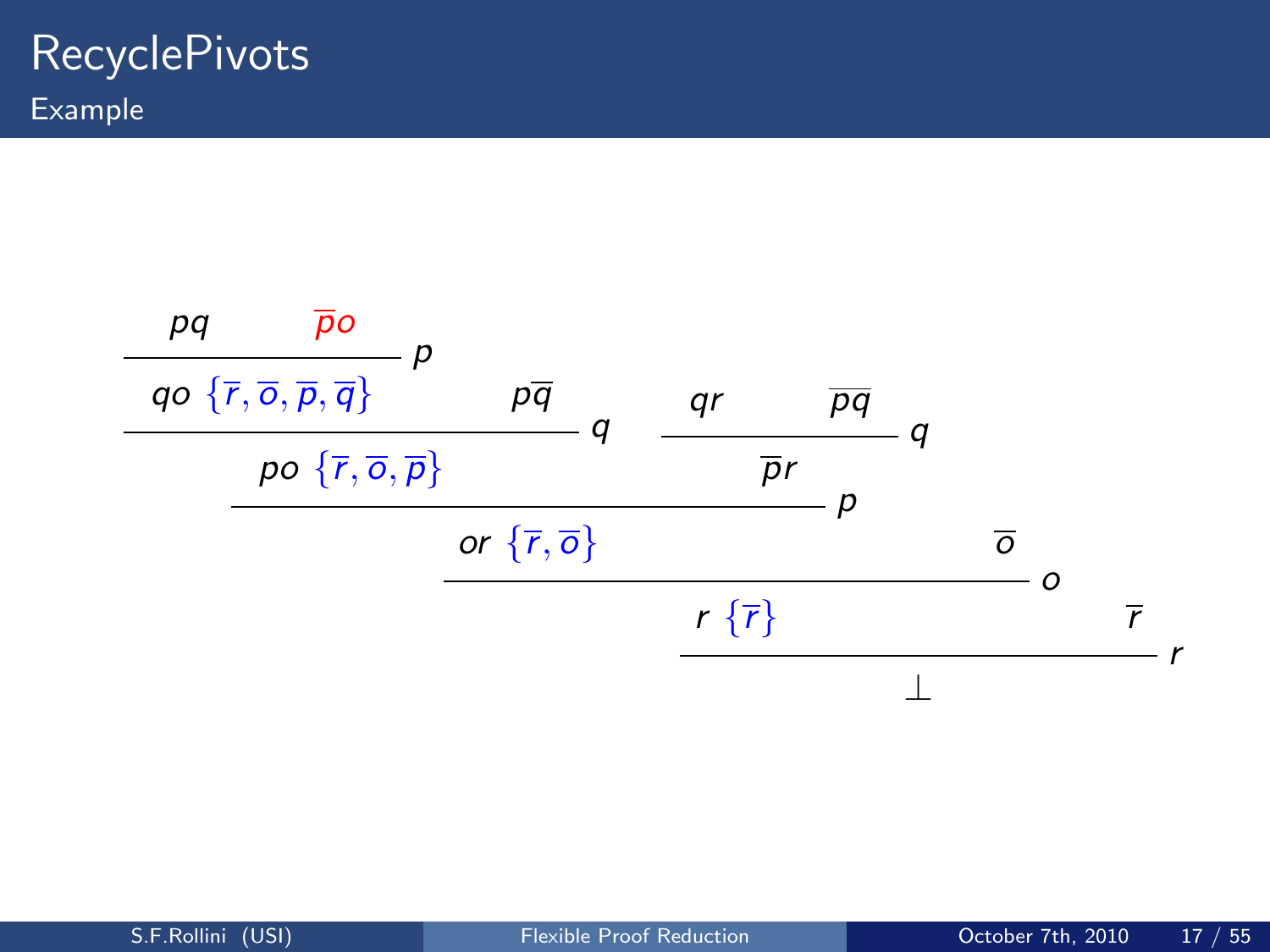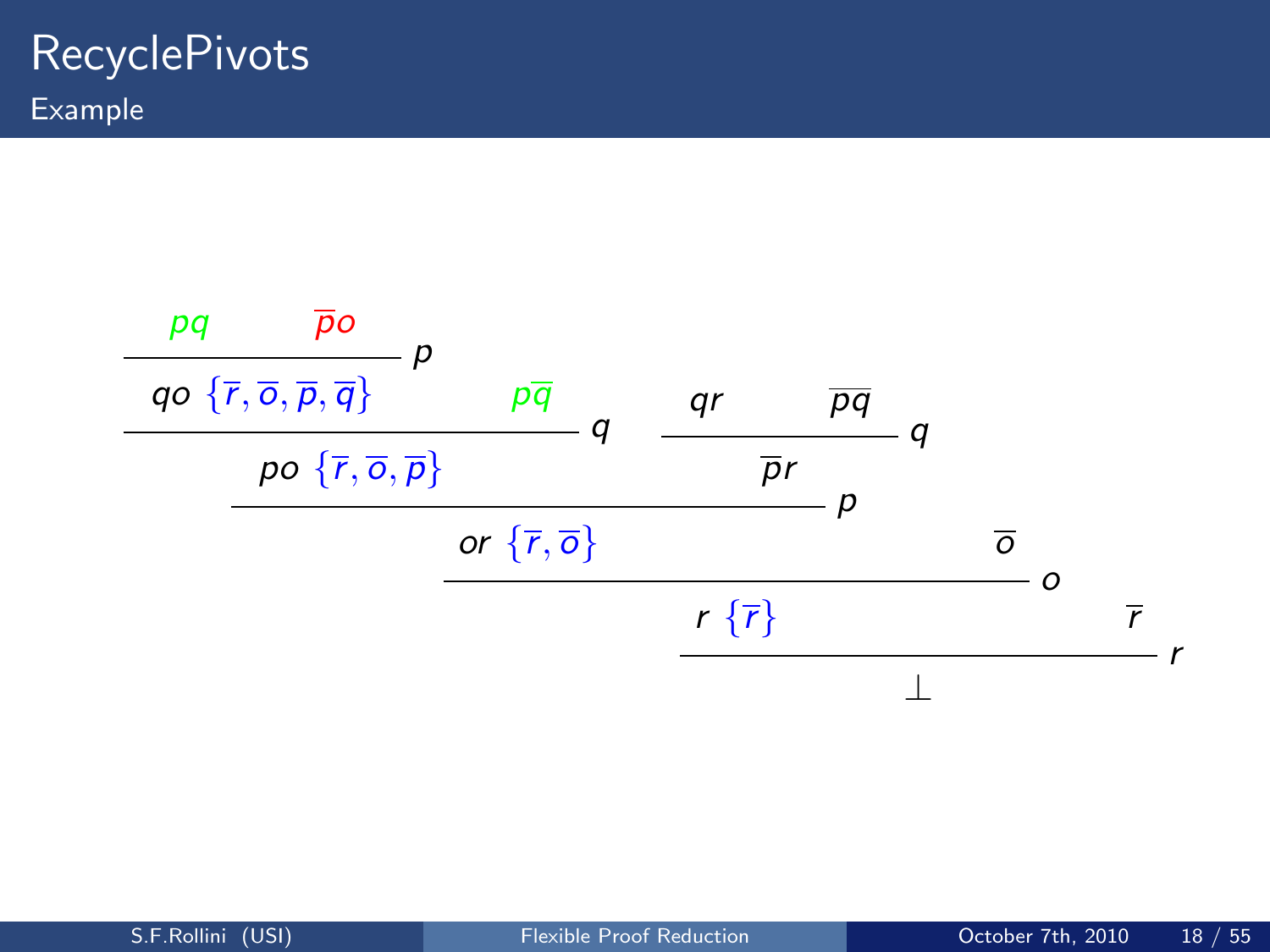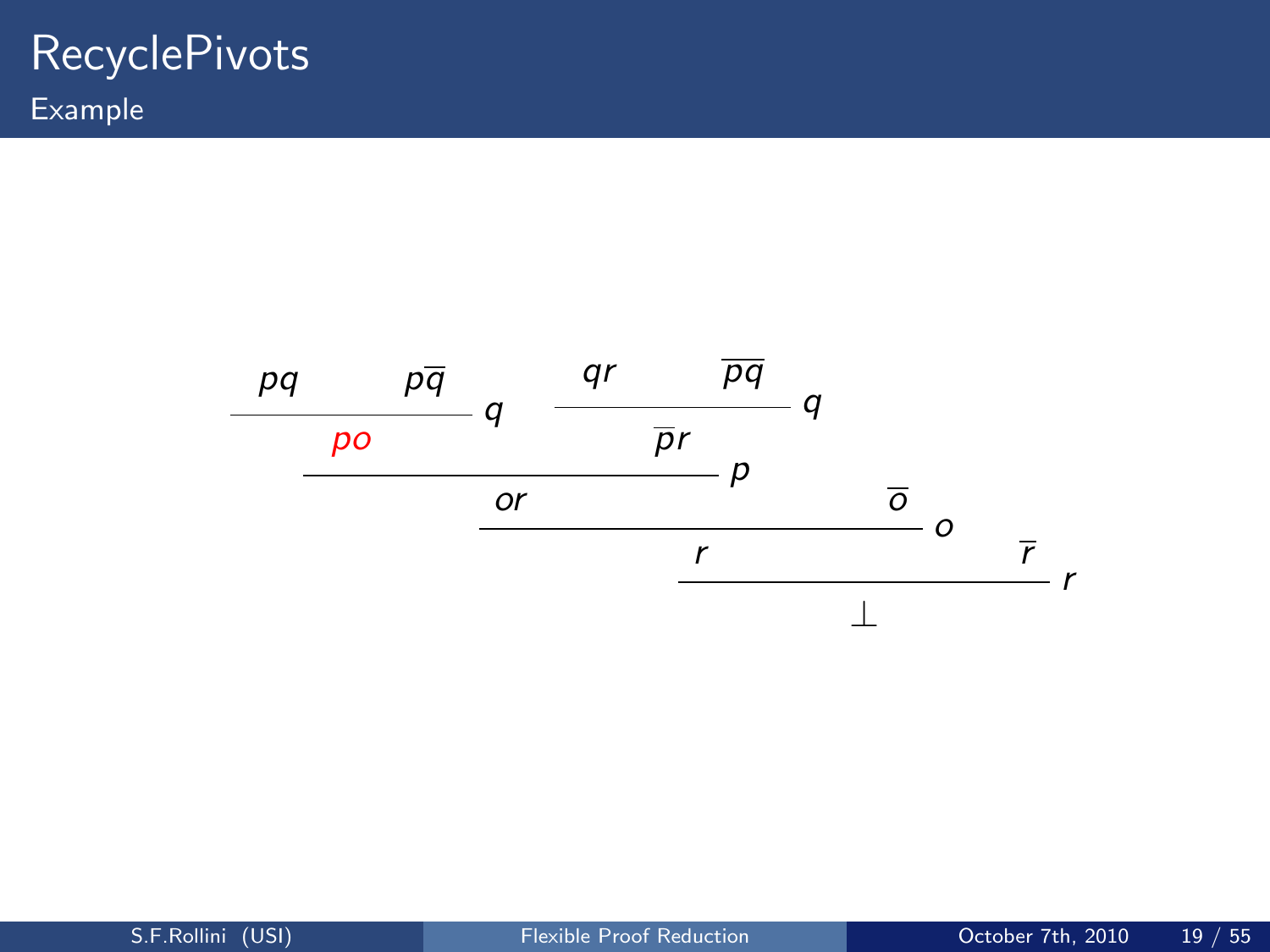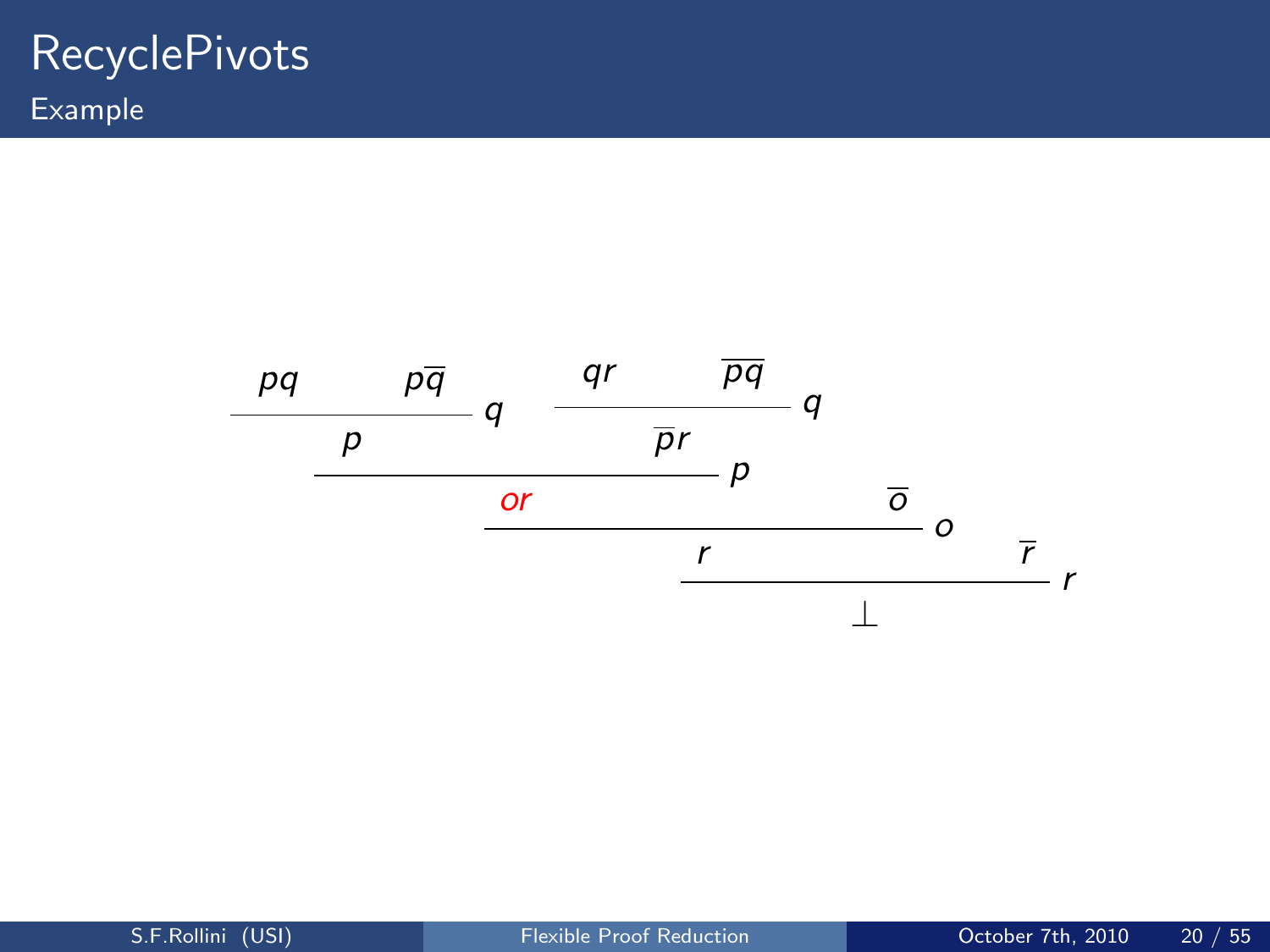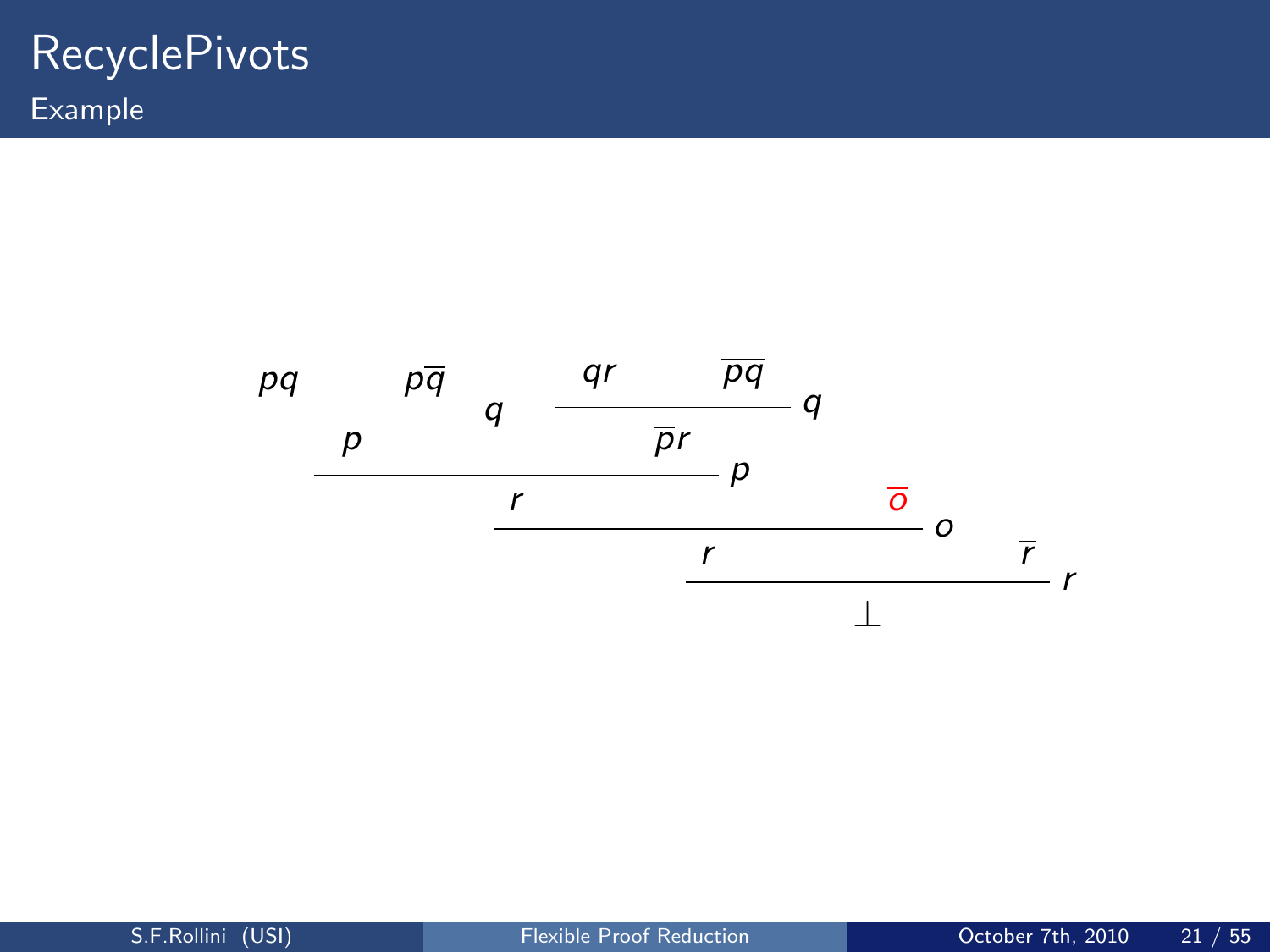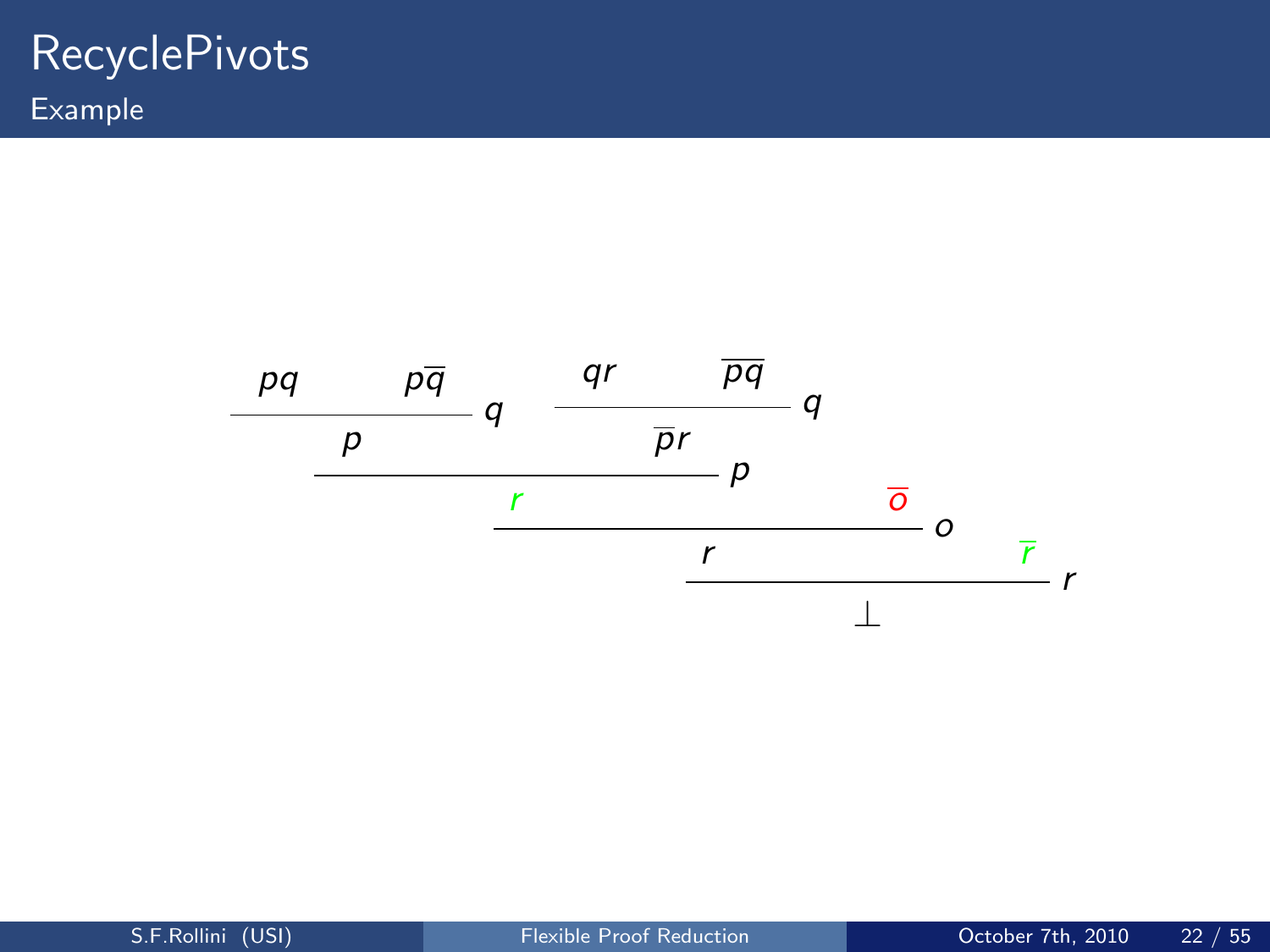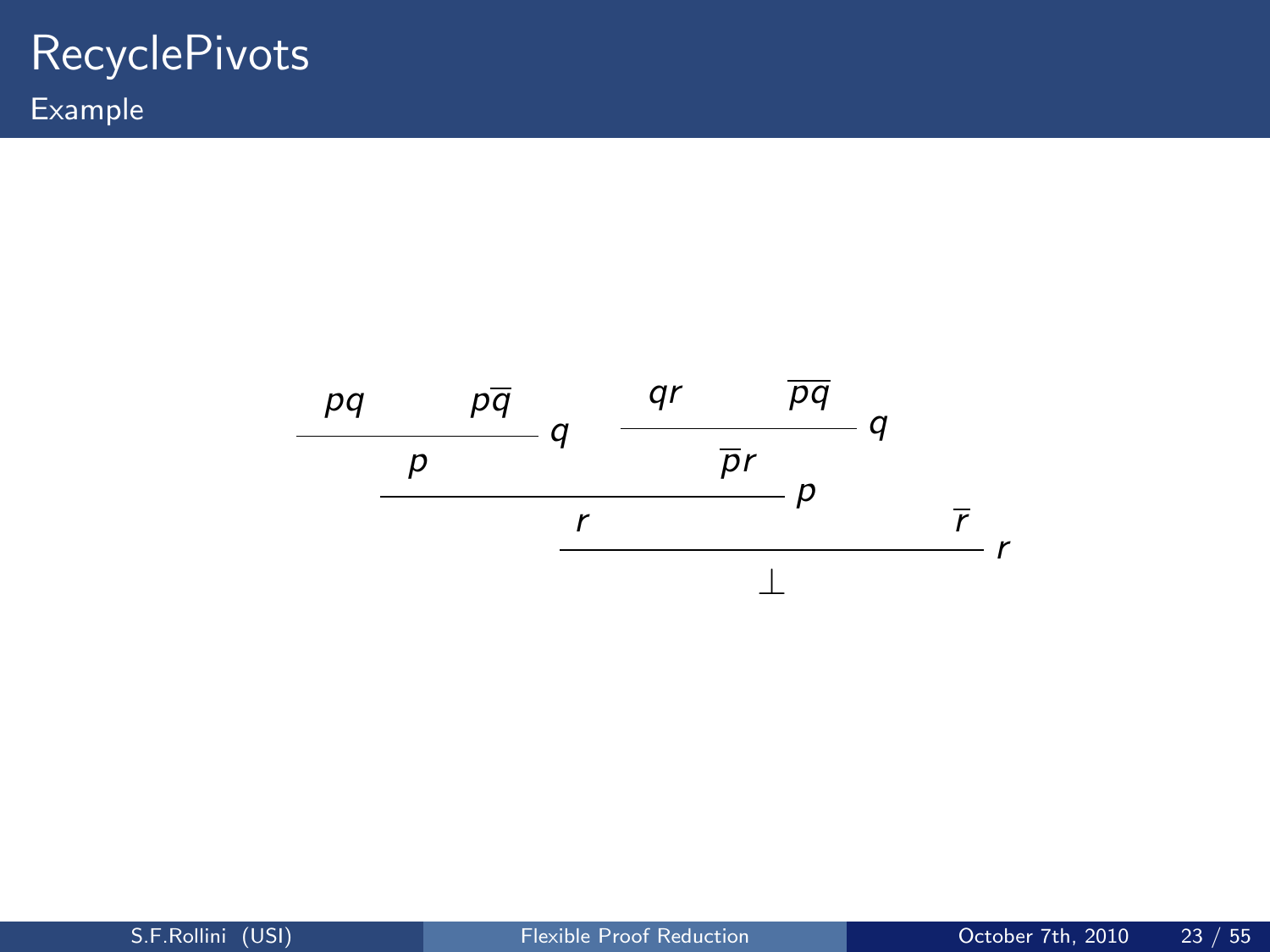#### **1** [Background](#page-5-0)

#### 2 [Motivation and Related Work](#page-23-0)

#### **3** [Contribution](#page-49-0)

- **[Proof Reduction Framework](#page-50-0)**
- <span id="page-49-0"></span>**[Implementation and Evaluation](#page-81-0)**

#### 4 [Summary and Future Work](#page-98-0)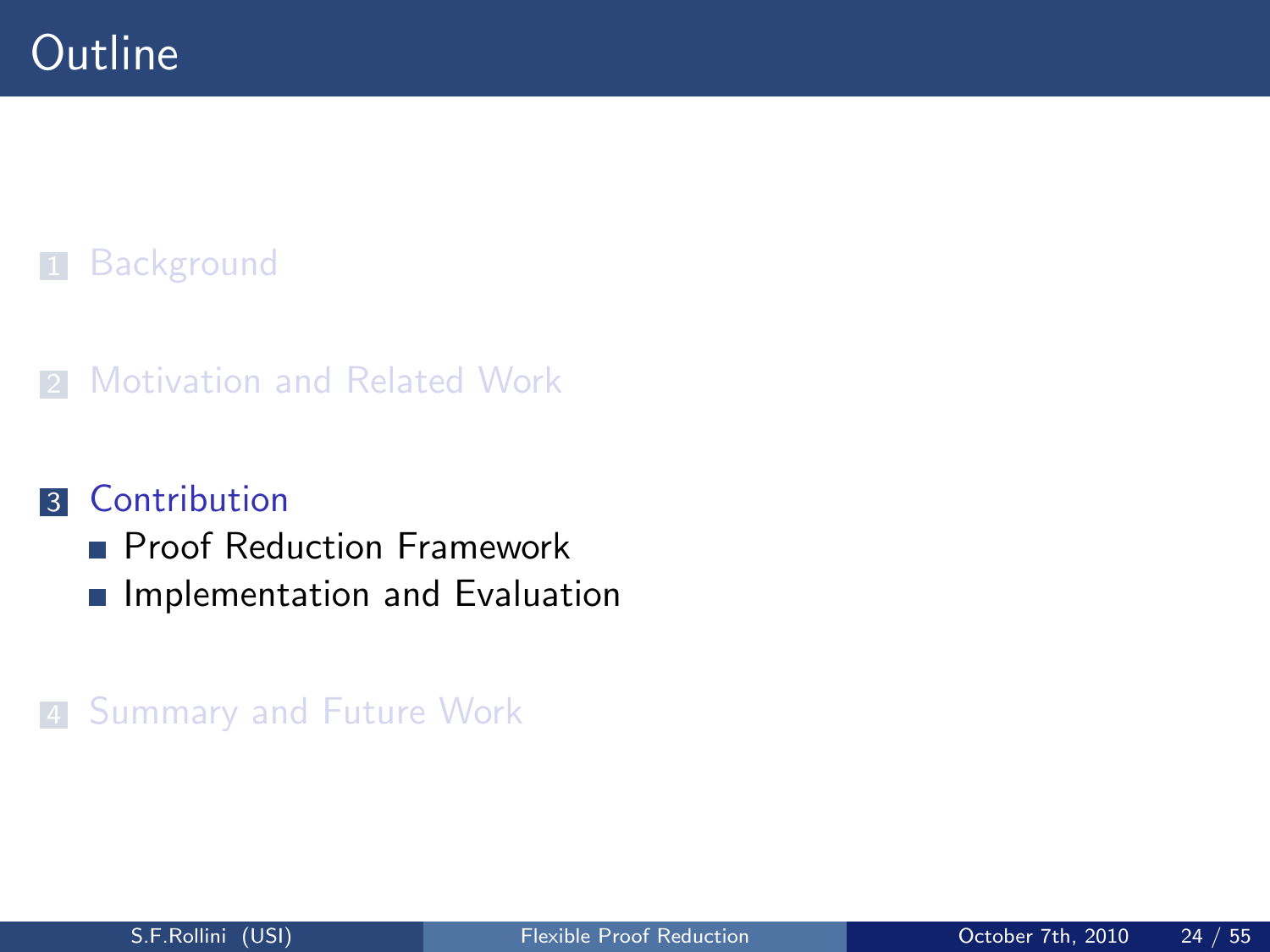#### **1** [Background](#page-5-0)

#### 2 [Motivation and Related Work](#page-23-0)

#### **3** [Contribution](#page-49-0)

- **[Proof Reduction Framework](#page-50-0)**
- <span id="page-50-0"></span>**[Implementation and Evaluation](#page-81-0)**

#### 4 [Summary and Future Work](#page-98-0)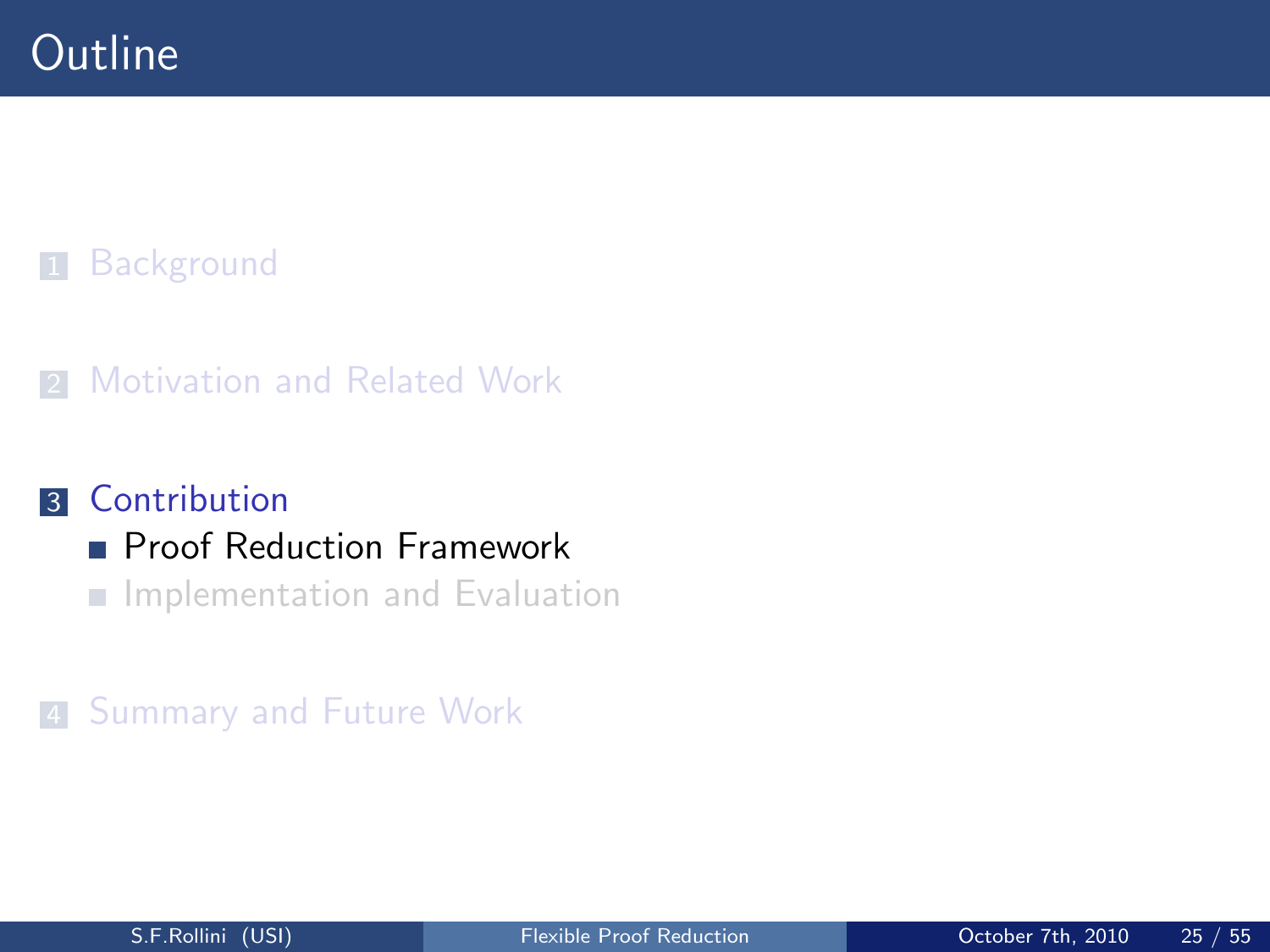Features

• Local rewriting rules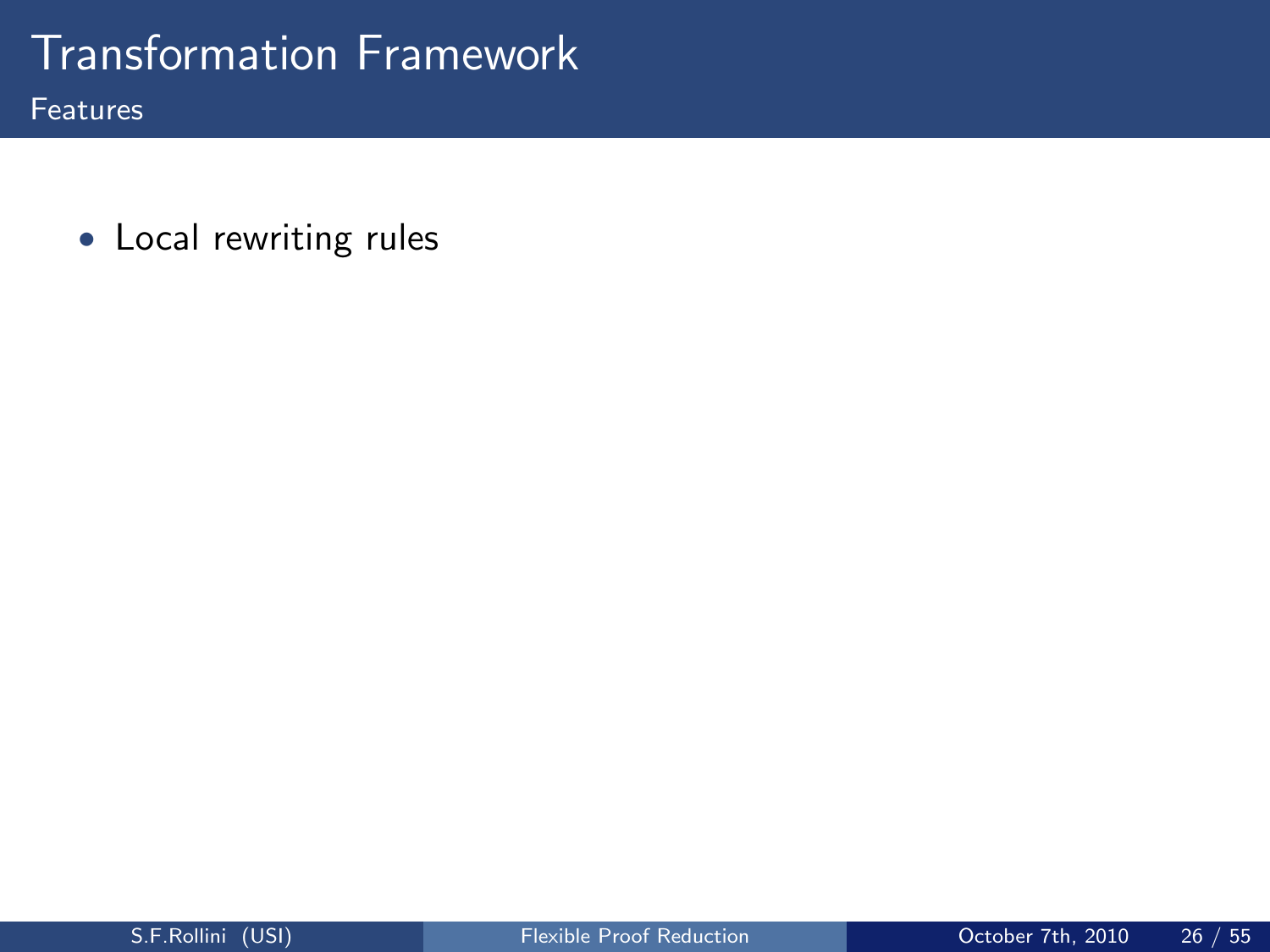#### Features

- Local rewriting rules
	- **B** reduction
	- A perturbation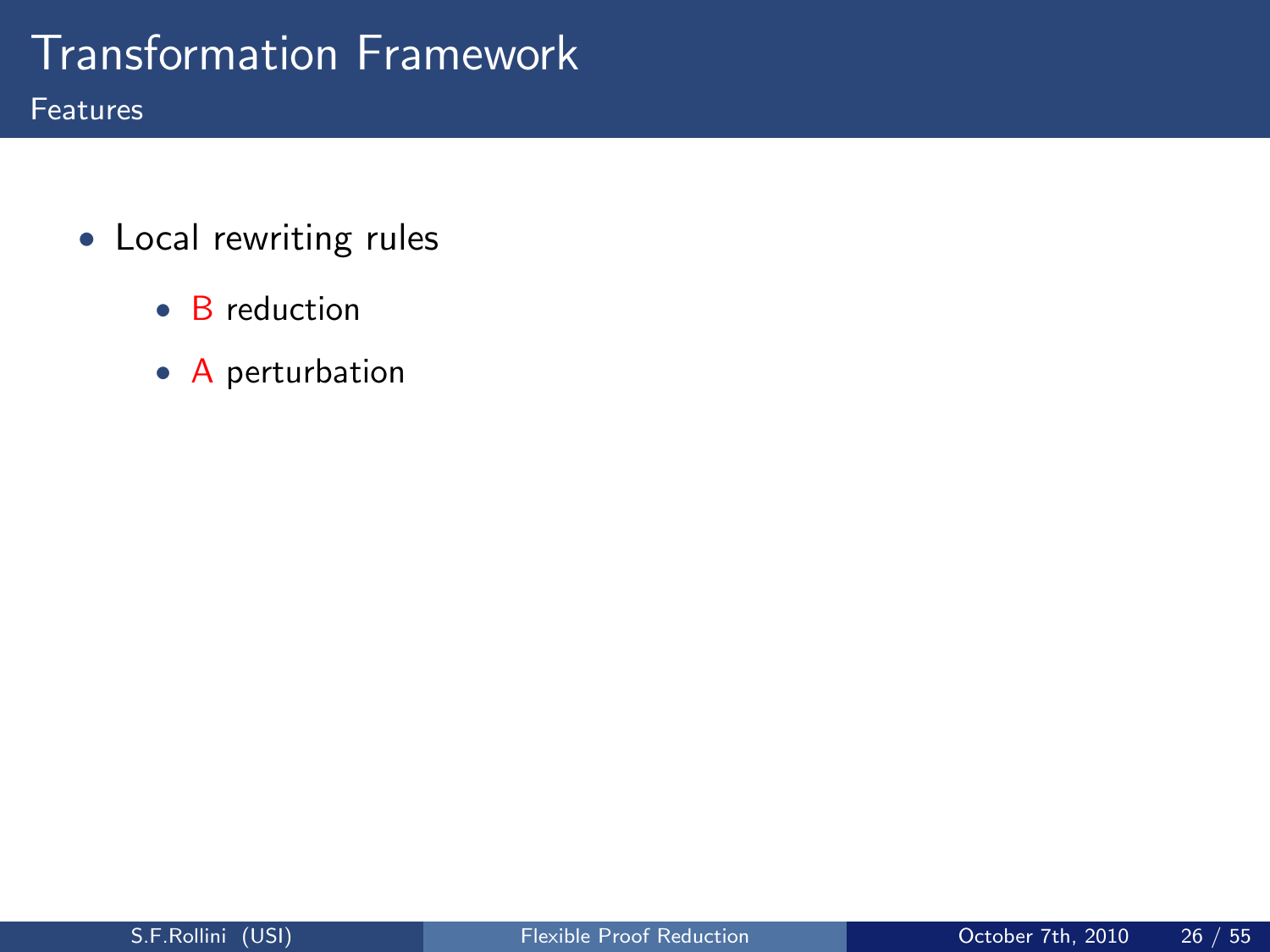#### Features

- Local rewriting rules
	- **B** reduction
	- A perturbation

• Rule context

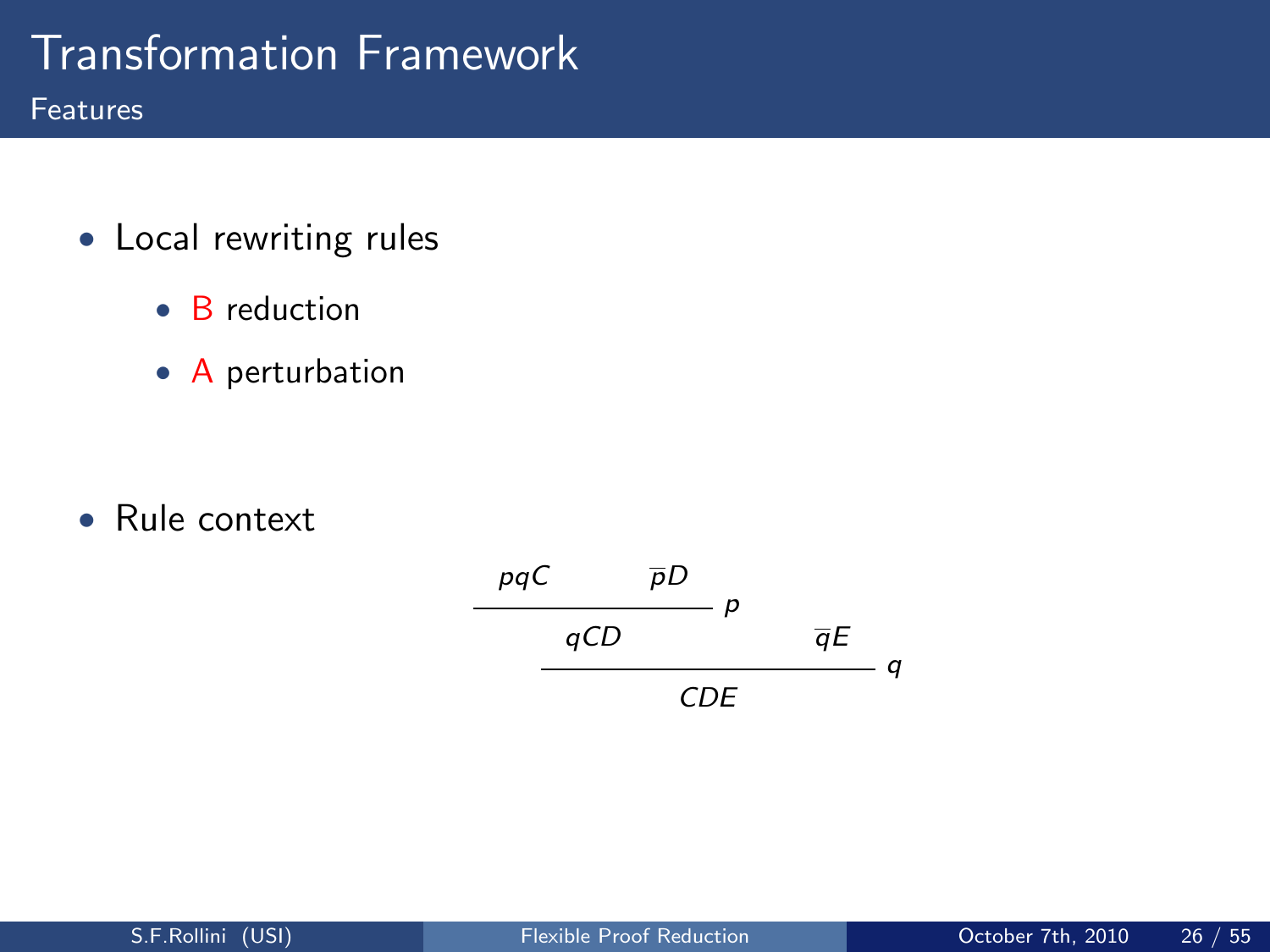Features

- Local rewriting rules
	- **B** reduction
	- A perturbation

• Rule context



• Exhaustiveness up to symmetry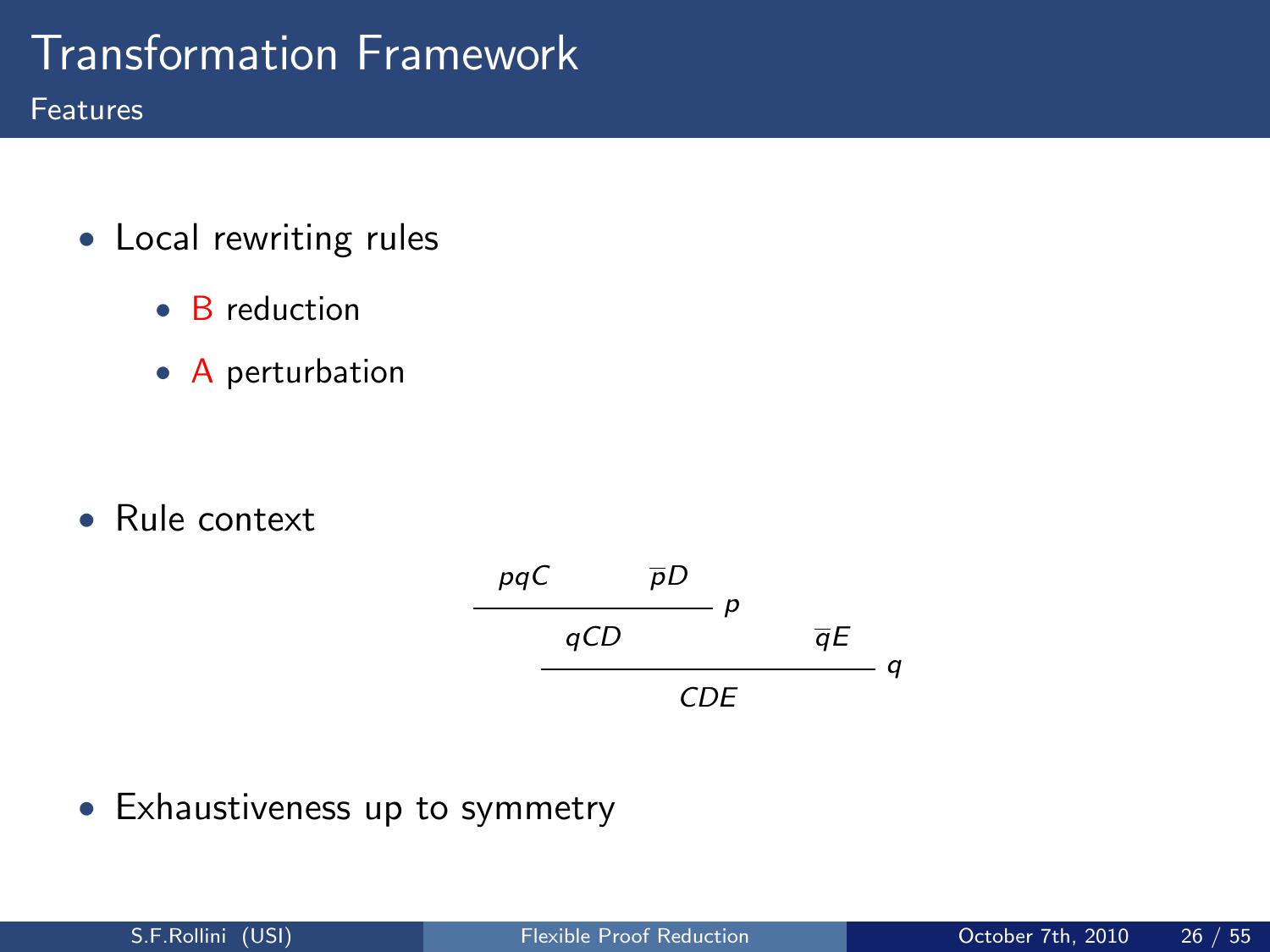Local rewriting rules

• B rules

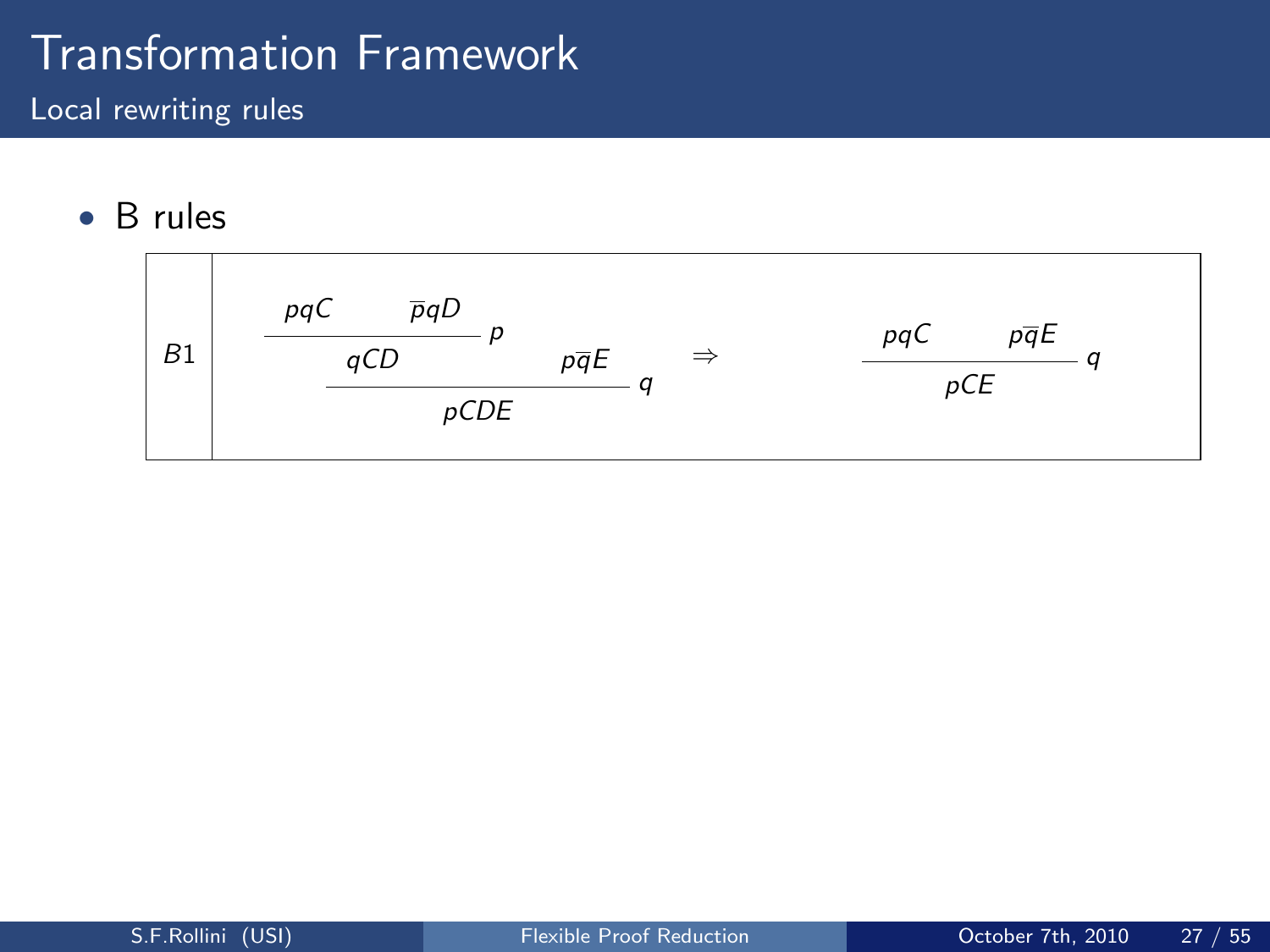Local rewriting rules

• B rules



• Redundancy as reintroduction variable after elimination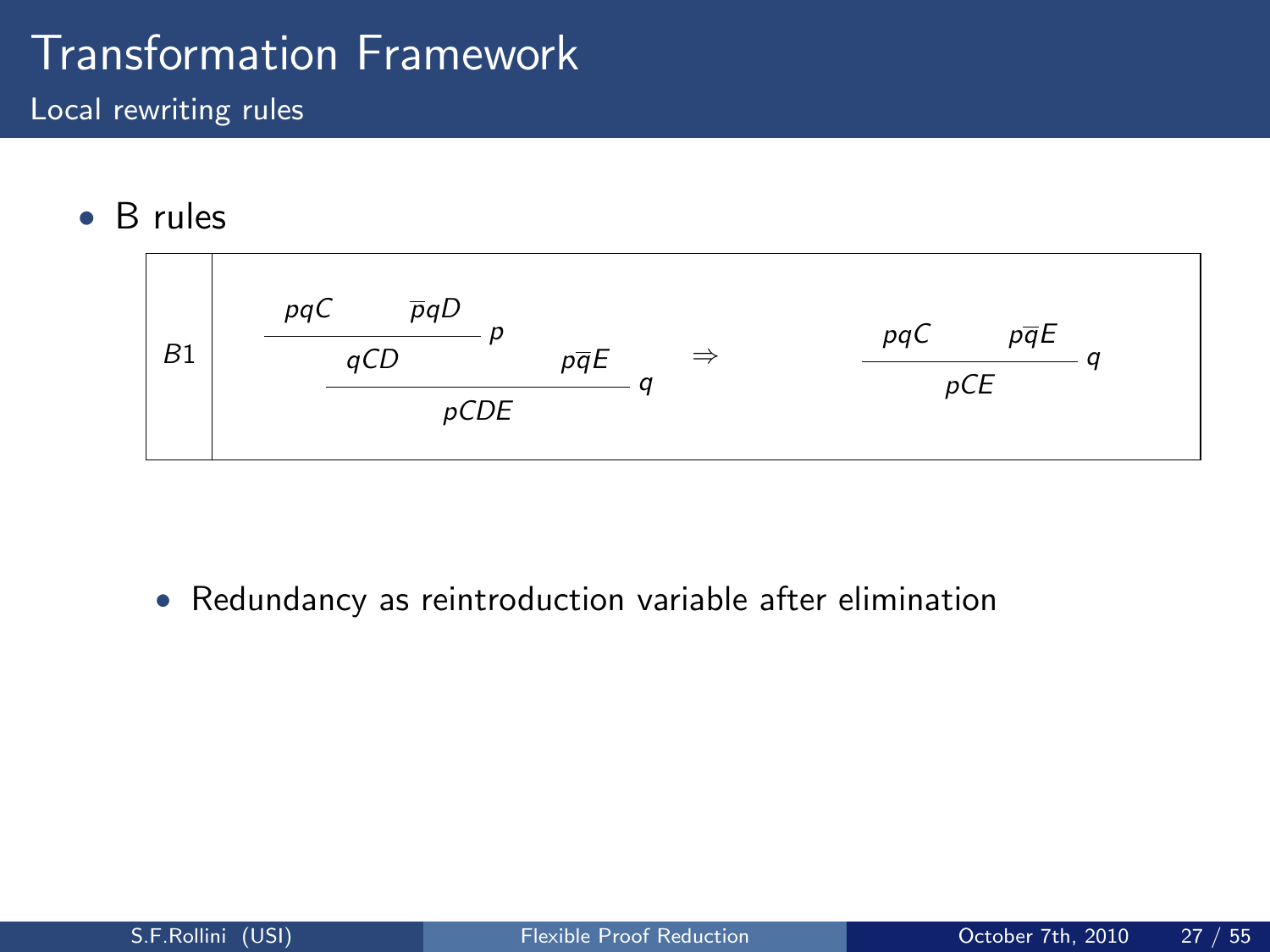Local rewriting rules

• B rules



- Redundancy as reintroduction variable after elimination
- Subproof simplification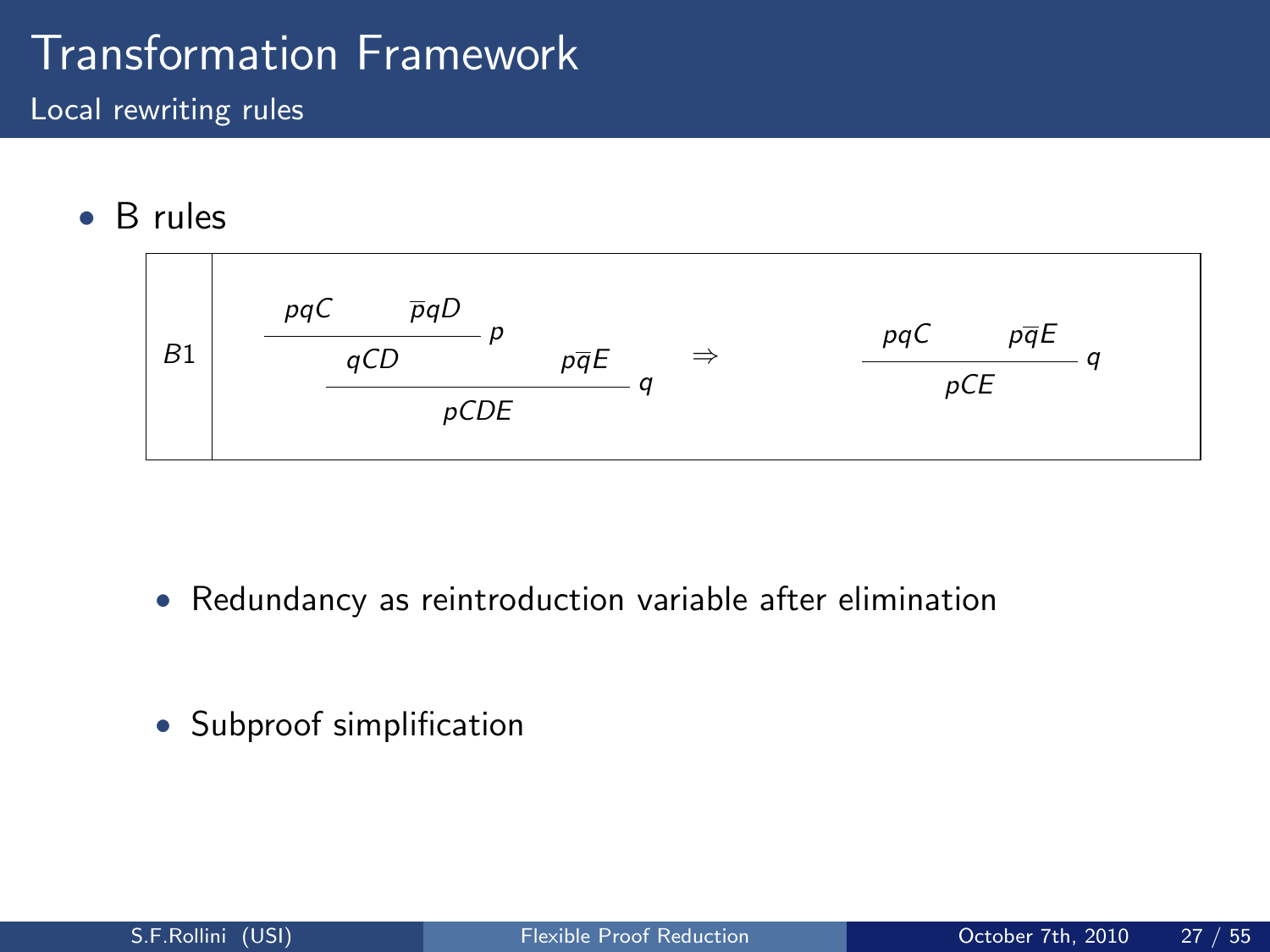Local rewriting rules

• B rules



- Redundancy as reintroduction variable after elimination
- Subproof simplification
- Subproof root strengthening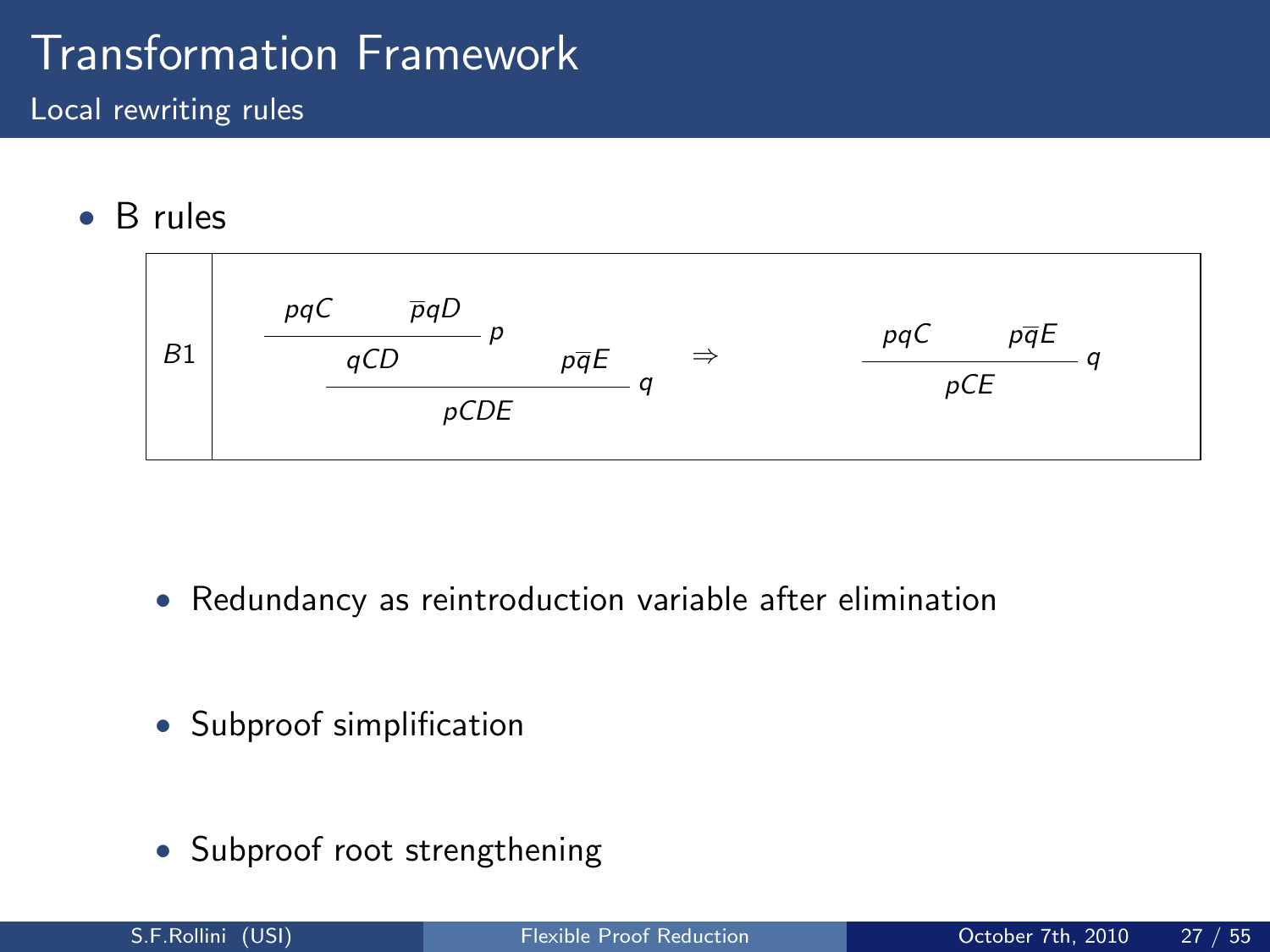Local rewriting rules

• A rules

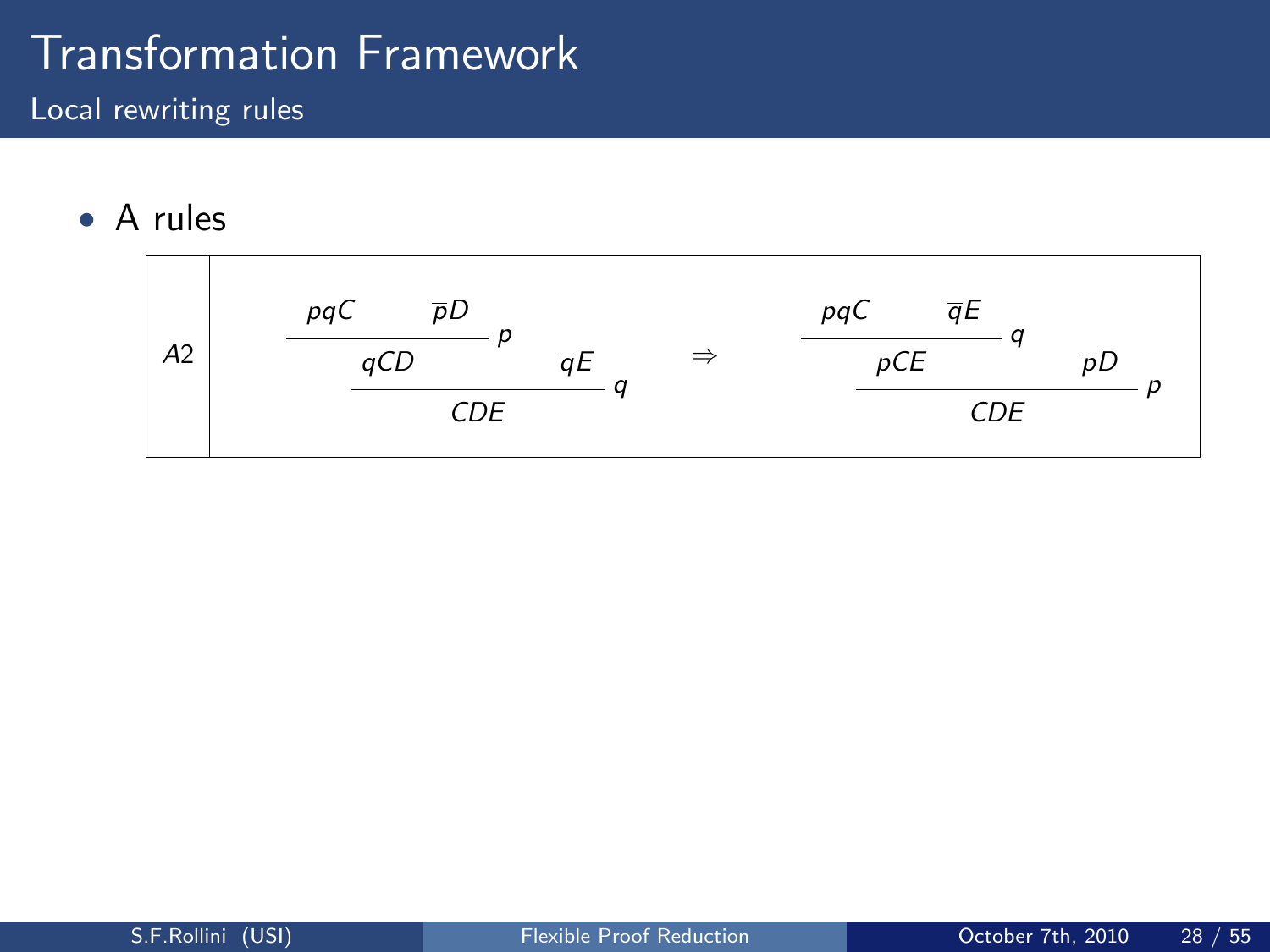Local rewriting rules

• A rules



• Pivots swapping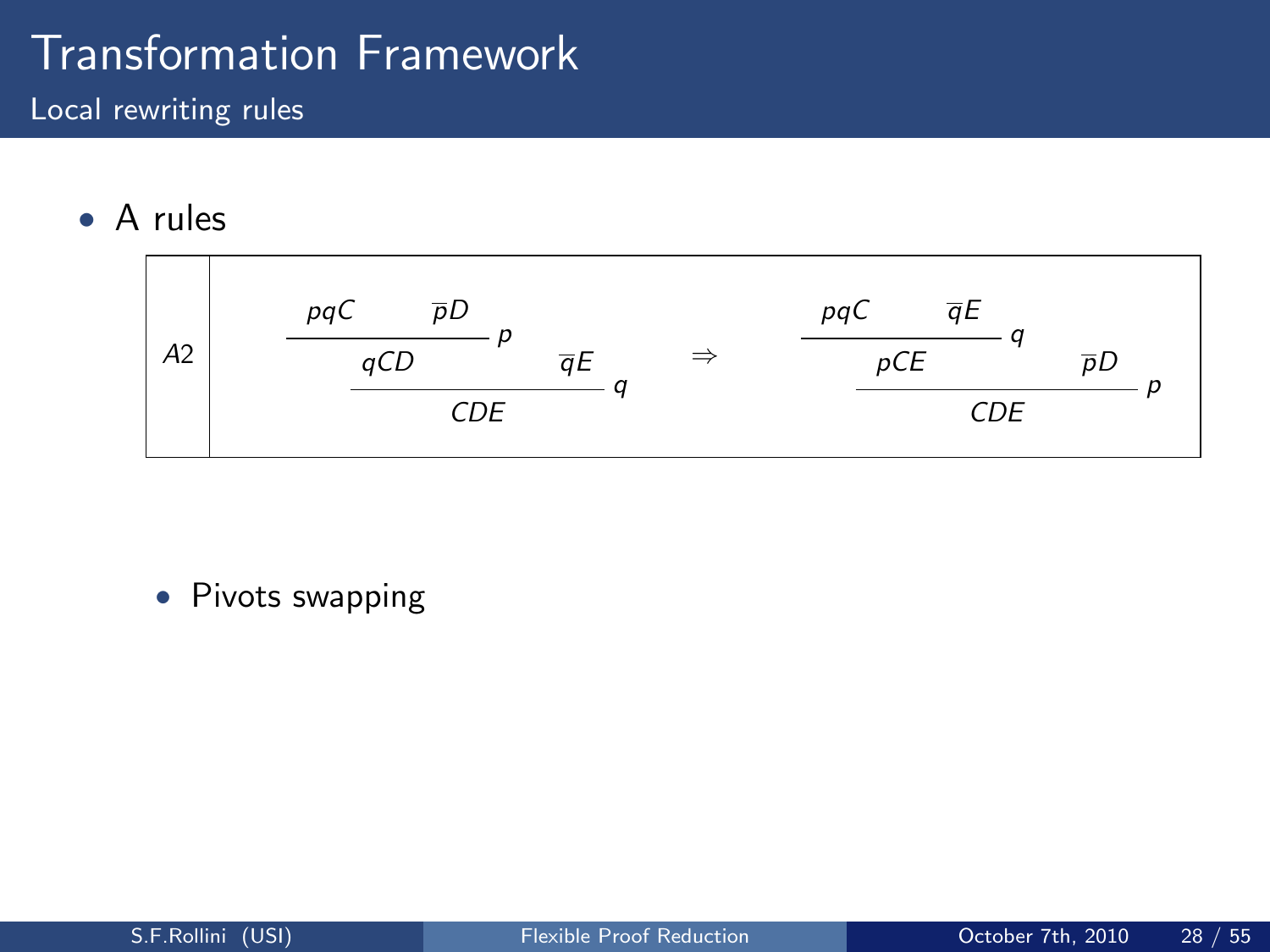Local rewriting rules

• A rules



- Pivots swapping
- Topology perturbation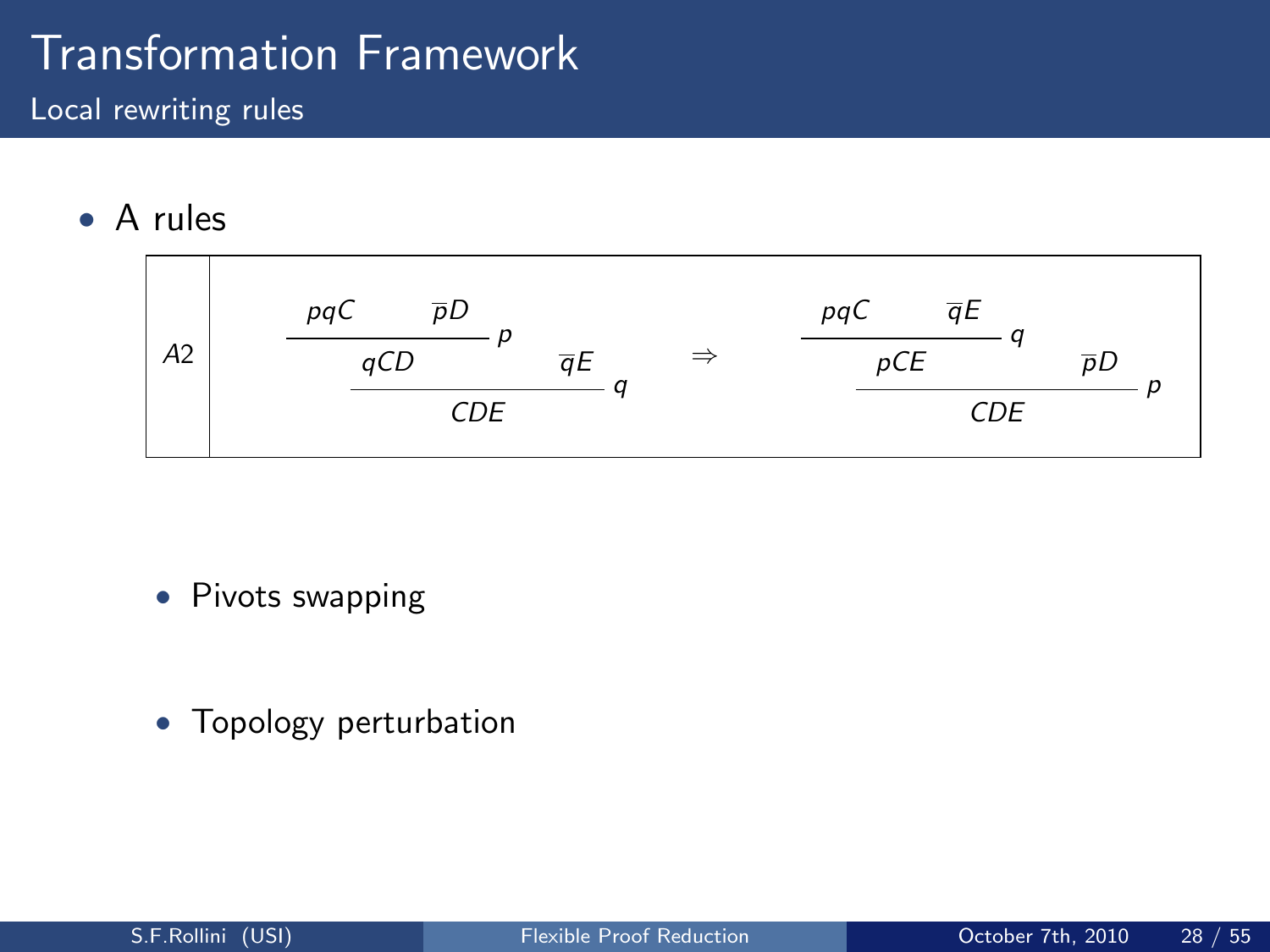Local rewriting rules

• A rules



- Pivots swapping
- Topology perturbation
- Redundancies exposure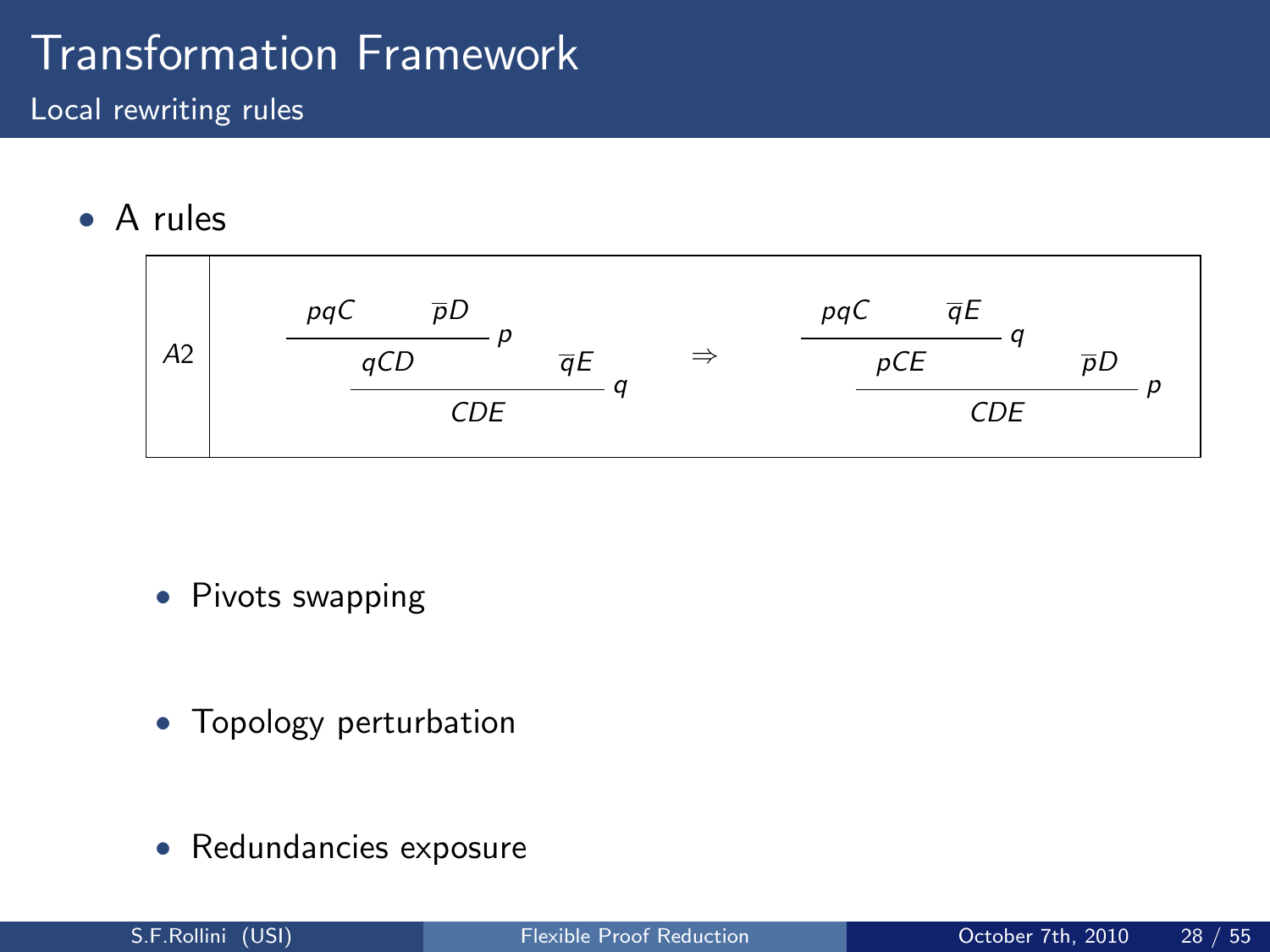## Local rewriting rules

| A1             | $pqC$ $\overline{p}qD$<br>$-\rho$<br>$rac{qCD}{CD}$ $\frac{p}{qE}$ $q \Rightarrow$                                                                 |  | $pqC \qquad \overline{q}E \qquad \overline{q}E \qquad \overline{p}qD$<br>$-q$<br>$pCE$ $\overline{pDE}$ $p$<br><b>CDE</b> |
|----------------|----------------------------------------------------------------------------------------------------------------------------------------------------|--|---------------------------------------------------------------------------------------------------------------------------|
| A <sub>2</sub> | $\begin{array}{ccc} \hline &pqc & \overline{p}D & \\ \hline & qCD & \overline{q}E & \\ \hline & CDE & q & \end{array} \hspace{0.25cm} \Rightarrow$ |  | $pqC \overline{q}E$<br>$\frac{pCE}{CDE}$<br>$\overline{p}D$                                                               |
| B1             | $pqC$ $\overline{p}qD$<br>$rac{pqC}{qCD}p$ $p\overline{qE}$ $q \Rightarrow$<br>pCDE                                                                |  | $\frac{\rho q C}{\rho \overline{q} E} q$<br>$\rho$ CE                                                                     |
| B2             | $pqC$ $\overline{p}D$<br>$\frac{\mu q c}{qDC} \frac{\rho}{\rho \overline{q}E} q \Rightarrow$<br>pCDE                                               |  | $pqC$ $p\overline{q}E$<br>$p \leftarrow q$ $p \leftarrow q$ $\overline{p}D$<br>$-\rho$<br>CDE                             |
| B2'            | $pqC$ $\qquad \overline{p}D$<br>$rac{\rho \rho c}{qDC}$ $\rho$ $\rho \overline{q}E$ $q \rightarrow$                                                |  | $\frac{\rho q C \qquad \rho \overline{q} E}{\rho C E} \ q$                                                                |
| B <sub>3</sub> | $\frac{\rho qC \qquad \overline{p}D}{qCD} p \qquad \qquad \overline{pq}E \qquad \Rightarrow$<br>$\overline{p}$ CDE                                 |  | $\overline{p}D$                                                                                                           |

S.F.Rollini (USI) [Flexible Proof Reduction](#page-0-0) Ctober 7th, 2010 29 / 55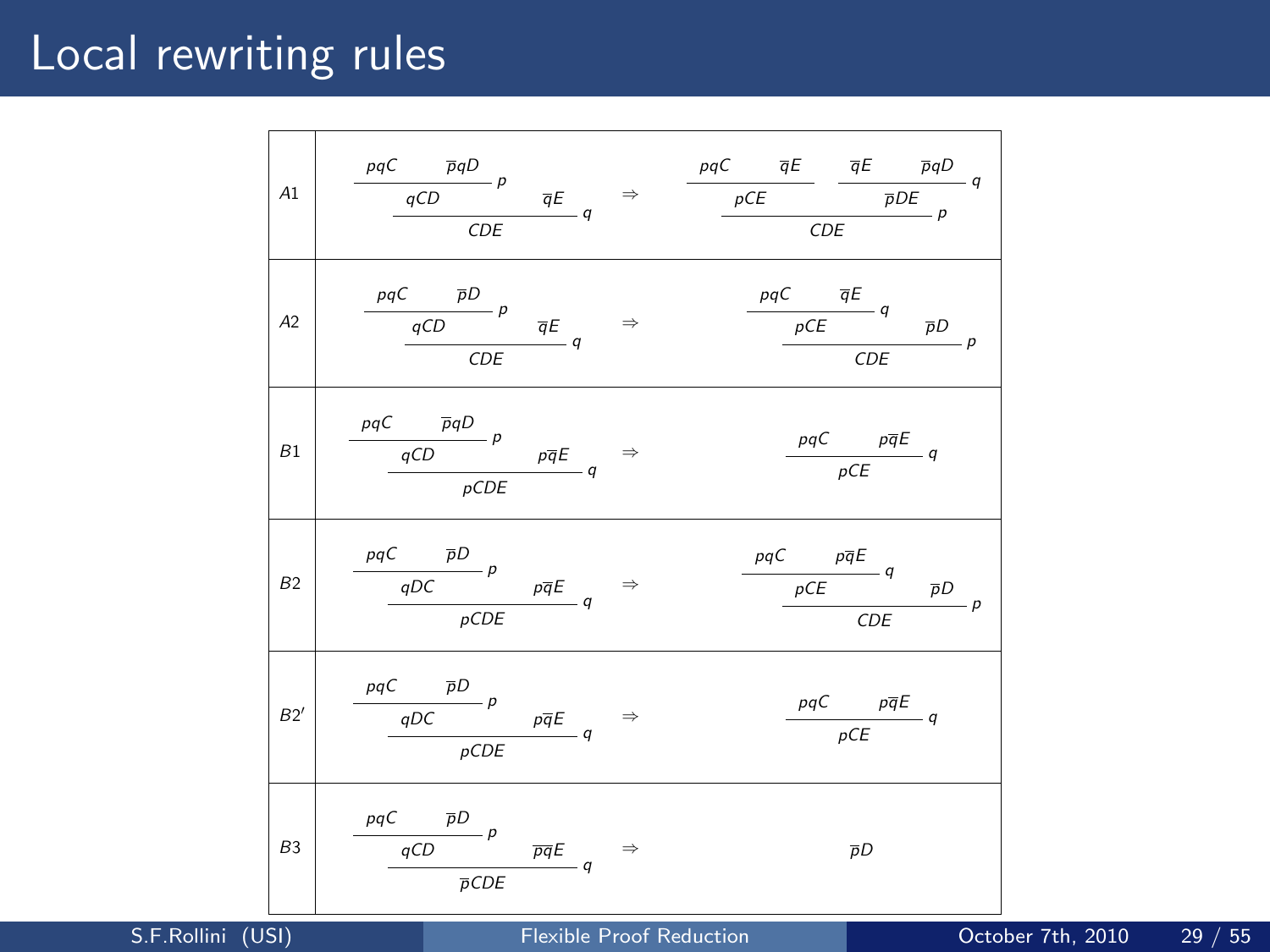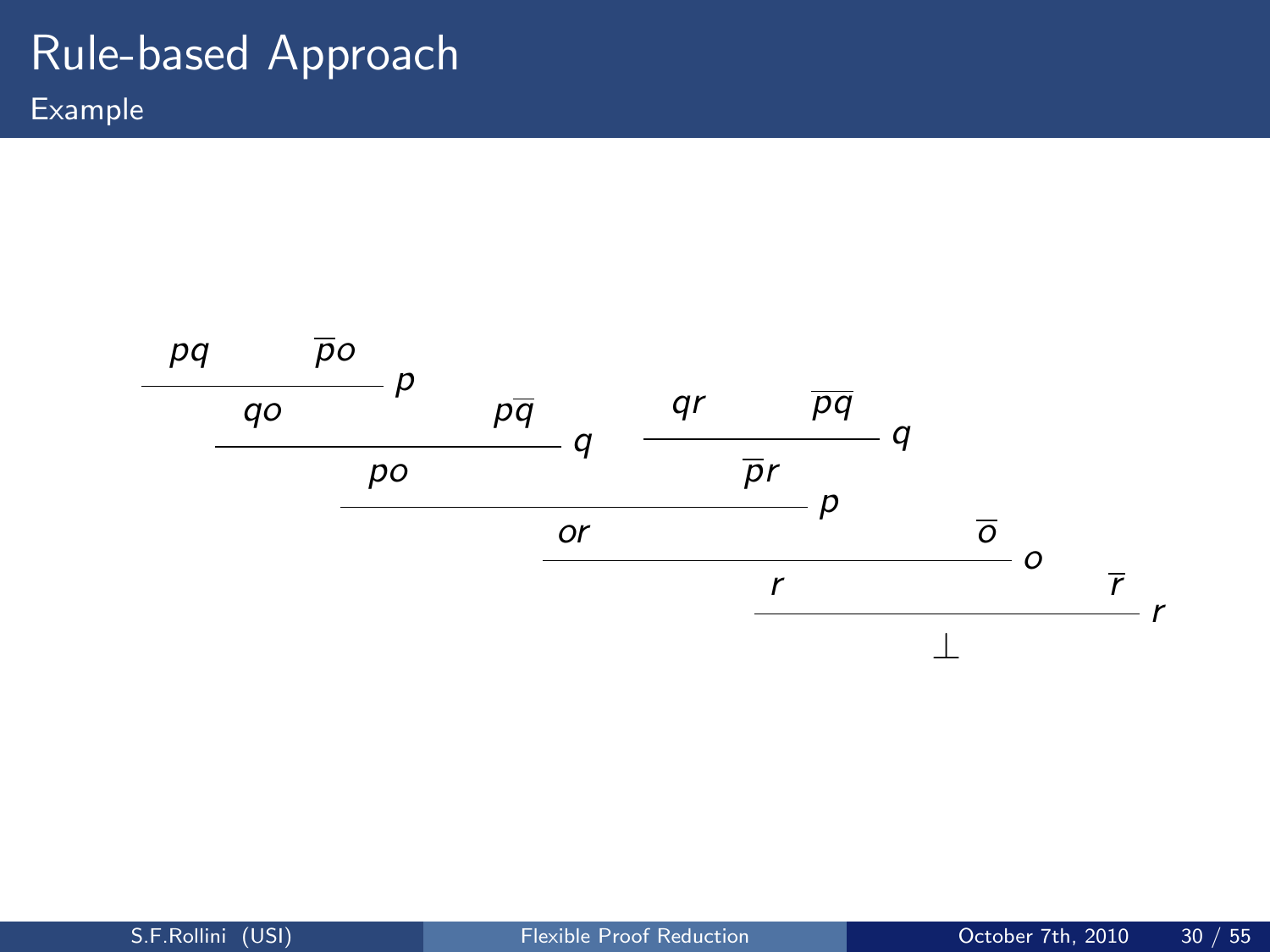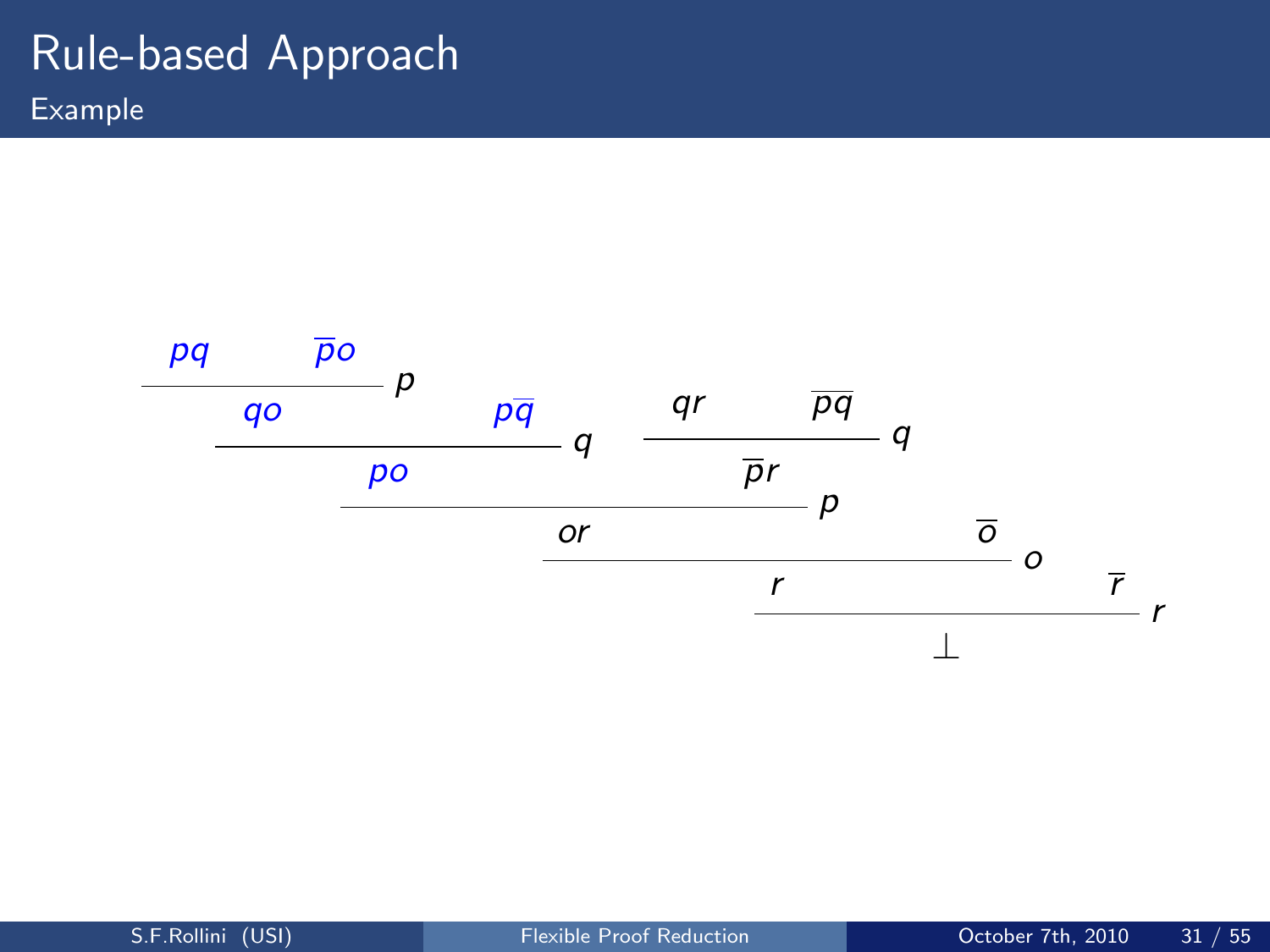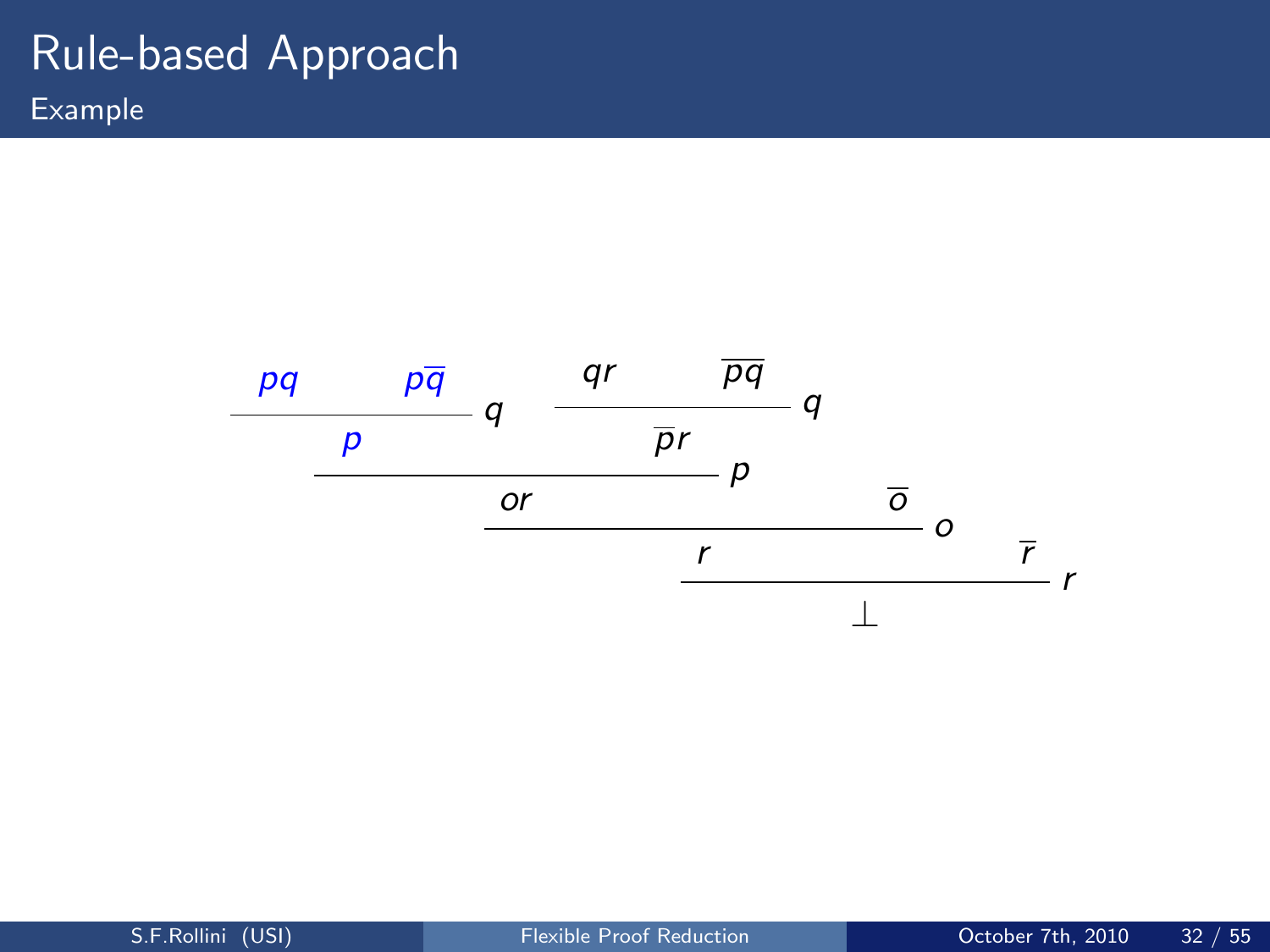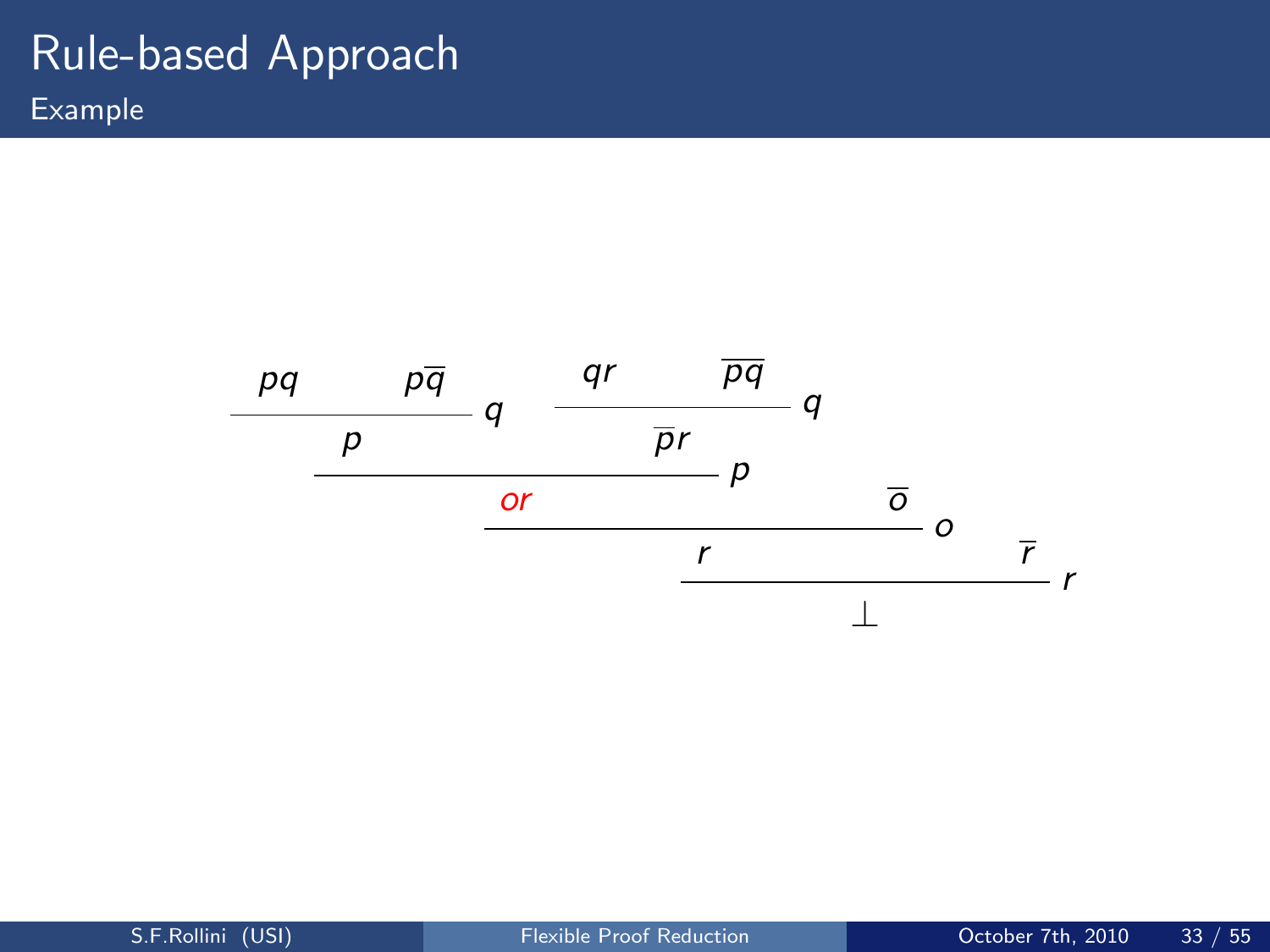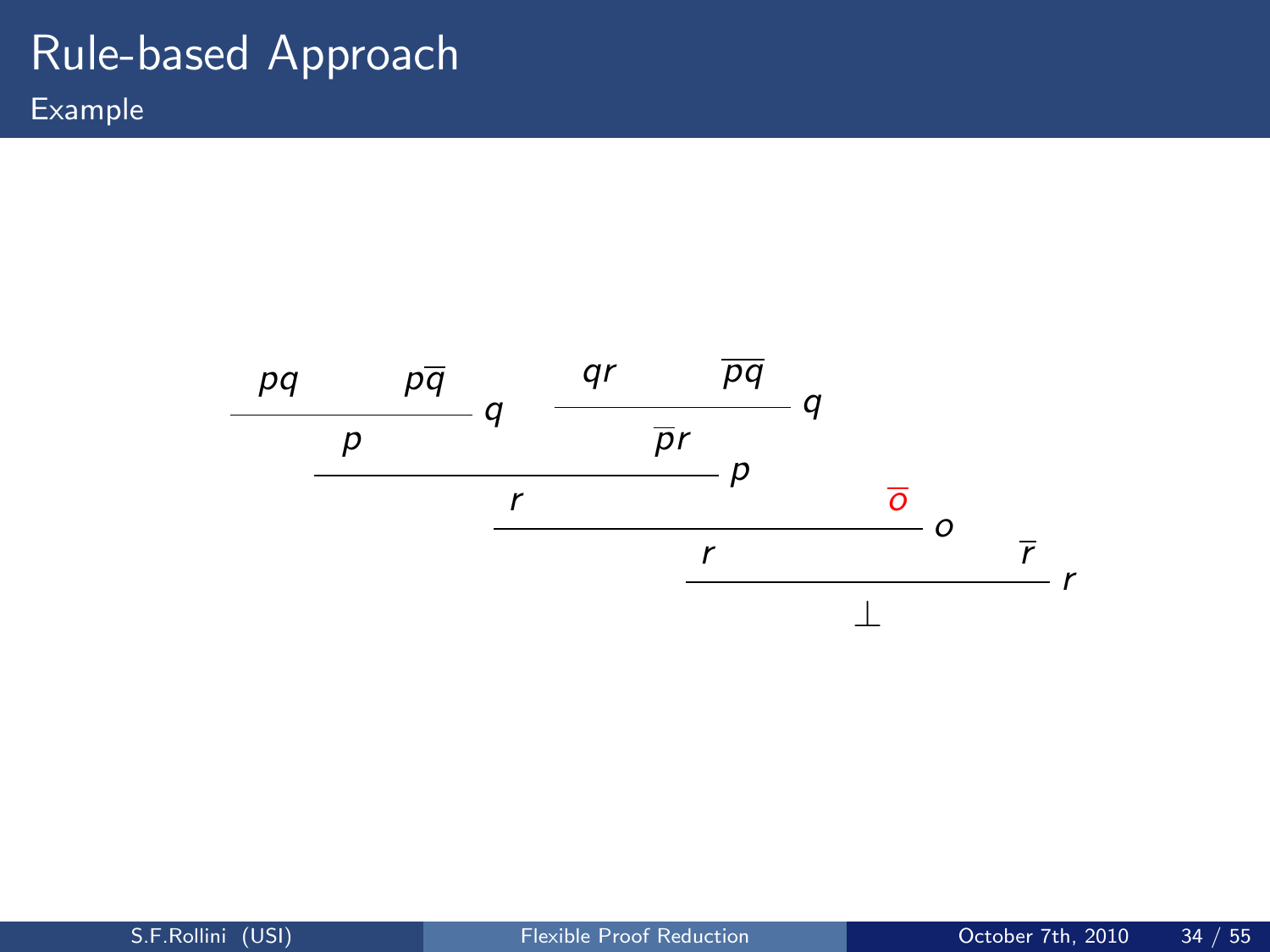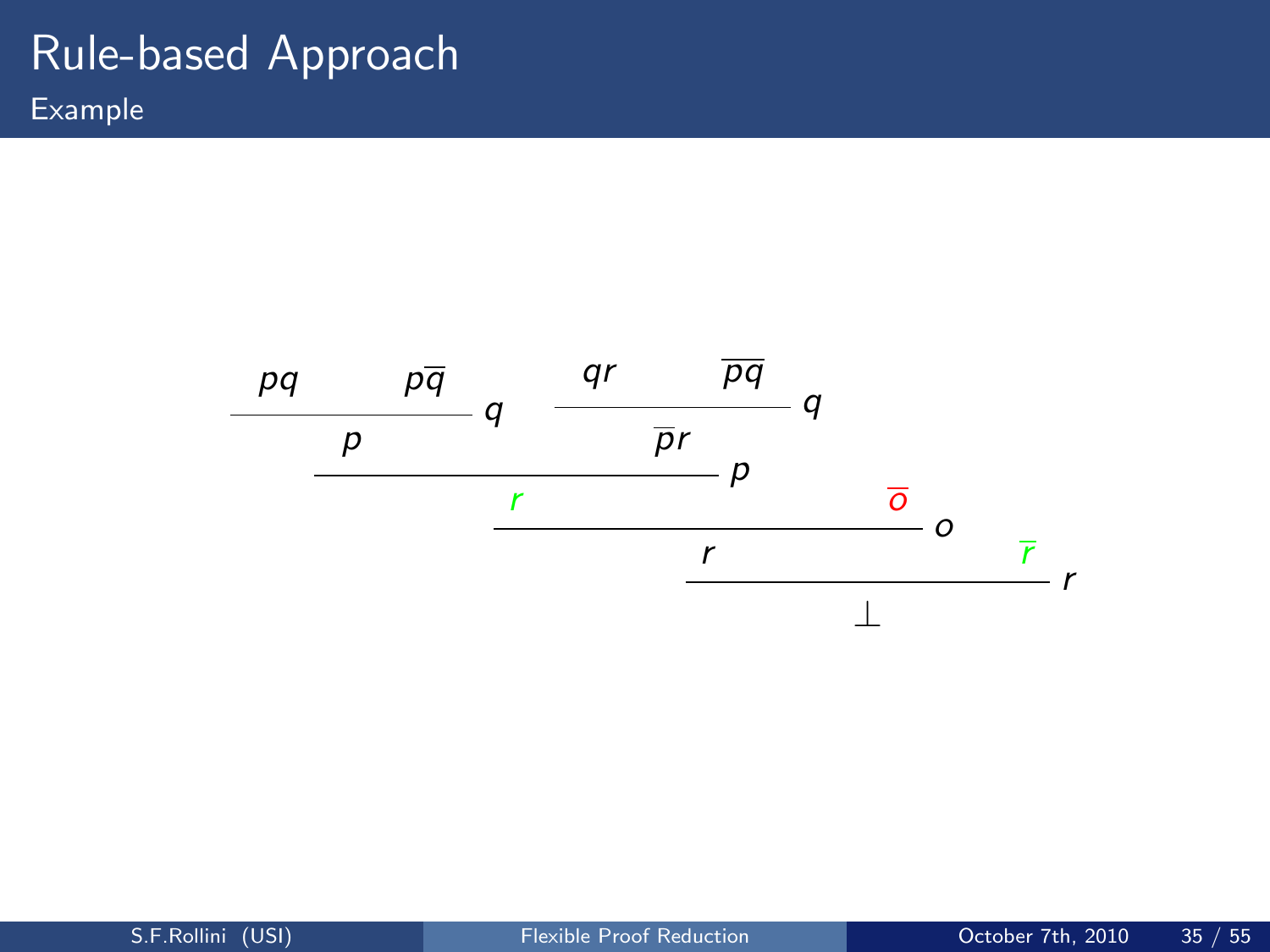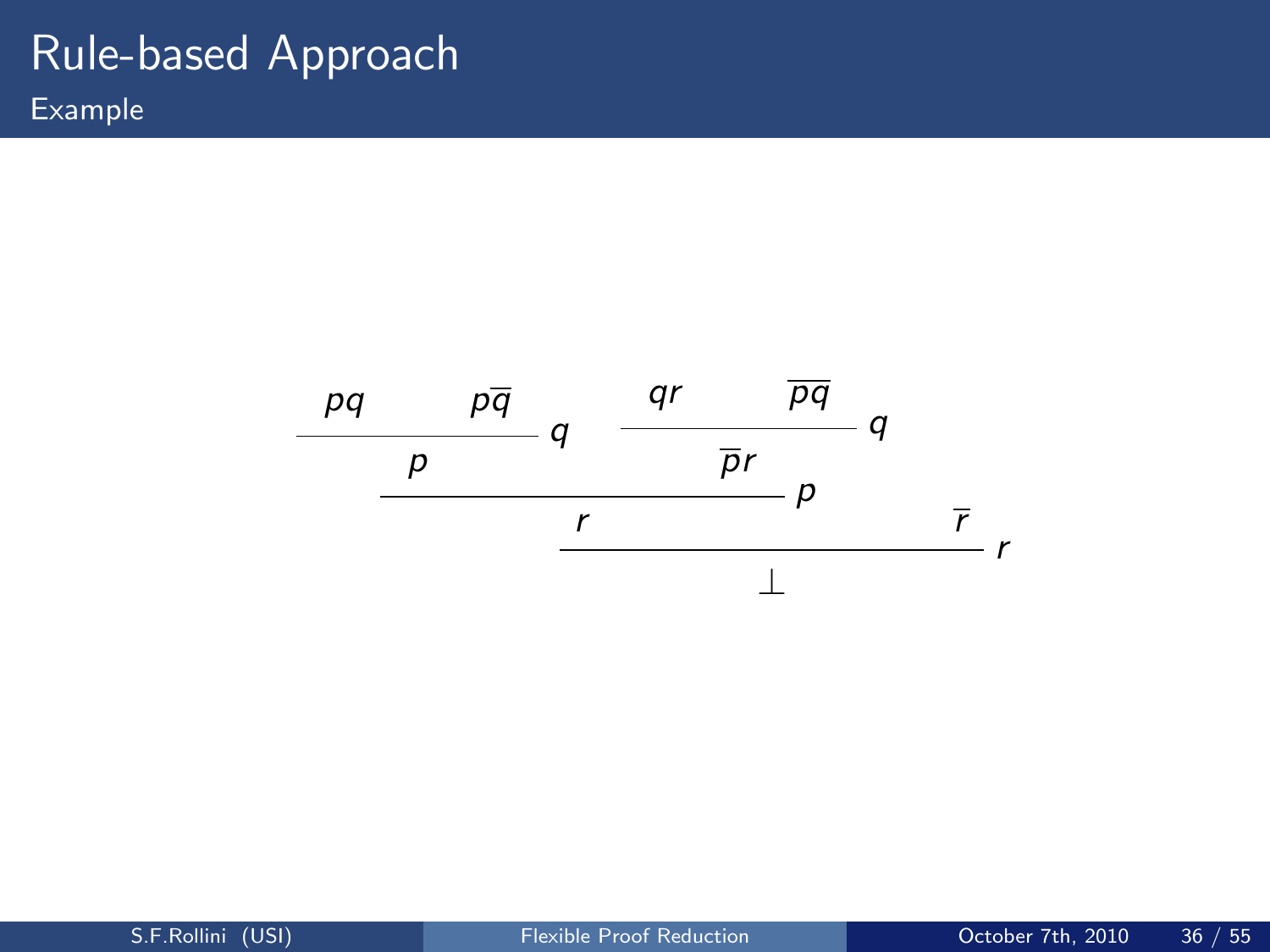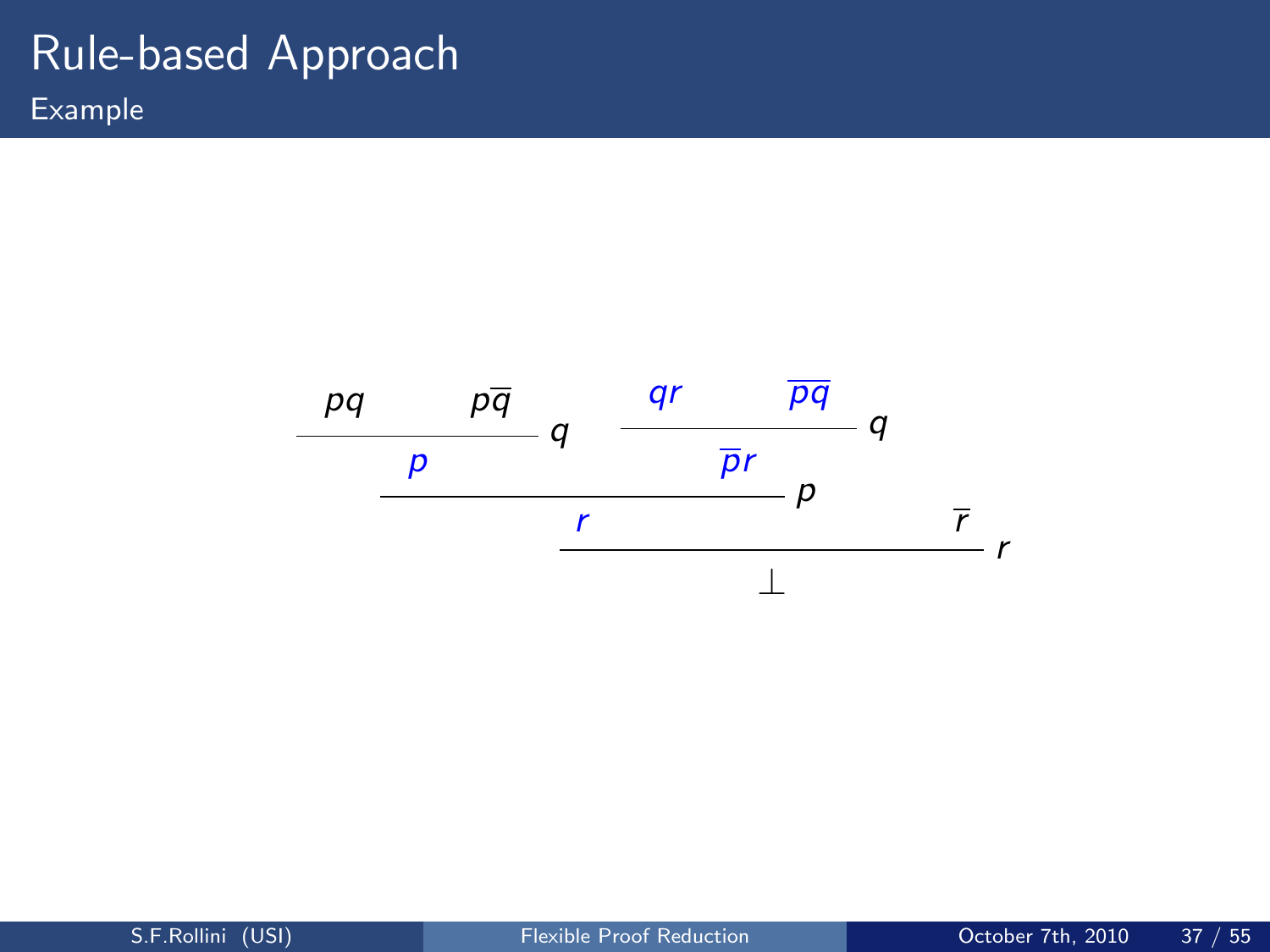### Rule-based Approach Example

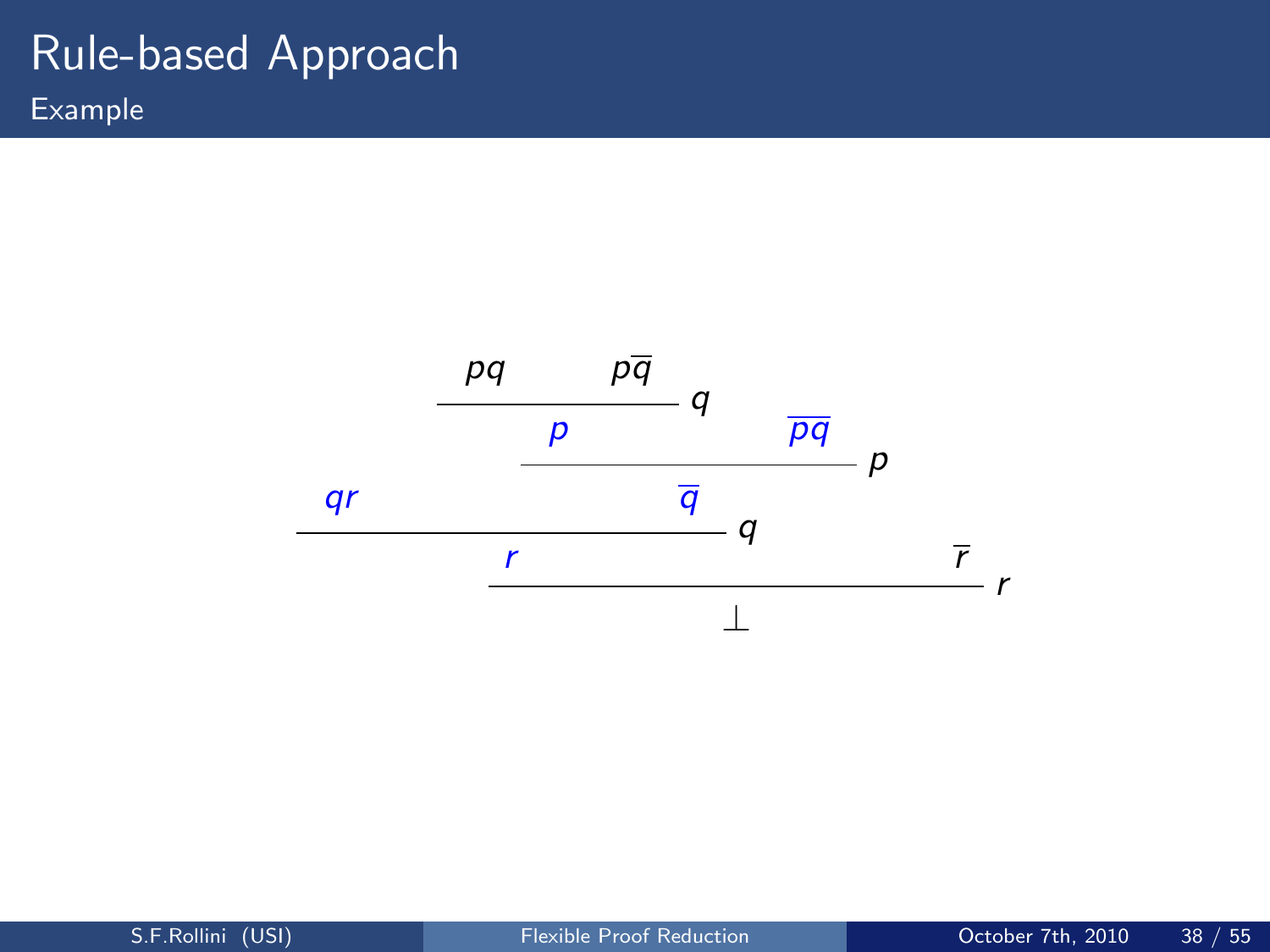### Rule-based Approach Example

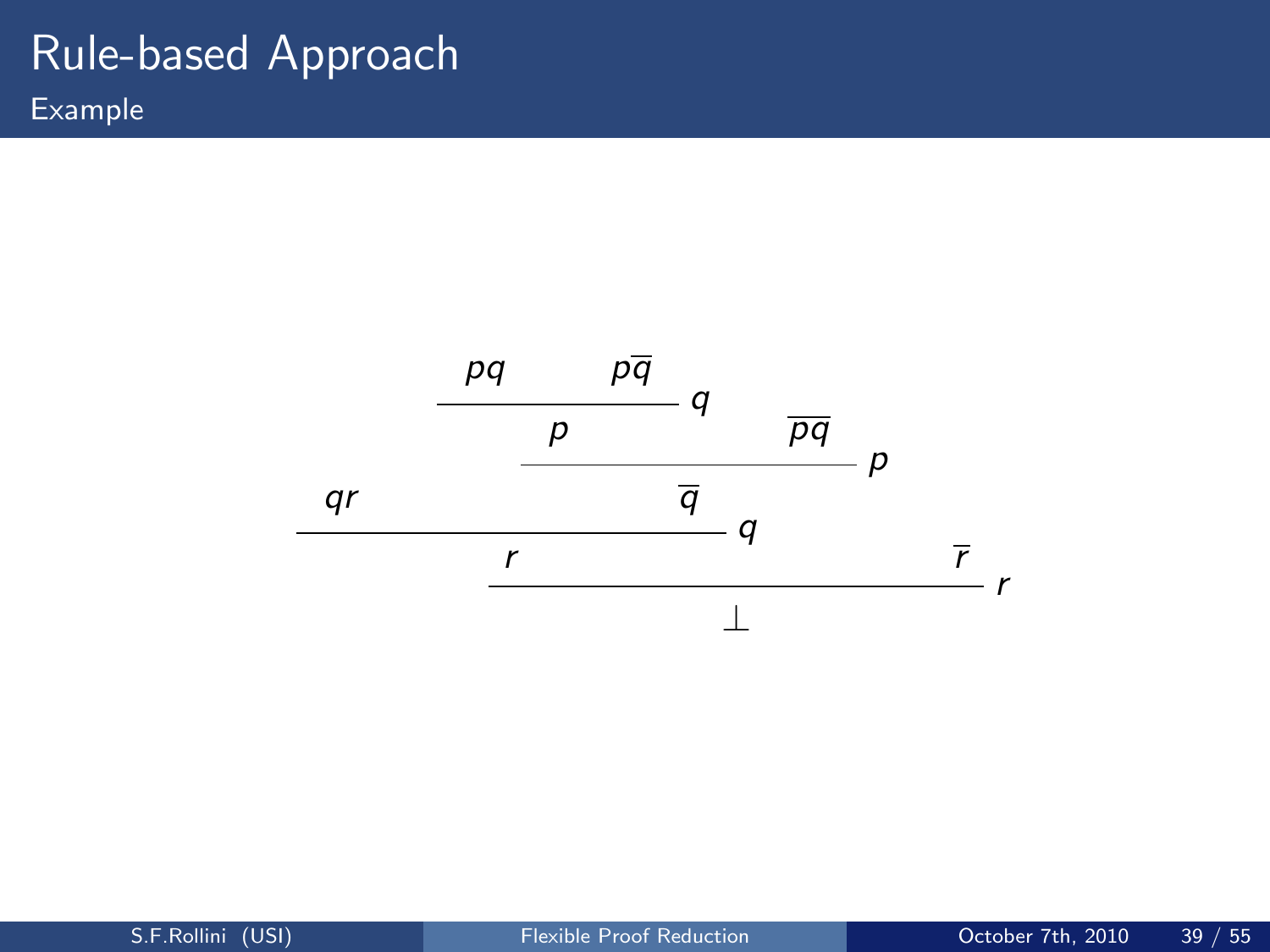### Rule-based Approach Example

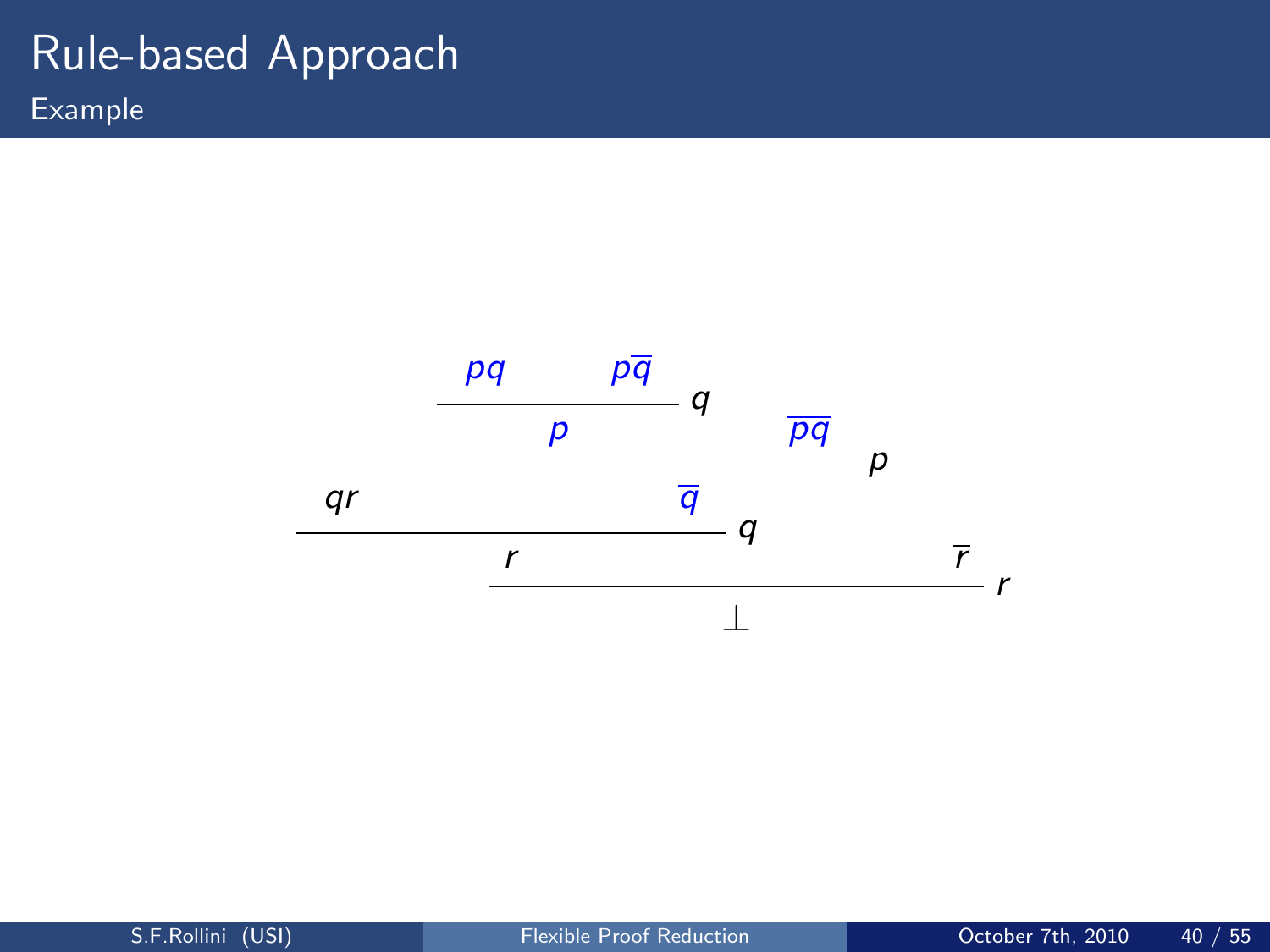# Rule-based Approach

Example

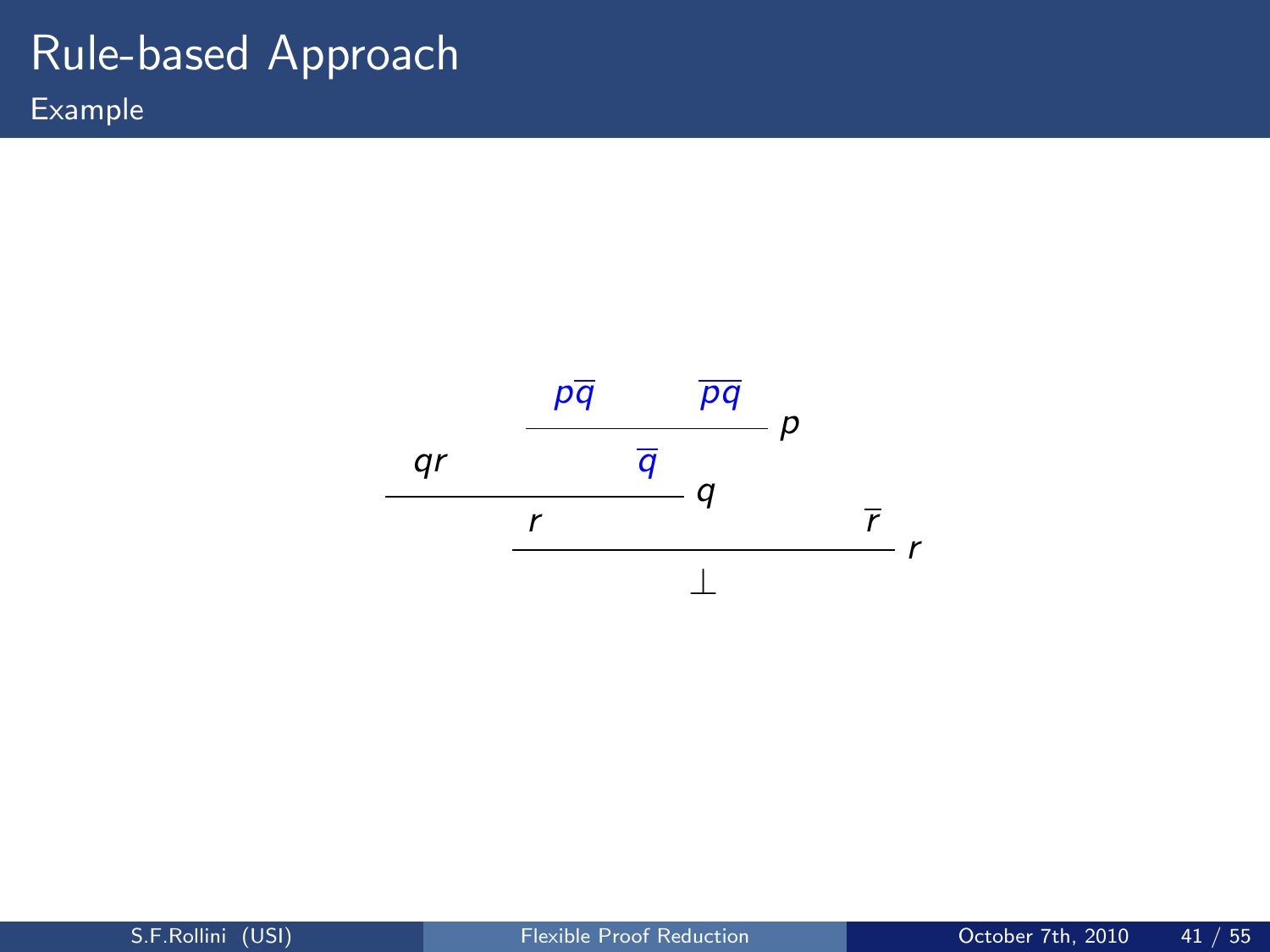# Rule-based Approach

Example

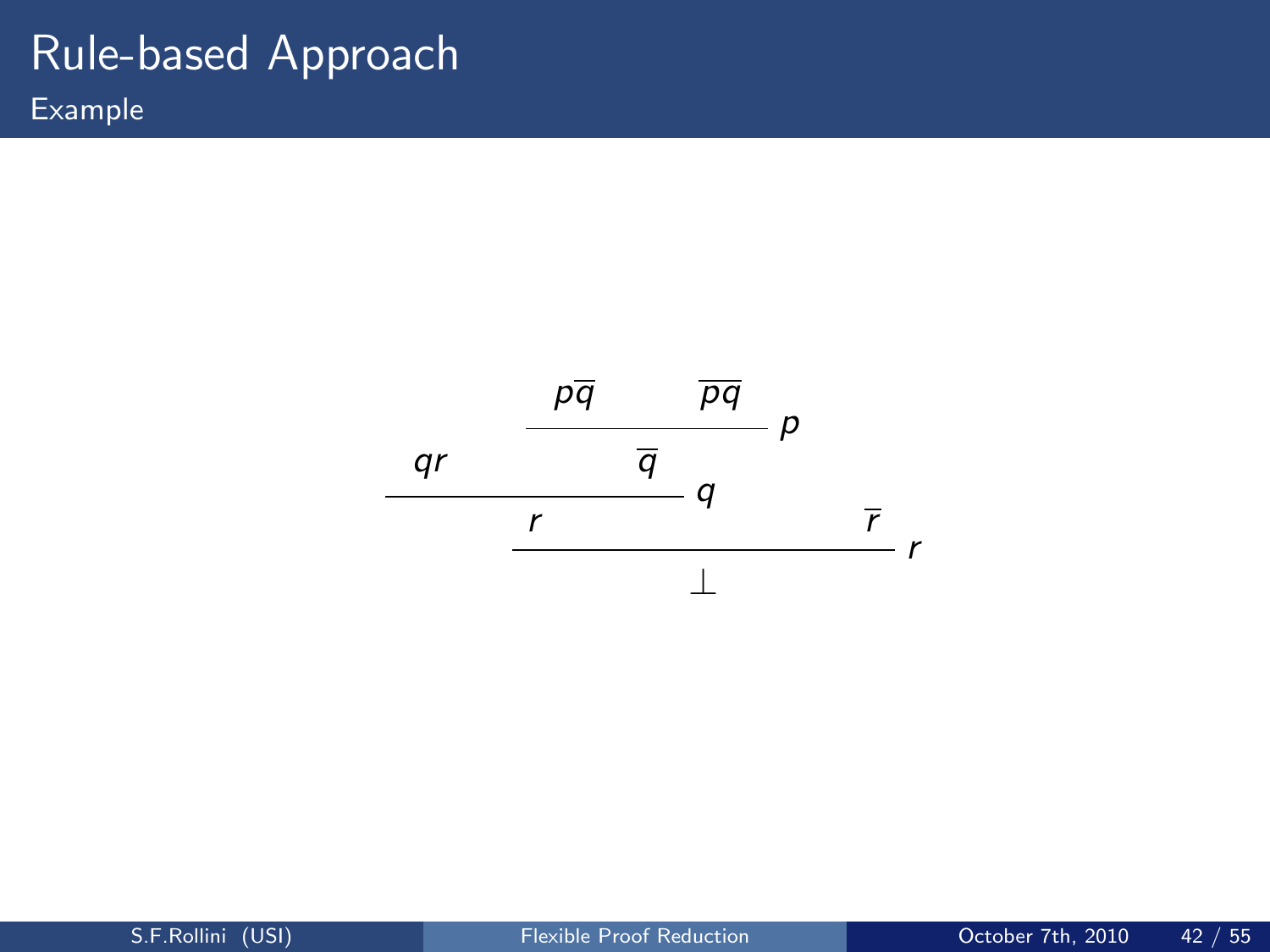### Comparison

• RecyclePivots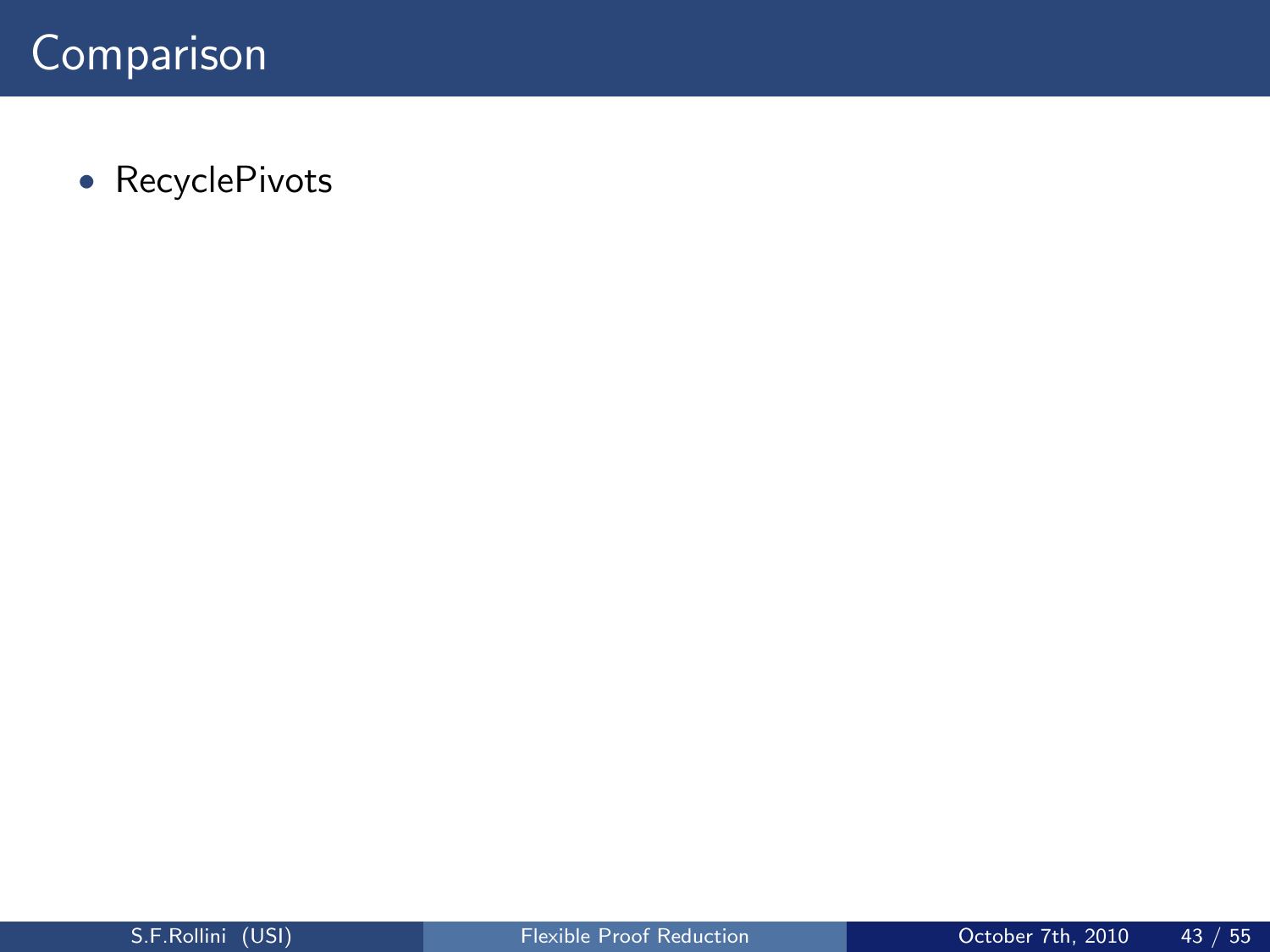#### • RecyclePivots

### • Pros Global information

Fast and effective

#### • Cons

Cannot expose redundancies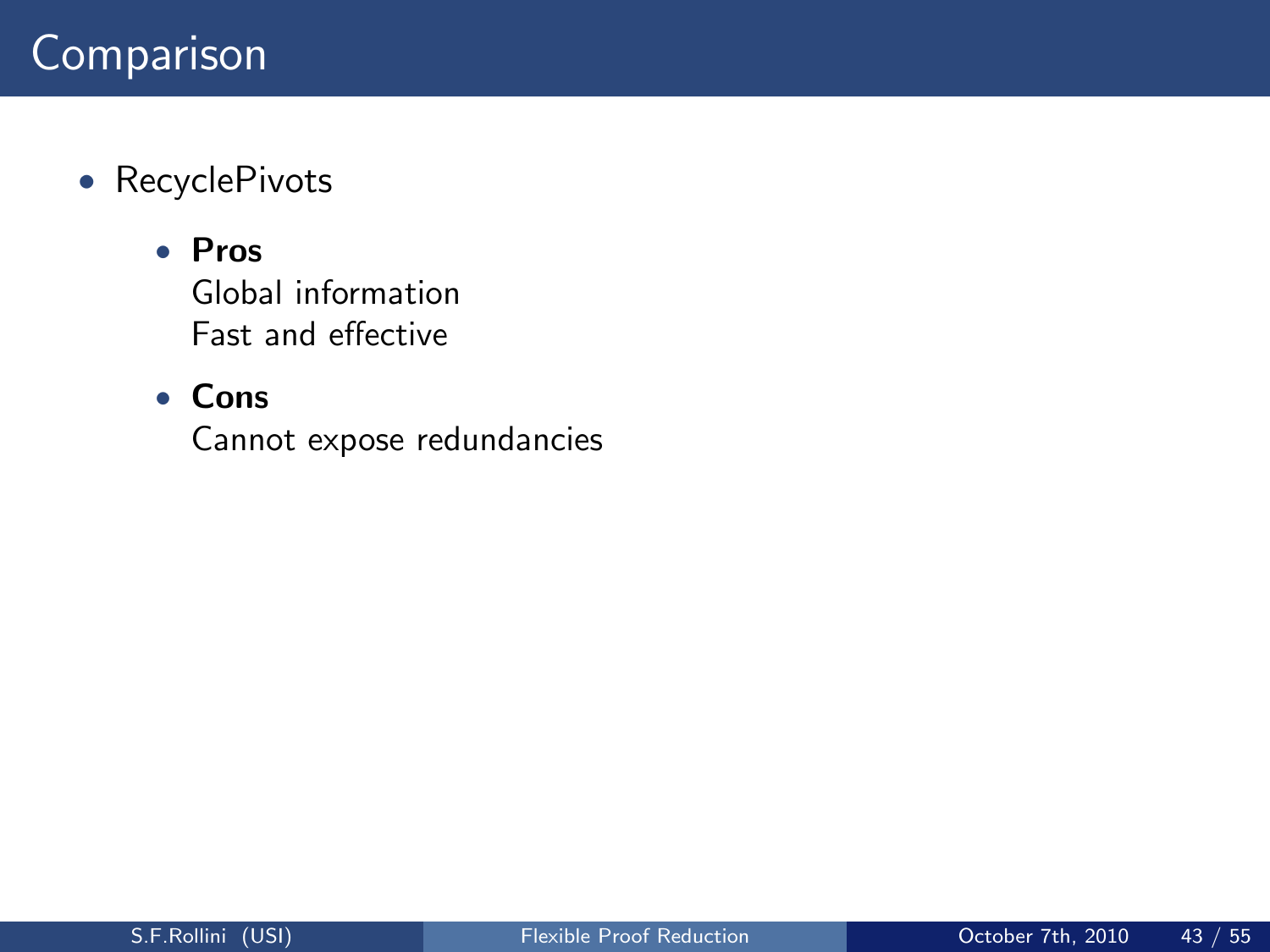- RecyclePivots
	- Pros Global information Fast and effective

#### • Cons

Cannot expose redundancies

• Rule-based approach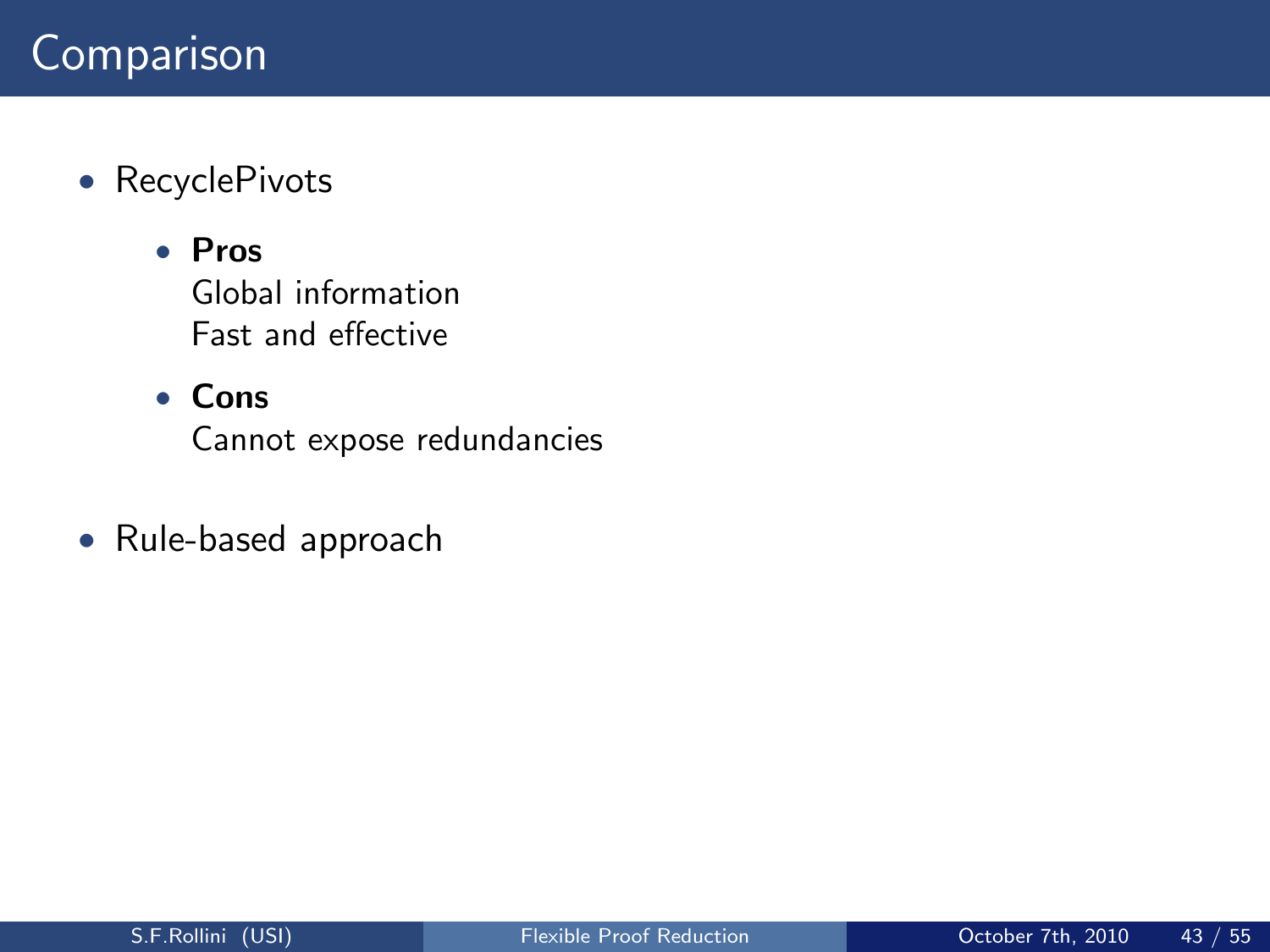- RecyclePivots
	- Pros Global information Fast and effective

#### • Cons

Cannot expose redundancies

• Rule-based approach

#### • Pros

Flexibility in rules application Flexibility in amount of transformation Can expose redundancies

#### • Cons

Local information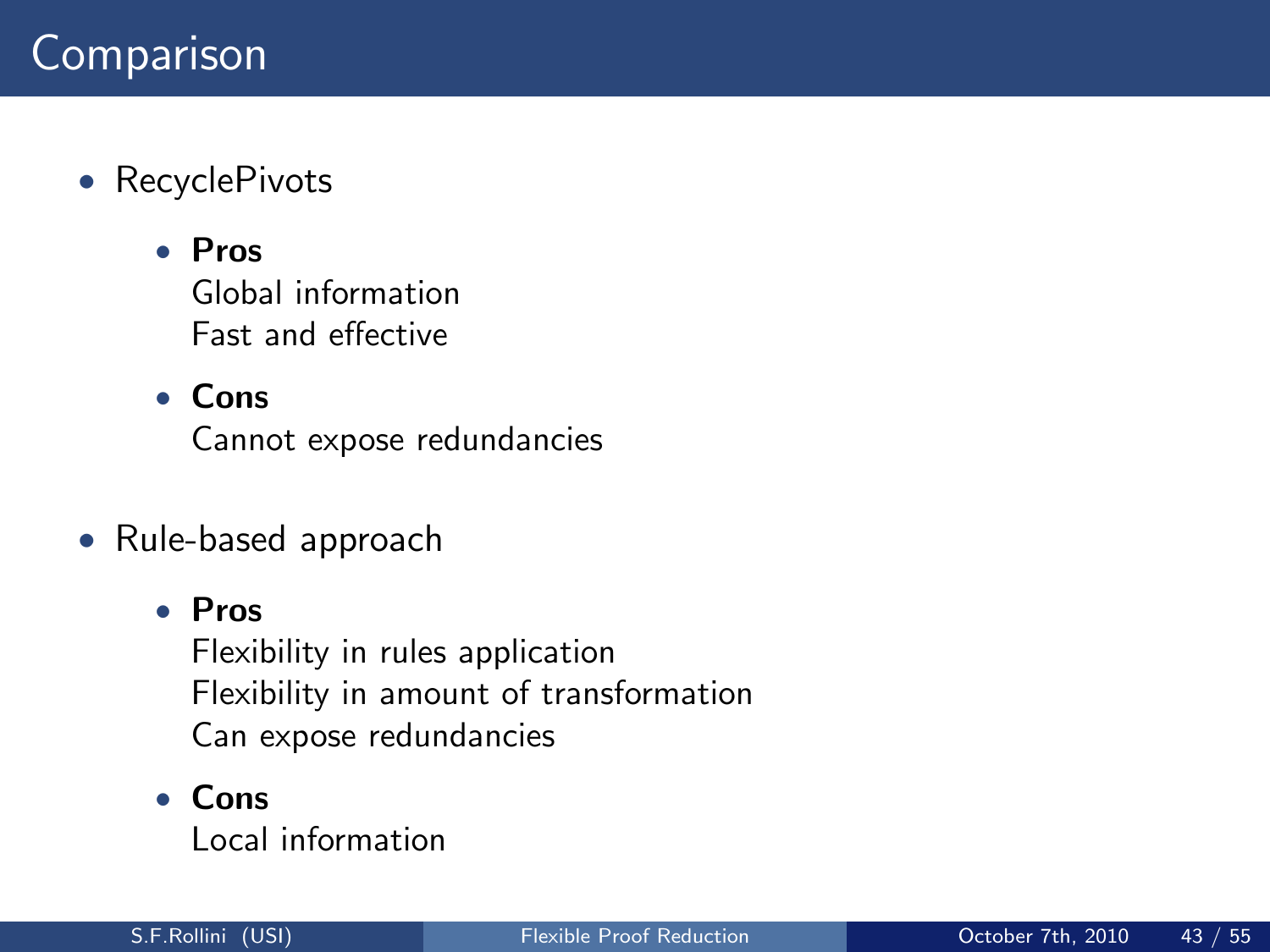### **1** [Background](#page-5-0)

2 [Motivation and Related Work](#page-23-0)

#### **3** [Contribution](#page-49-0)

- **[Proof Reduction Framework](#page-50-0)**
- <span id="page-81-0"></span>**[Implementation and Evaluation](#page-81-0)**

#### 4 [Summary and Future Work](#page-98-0)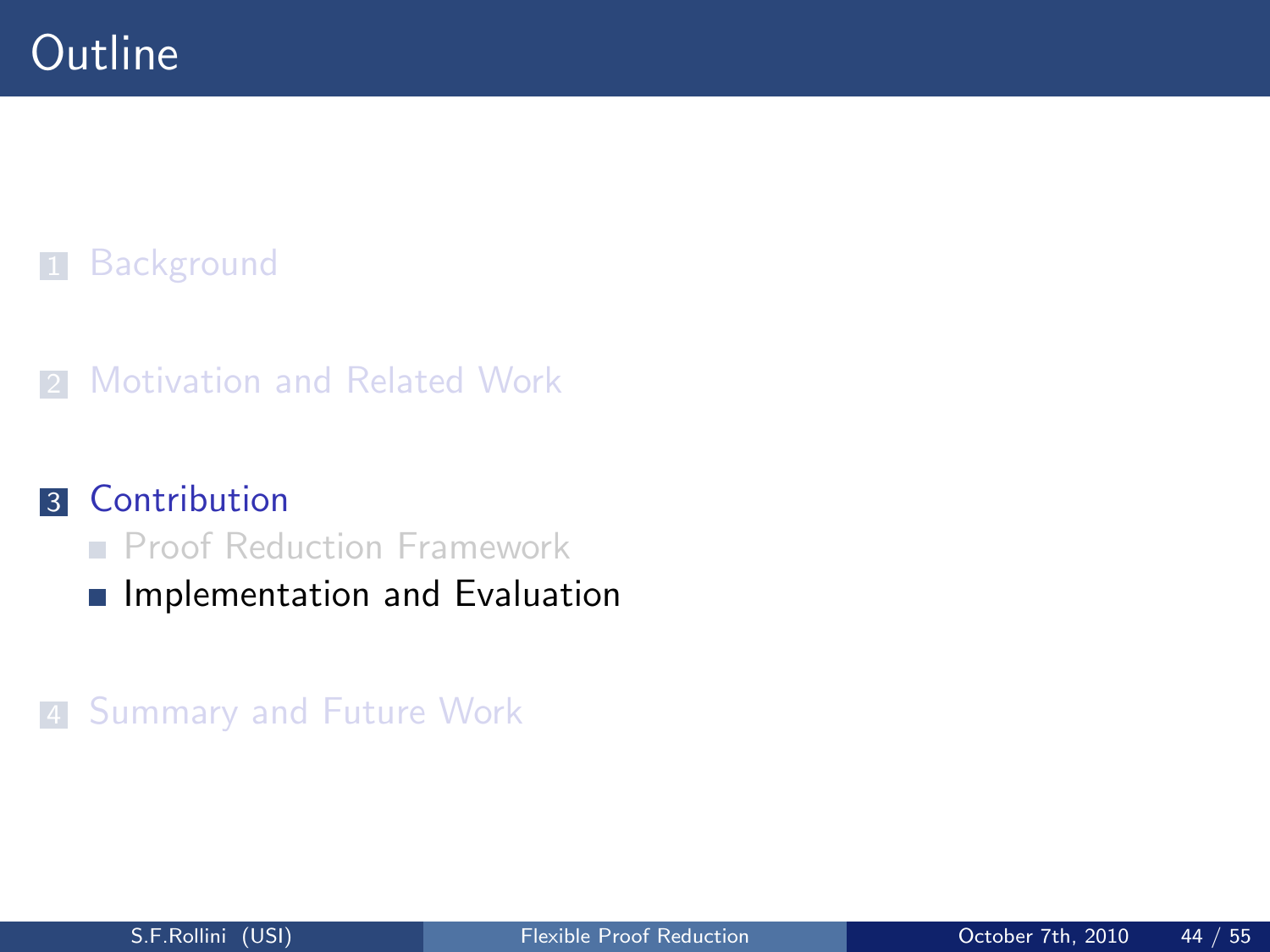• Based on a sequence of proof traversals (e.g. topological order)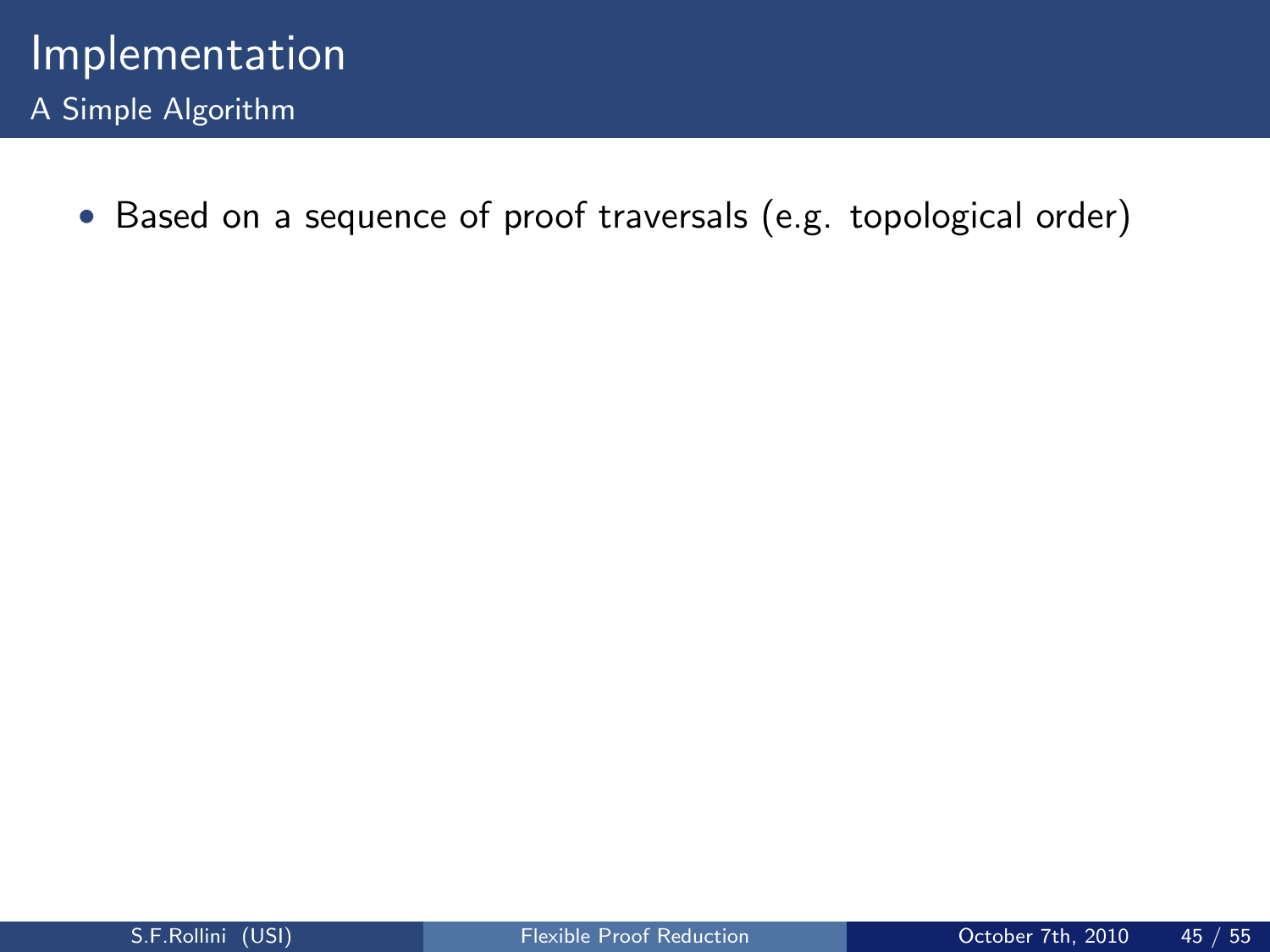- Based on a sequence of proof traversals (e.g. topological order)
- Parameterized in number of traversals and time limit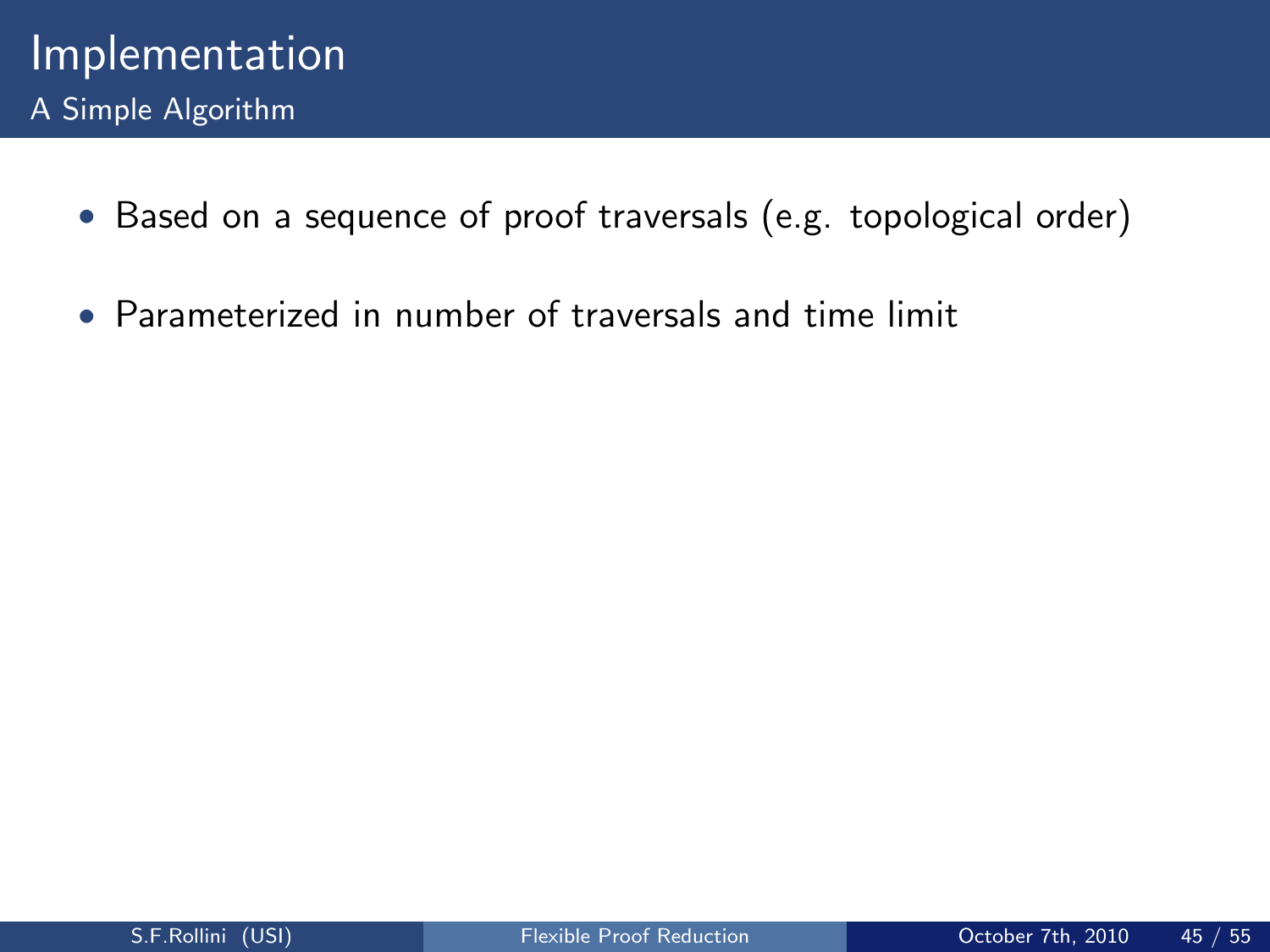- Based on a sequence of proof traversals (e.g. topological order)
- Parameterized in number of traversals and time limit
- Examination non-leaf clauses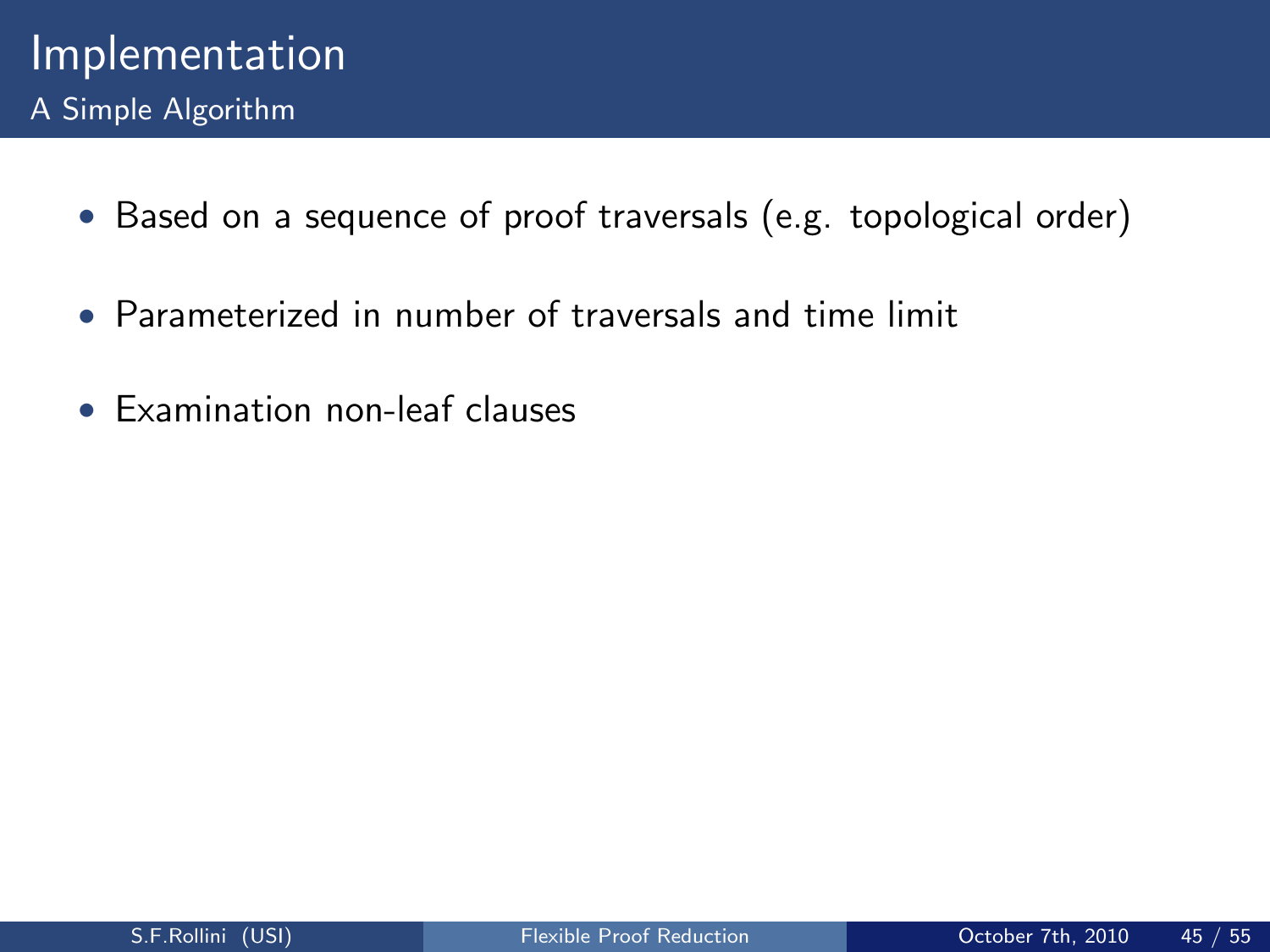- Based on a sequence of proof traversals (e.g. topological order)
- Parameterized in number of traversals and time limit
- Examination non-leaf clauses
	- Pivot in both antecedents  $\rightarrow$  update, match context, apply rule

$$
\frac{qC'D'}{CDE}q \Rightarrow \frac{qC'D'}{C'D'E'}q \Rightarrow \frac{pqC'}{qC'D'}\frac{\overline{p}D'}{qC'D'}p \frac{\overline{p}E'}{qE'}q
$$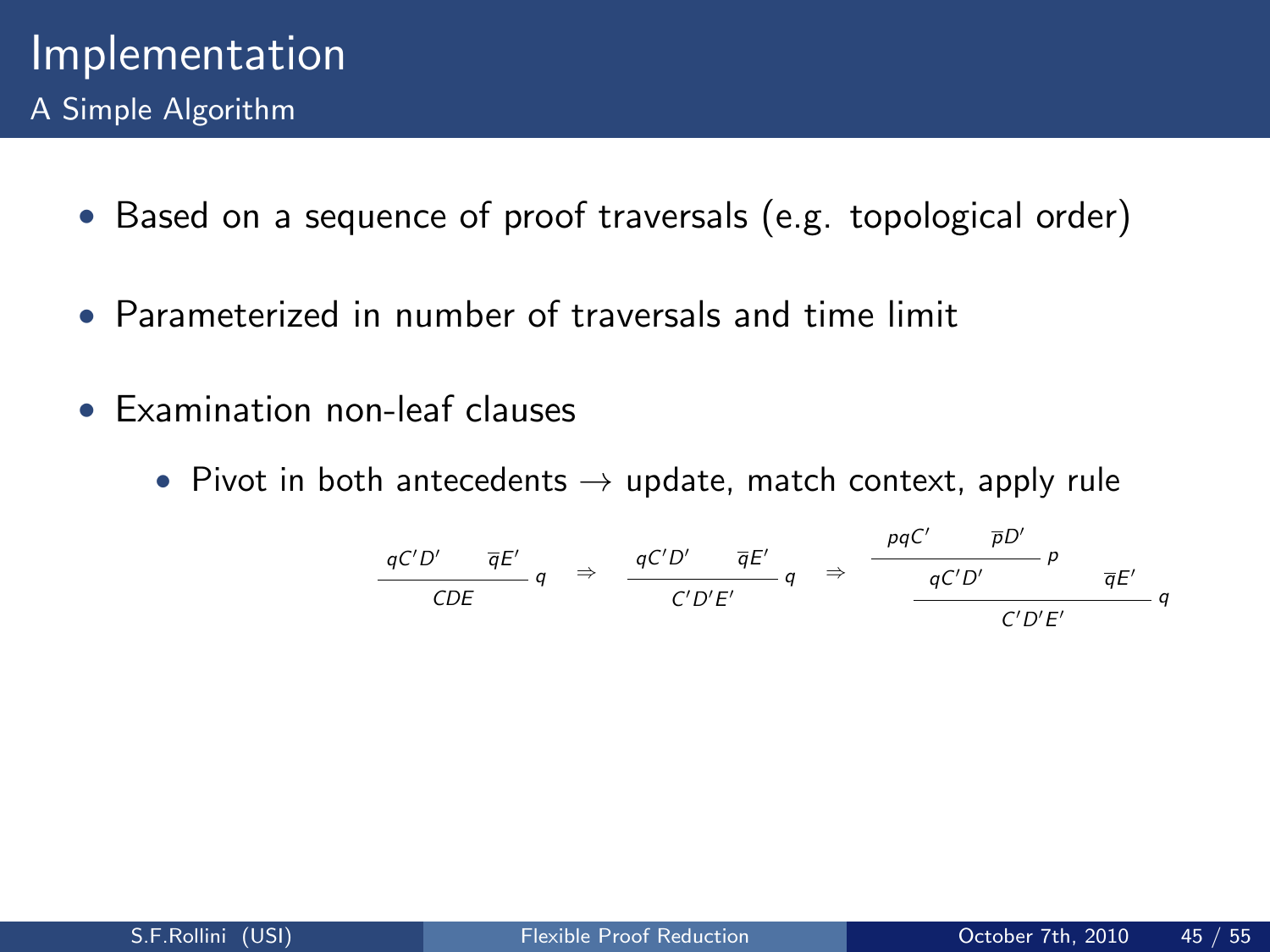- Based on a sequence of proof traversals (e.g. topological order)
- Parameterized in number of traversals and time limit
- Examination non-leaf clauses
	- Pivot in both antecedents  $\rightarrow$  update, match context, apply rule

$$
\frac{qC'D'}{CDE}q \Rightarrow \frac{qC'D'}{C'D'E'}q \Rightarrow \frac{pqC'}{qC'D'E'}q \Rightarrow \frac{pqC'}{qC'D'}\frac{pD'}{p}q
$$

• Pivot not in both antecedents  $\rightarrow$  remove resolution step

$$
\frac{C'D'}{CDE} q \Rightarrow C'D'
$$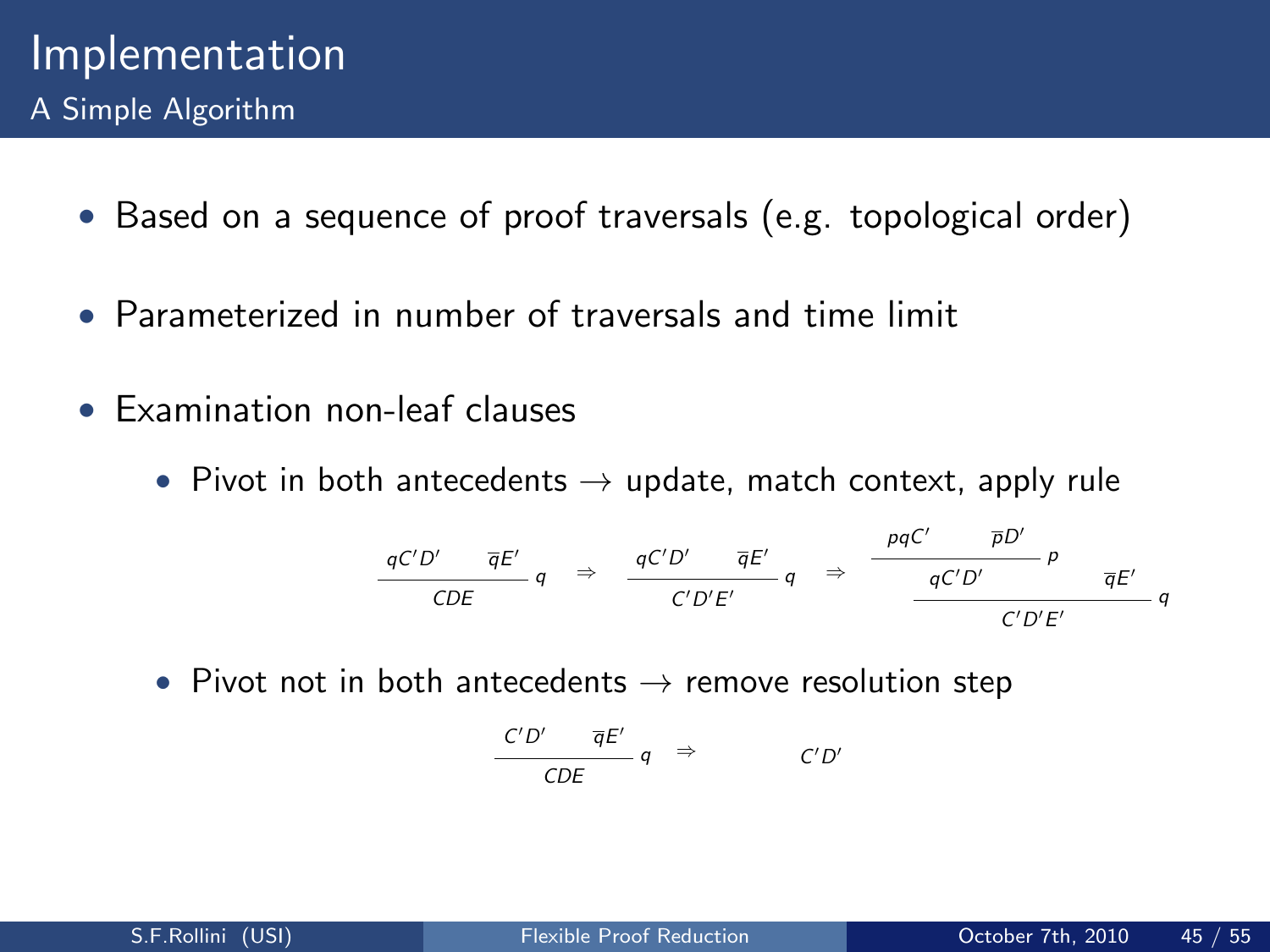- Based on a sequence of proof traversals (e.g. topological order)
- Parameterized in number of traversals and time limit
- Examination non-leaf clauses
	- Pivot in both antecedents  $\rightarrow$  update, match context, apply rule

$$
\frac{qC'D'}{CDE}q \Rightarrow \frac{qC'D'}{C'D'E'}q \Rightarrow \frac{pqC'}{qC'D'E'}q \Rightarrow \frac{pqC'}{qC'D'}\frac{pD'}{p}q
$$

• Pivot not in both antecedents  $\rightarrow$  remove resolution step

$$
\frac{C'D'}{CDE} q \Rightarrow C'D'
$$

• Easy combination with RecyclePivots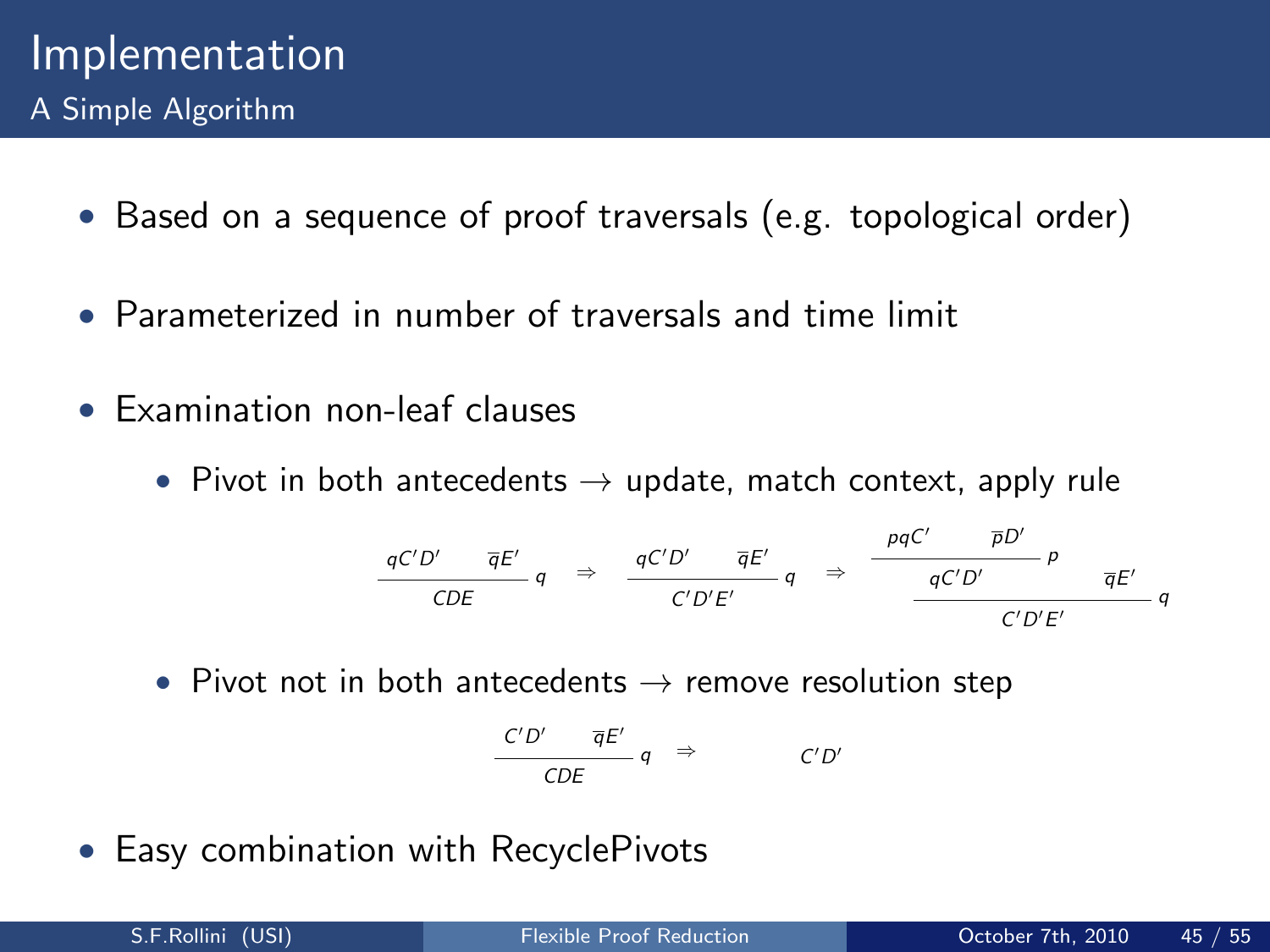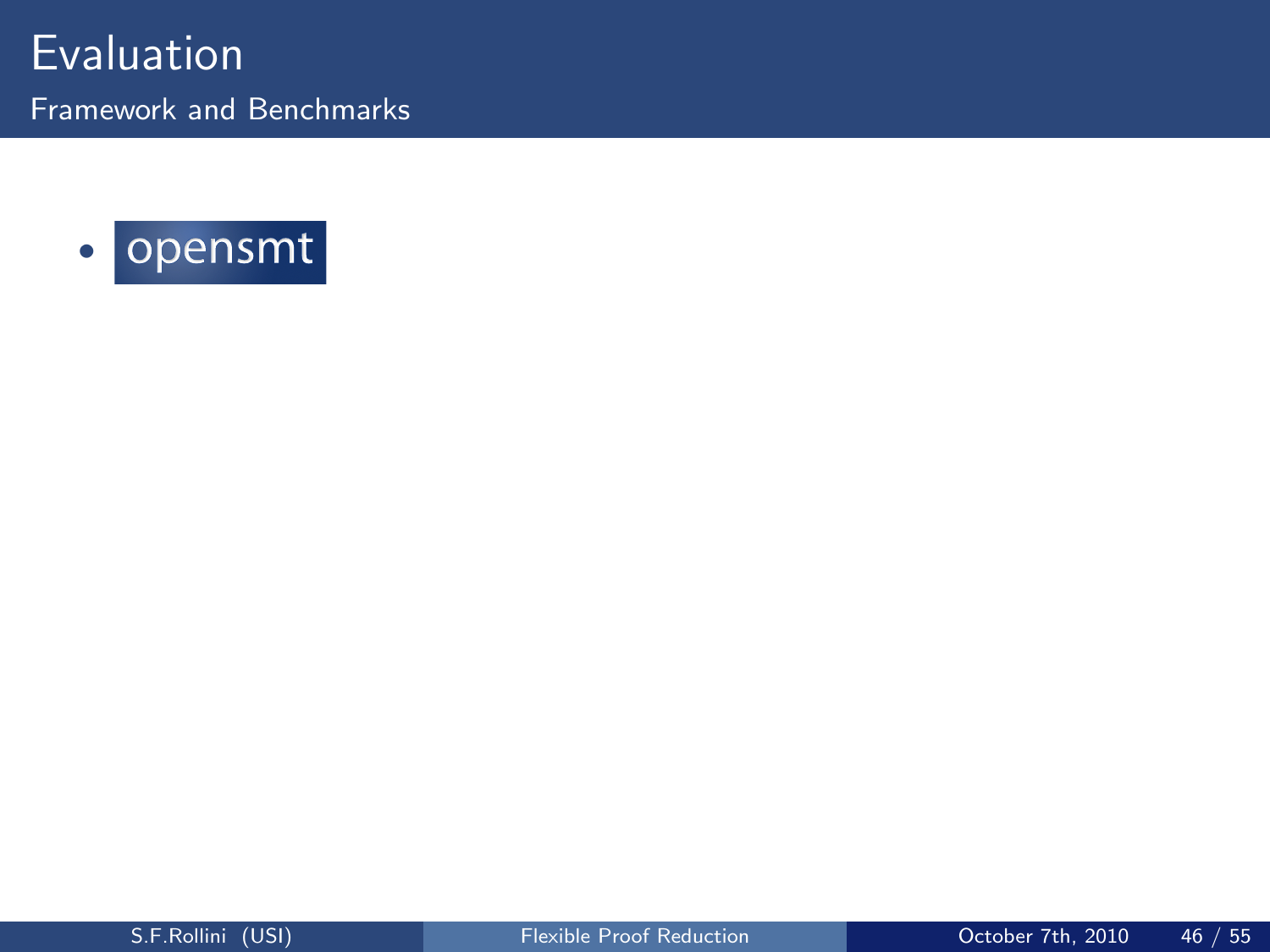### • opensmt

- Open-source SMT solver developed at USI
- Fastest open-source solver in SMT-comp 2009, 2010 for various logics
- $C++$  framework for research and experimentation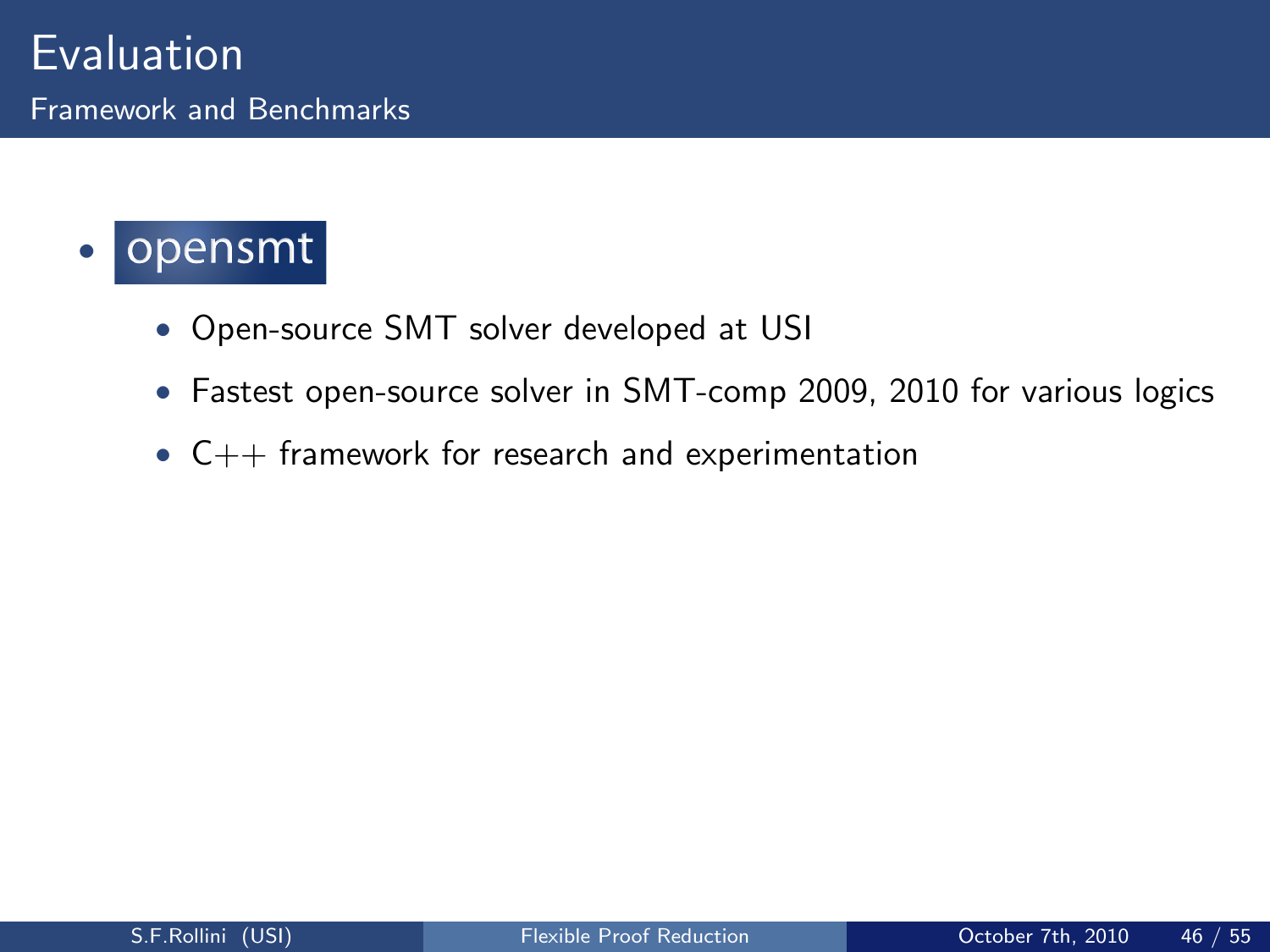### • opensmt

- Open-source SMT solver developed at USI
- Fastest open-source solver in SMT-comp 2009, 2010 for various logics
- $C++$  framework for research and experimentation

• Benchmarks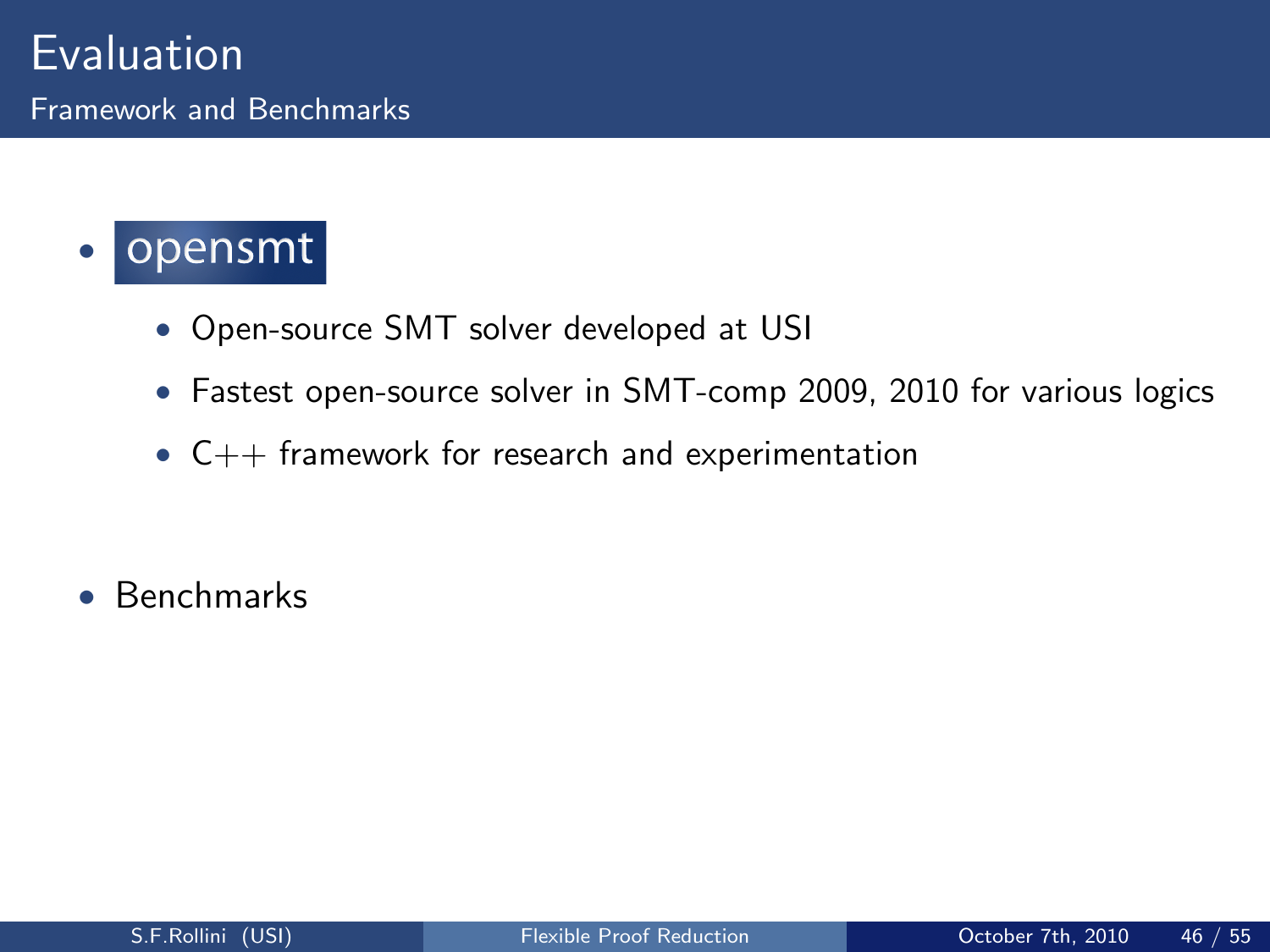### • opensmt

- Open-source SMT solver developed at USI
- Fastest open-source solver in SMT-comp 2009, 2010 for various logics
- C++ framework for research and experimentation

- Benchmarks
	- SMT: SMT-LIB library
	- SAT: SAT competition
	- Academic and industrial problems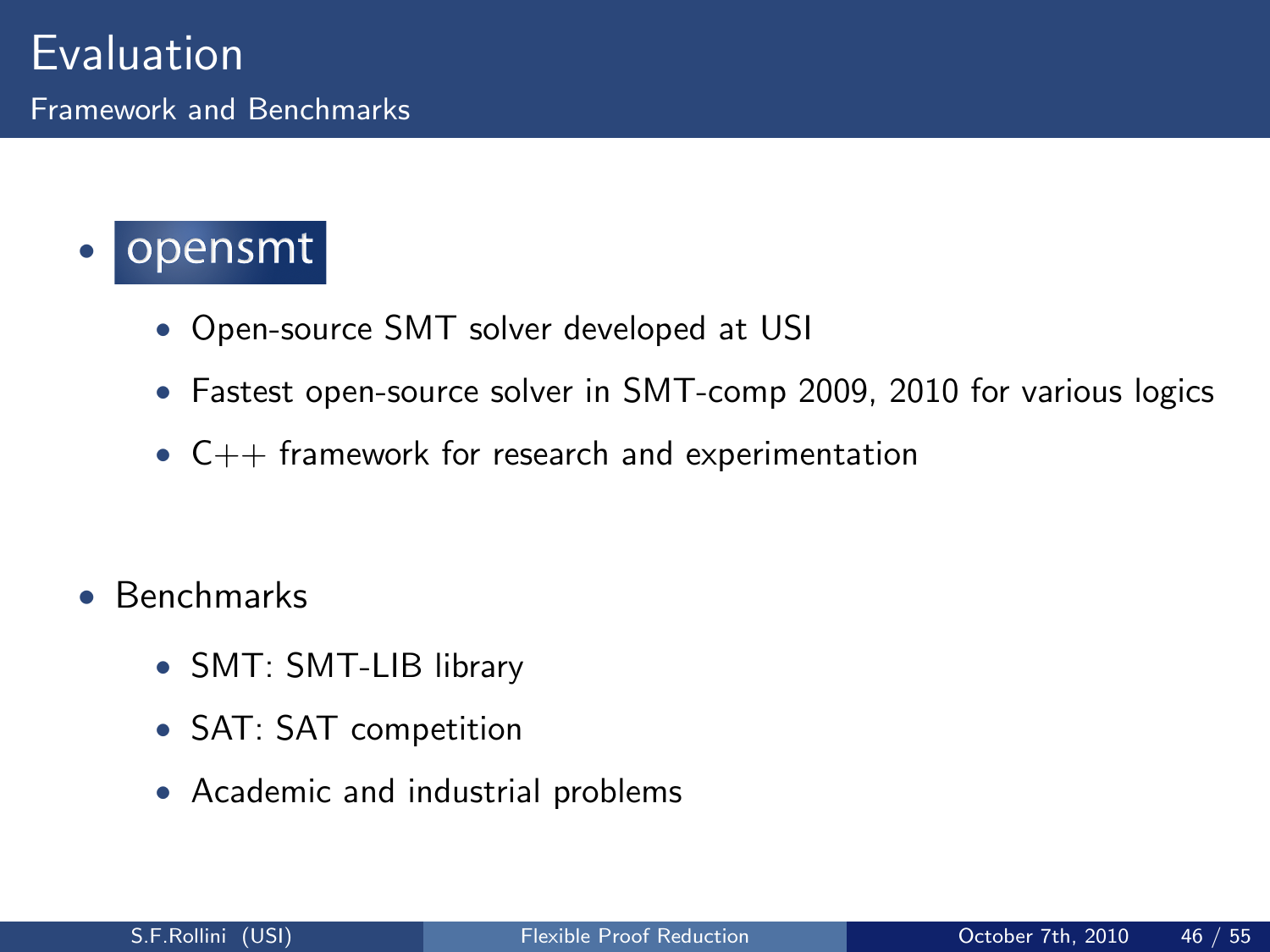Experimental results over SMT: QF UF, QF IDL, QF LRA, QF RDL

|           | #    | $Avg_{nodes}$ | $Avg_{edges}$ | $Avg_{core}$ | T(s) | $Max_{nodes}$ | $Max_{edges}$ | $Max_{core}$ |
|-----------|------|---------------|---------------|--------------|------|---------------|---------------|--------------|
| <b>RP</b> | 1370 | 6.7%          | 7.5%          | 1.3%         | 1.7  | 65.1%         | 68.9%         | 39.1%        |
| Ratio     |      |               |               |              |      |               |               |              |
| 0.01      | 1366 | 8.9%          | 10.7%         | $1.4\%$      | 3.4  | 66.3%         | 70.2%         | 45.7%        |
| 0.025     | 1366 | $9.8\%$       | 11.9%         | 1.5%         | 3.6  | 77.2%         | 79.9%         | 45.7%        |
| 0.05      | 1366 | 10.7%         | 13.0%         | $1.6\%$      | 4.1  | 78.5%         | 81.2%         | 45.7%        |
| 0.075     | 1366 | 11.4%         | 13.8%         | 1.7%         | 4.5  | 78.5%         | 81.2%         | 45.7%        |
| 0.1       | 1364 | 11.8%         | 14.4%         | 1.7%         | 5.0  | 78.8%         | 83.6%         | 45.7%        |
| 0.25      | 1359 | 13.6%         | 16.6%         | 1.9%         | 7.6  | 79.6%         | 84.4%         | 45.7%        |
| 0.5       | 1348 | 15.0%         | 18.4%         | $2.0\%$      | 11.5 | 79.1%         | 85.2%         | 45.7%        |
| 0.75      | 1341 | $16.0\%$      | 19.5%         | 2.1%         | 15.1 | 79.9%         | 86.1%         | 45.7%        |
| 1         | 1337 | 16.7%         | 20.4%         | 2.2%         | 18.8 | 79.9%         | 86.1%         | 45.7%        |

- Ratio  $-$  time threshold as fraction of solving time
- $\bullet \#$  number of benchmarks solved
- $Avg<sub>nodes</sub>$ ,  $Avg<sub>edges</sub>$ ,  $Avg<sub>core</sub>$  average reduction in proof size
- $T(s)$  average transformation time in seconds
- $Max_{nodes}$ ,  $Max_{edges}$ ,  $Max_{cores}$  max reduction in proof size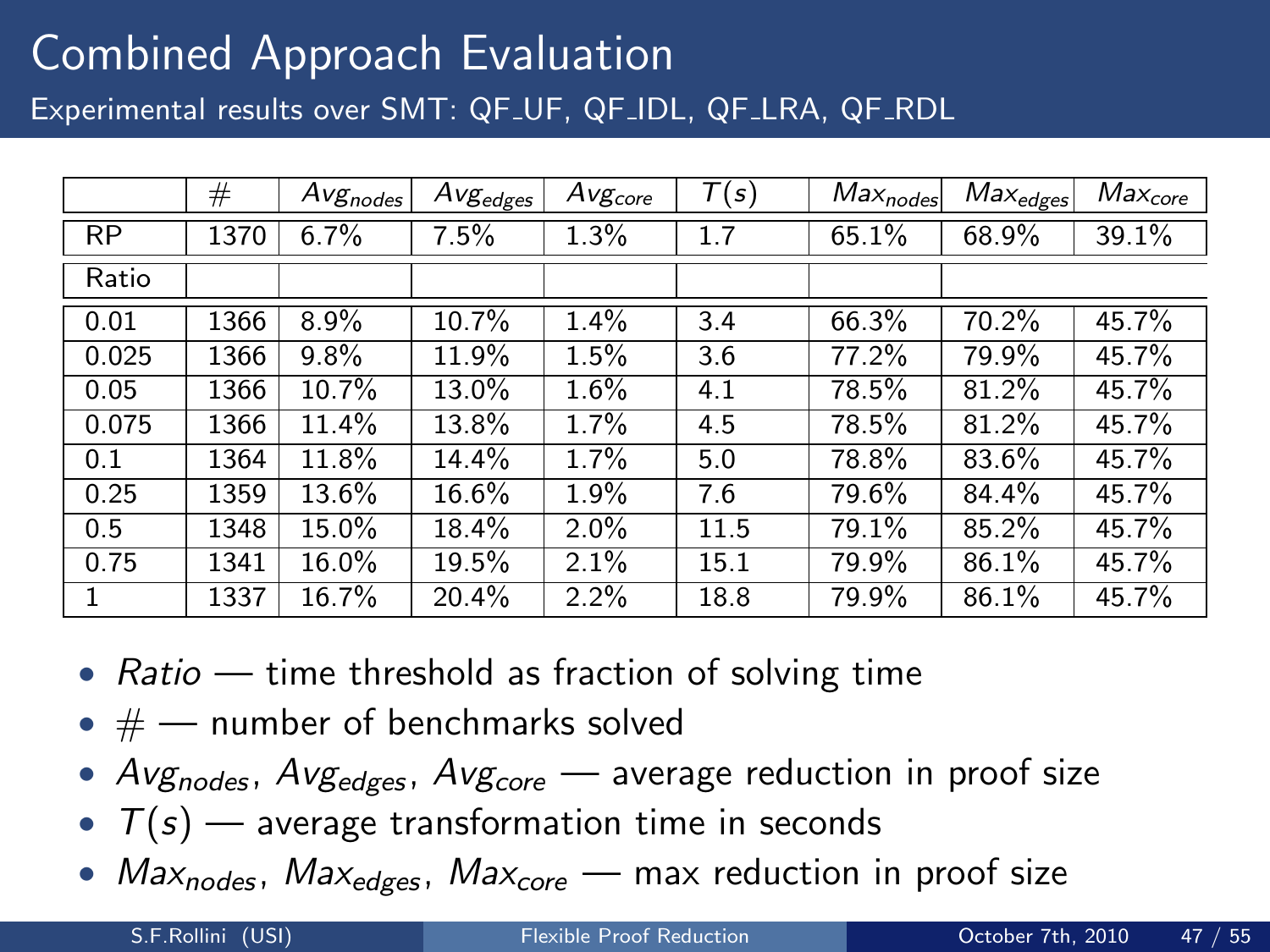Experimental results over SMT: QF UF, QF IDL, QF LRA, QF RDL

|           | #    | $Avg_{nodes}$ | $Avg_{edges}$ | $Avg_{core}$ | T(s) | $\bar{M}ax_{nodes}$ | $\bar{M}$ a $x_{edges}$ l | $\bar{M}$ a $x_{core}$ |
|-----------|------|---------------|---------------|--------------|------|---------------------|---------------------------|------------------------|
| <b>RP</b> | 1370 | 6.7%          | 7.5%          | 1.3%         | 1.7  | 65.1%               | 68.9%                     | 39.1%                  |
| Ratio     |      |               |               |              |      |                     |                           |                        |
| 0.01      | 1366 | $8.9\%$       | 10.7%         | 1.4%         | 3.4  | 66.3%               | 70.2%                     | 45.7%                  |
| 0.025     | 1366 | 9.8%          | 11.9%         | 1.5%         | 3.6  | 77.2%               | 79.9%                     | 45.7%                  |
| 0.05      | 1366 | 10.7%         | 13.0%         | $1.6\%$      | 4.1  | 78.5%               | 81.2%                     | 45.7%                  |
| 0.075     | 1366 | 11.4%         | 13.8%         | 1.7%         | 4.5  | 78.5%               | 81.2%                     | 45.7%                  |
| 0.1       | 1364 | 11.8%         | 14.4%         | 1.7%         | 5.0  | 78.8%               | 83.6%                     | 45.7%                  |
| 0.25      | 1359 | 13.6%         | 16.6%         | 1.9%         | 7.6  | 79.6%               | 84.4%                     | 45.7%                  |
| 0.5       | 1348 | 15.0%         | 18.4%         | 2.0%         | 11.5 | 79.1%               | 85.2%                     | 45.7%                  |
| 0.75      | 1341 | 16.0%         | 19.5%         | 2.1%         | 15.1 | 79.9%               | 86.1%                     | 45.7%                  |
| 1         | 1337 | 16.7%         | 20.4%         | 2.2%         | 18.8 | 79.9%               | 86.1%                     | 45.7%                  |

- Ratio time threshold as fraction of solving time
- $\bullet \#$  number of benchmarks solved
- $Avg<sub>nodes</sub>$ ,  $Avg<sub>edges</sub>$ ,  $Avg<sub>core</sub>$  average reduction in proof size
- $T(s)$  average transformation time in seconds
- $Max_{nodes}$ ,  $Max_{edges}$ ,  $Max_{core}$  max reduction in proof size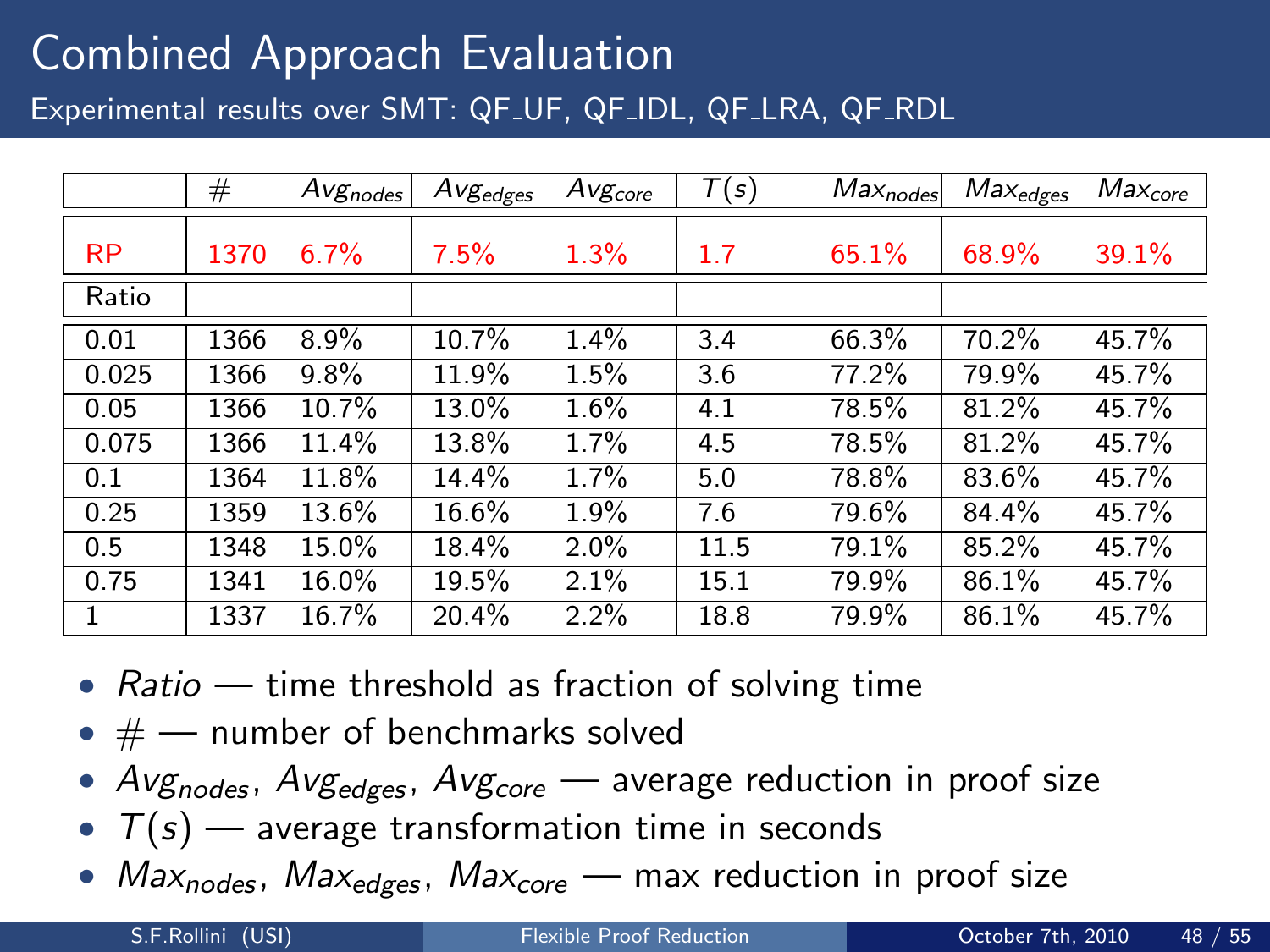Experimental results over SMT: QF UF, QF IDL, QF LRA, QF RDL

|           | #    | $Avg_{nodes}$ | $Avg_{edges}$ | $Avg_{core}$ | T(s) | $\bar{M}ax_{nodes}$ | $\bar{M}$ a $x_{edges}$ | $\bar{M}$ a $x_{core}$ |
|-----------|------|---------------|---------------|--------------|------|---------------------|-------------------------|------------------------|
| <b>RP</b> | 1370 | 6.7%          | 7.5%          | 1.3%         | 1.7  | 65.1%               | 68.9%                   | 39.1%                  |
| Ratio     |      |               |               |              |      |                     |                         |                        |
| 0.01      | 1366 | $8.9\%$       | 10.7%         | 1.4%         | 3.4  | 66.3%               | 70.2%                   | 45.7%                  |
| 0.025     | 1366 | 9.8%          | 11.9%         | 1.5%         | 3.6  | 77.2%               | 79.9%                   | 45.7%                  |
| 0.05      | 1366 | $10.7\%$      | 13.0%         | $1.6\%$      | 4.1  | 78.5%               | 81.2%                   | 45.7%                  |
| 0.075     | 1366 | 11.4%         | 13.8%         | 1.7%         | 4.5  | 78.5%               | 81.2%                   | 45.7%                  |
| 0.1       | 1364 | 11.8%         | 14.4%         | 1.7%         | 5.0  | 78.8%               | 83.6%                   | 45.7%                  |
| 0.25      | 1359 | 13.6%         | 16.6%         | 1.9%         | 7.6  | 79.6%               | 84.4%                   | 45.7%                  |
| 0.5       | 1348 | 15.0%         | 18.4%         | $2.0\%$      | 11.5 | 79.1%               | 85.2%                   | 45.7%                  |
| 0.75      | 1341 | $16.0\%$      | 19.5%         | 2.1%         | 15.1 | 79.9%               | 86.1%                   | 45.7%                  |
| 1         | 1337 | 16.7%         | 20.4%         | 2.2%         | 18.8 | 79.9%               | 86.1%                   | 45.7%                  |

- Ratio time threshold as fraction of solving time
- $\bullet \#$  number of benchmarks solved
- $Avg<sub>nodes</sub>$ ,  $Avg<sub>edges</sub>$ ,  $Avg<sub>core</sub>$  average reduction in proof size
- $T(s)$  average transformation time in seconds
- $Max_{nodes}$ ,  $Max_{edges}$ ,  $Max_{core}$  max reduction in proof size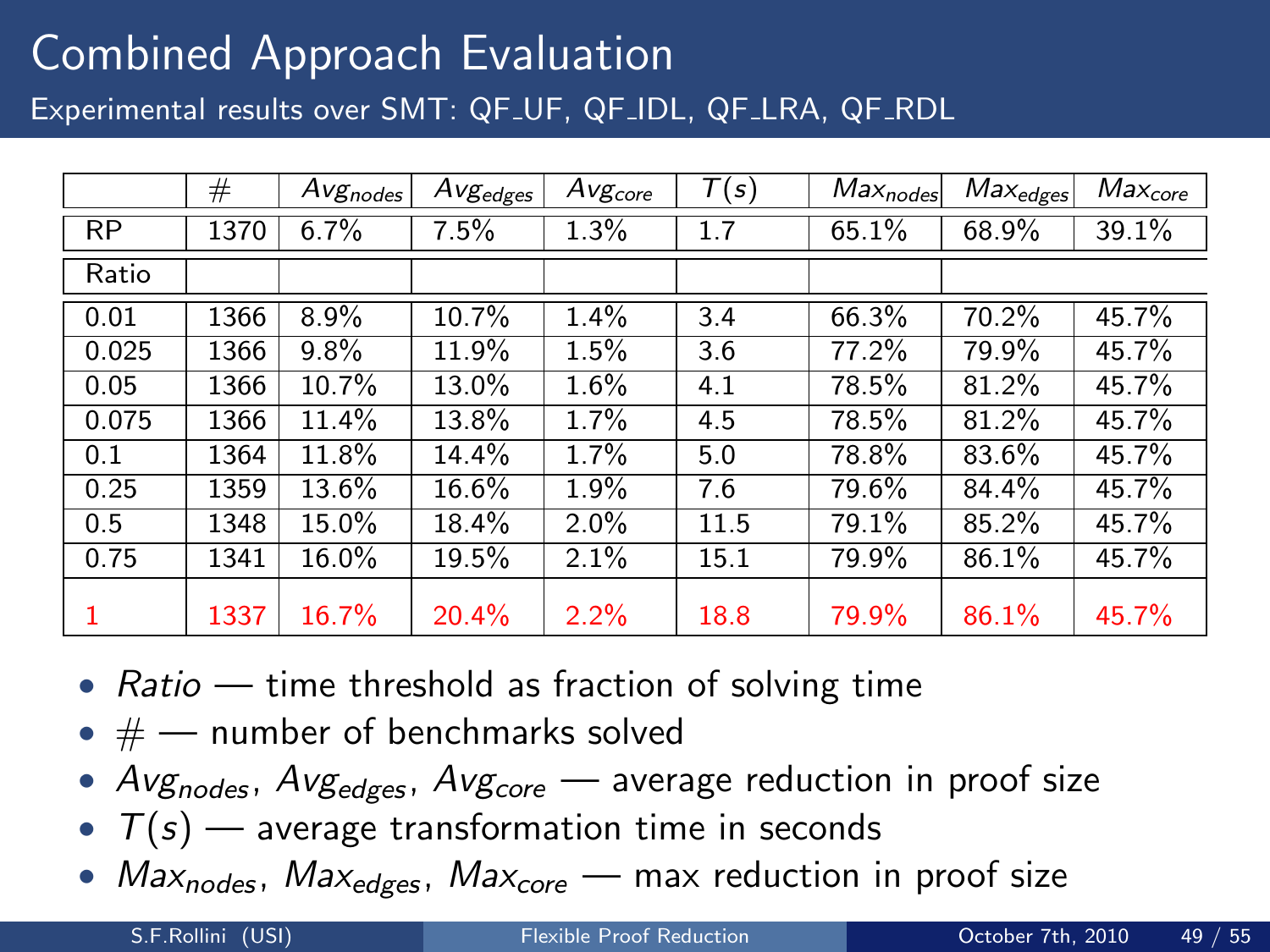Experimental results over SAT

|           | #  | $Avg_{nodes}$ | $Avg_{edges}$ | $Avg_{core}$ | T(s)  | $\bar{M}$ a $x_{nodes}$ | $\bar{M}$ a $x_{edges}$ l | $\bar{M}$ a $x_{core}$ |
|-----------|----|---------------|---------------|--------------|-------|-------------------------|---------------------------|------------------------|
| <b>RP</b> | 25 | 5.9%          | 6.5%          | 1.7%         | 10.8  | 33.1%                   | 33.4%                     | 30.3%                  |
| Ratio     |    |               |               |              |       |                         |                           |                        |
| 0.01      | 25 | 6.8%          | 7.9%          | 1.7%         | 32.3  | 34.0%                   | 34.4%                     | 30.5%                  |
| 0.025     | 25 | 6.8%          | 7.9%          | 1.7%         | 32.3  | 34.0%                   | 34.4%                     | 30.5%                  |
| 0.05      | 25 | $7.0\%$       | $8.2\%$       | 1.8%         | 40.0  | 34.0%                   | 34.4%                     | 30.5%                  |
| 0.075     | 25 | 7.2%          | $8.4\%$       | 1.8%         | 49.3  | 34.7%                   | 35.1%                     | 30.5%                  |
| 0.1       | 25 | $7.3\%$       | $8.4\%$       | 1.8%         | 60.2  | 34.7%                   | 35.1%                     | 30.5%                  |
| 0.25      | 25 | $7.6\%$       | $8.8\%$       | 1.9%         | 125.3 | 39.8%                   | 40.6%                     | 31.7%                  |
| 0.5       | 25 | 7.8%          | $9.1\%$       | 1.9%         | 243.5 | 41.0%                   | 41.9%                     | 32.1%                  |
| 0.75      | 25 | $7.9\%$       | $9.3\%$       | 1.9%         | 360.0 | 41.6%                   | 42.6%                     | 32.1%                  |
| 1         | 23 | 8.4%          | $9.9\%$       | 2.1%         | 175.6 | 33.1%                   | 33.4%                     | 30.6%                  |

- Ratio time threshold as fraction of solving time
- $\bullet \#$  number of benchmarks solved
- $Avg<sub>nodes</sub>$ ,  $Avg<sub>edges</sub>$ ,  $Avg<sub>cores</sub>$  average reduction in proof size
- $T(s)$  average transformation time in seconds
- $Max_{nodes}$ ,  $Max_{edges}$ ,  $Max_{cores}$  max reduction in proof size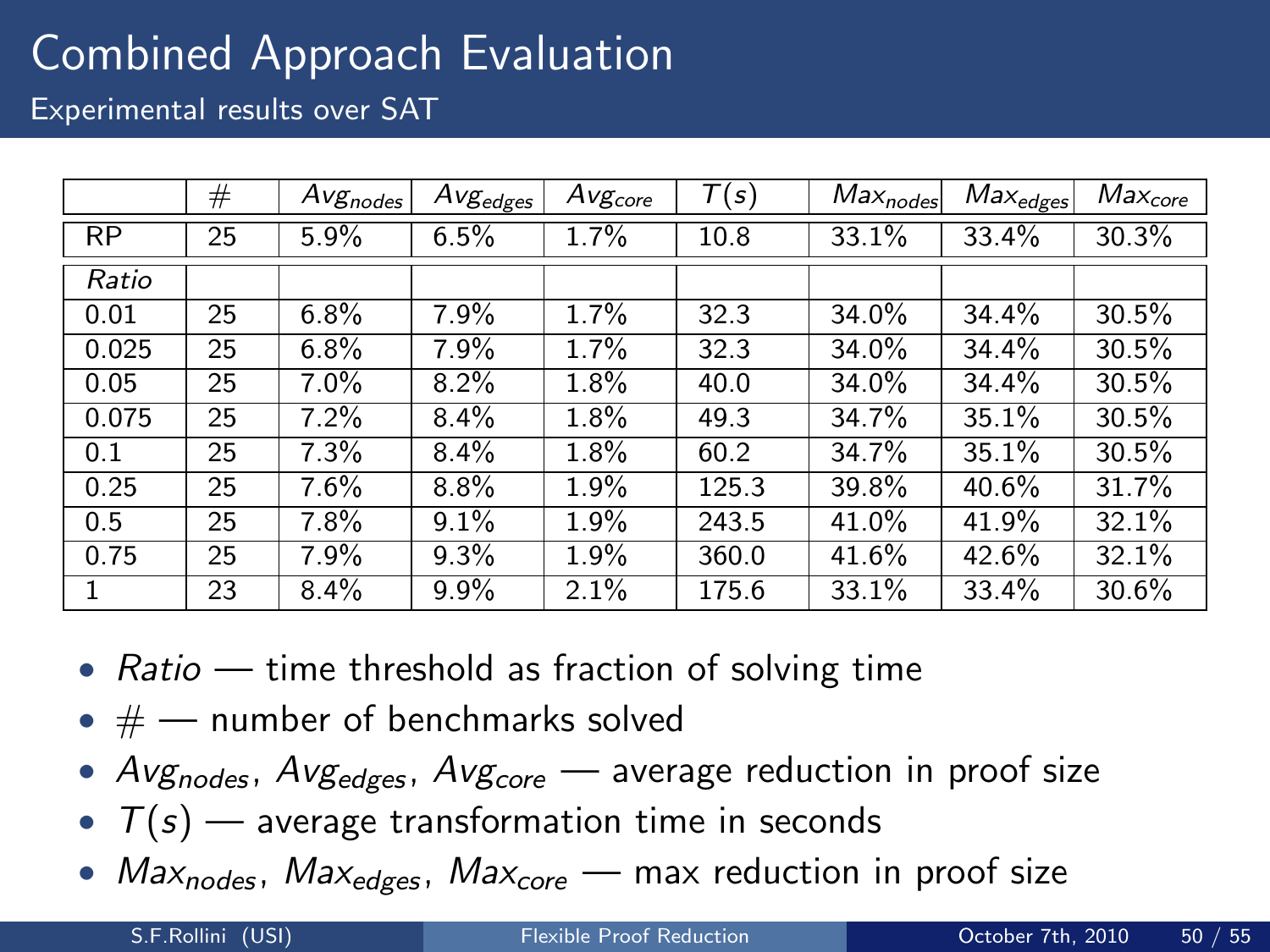Experimental results over SAT

|           | #  | $Avg$ <sub>nodes</sub> | $Avg_{edges}$ | $Avg_{core}$ | T(s)  | $Max_{nodes}$ | $Max_{edges}$ | $Max_{core}$ |
|-----------|----|------------------------|---------------|--------------|-------|---------------|---------------|--------------|
| <b>RP</b> | 25 | 5.9%                   | 6.5%          | $1.7\%$      | 10.8  | 33.1%         | 33.4%         | 30.3%        |
| Ratio     |    |                        |               |              |       |               |               |              |
| 0.01      | 25 | $6.8\%$                | 7.9%          | 1.7%         | 32.3  | 34.0%         | 34.4%         | 30.5%        |
| 0.025     | 25 | $6.8\%$                | 7.9%          | 1.7%         | 32.3  | 34.0%         | 34.4%         | 30.5%        |
| 0.05      | 25 | $7.0\%$                | $8.2\%$       | 1.8%         | 40.0  | 34.0%         | 34.4%         | 30.5%        |
| 0.075     | 25 | $7.2\%$                | $8.4\%$       | 1.8%         | 49.3  | 34.7%         | 35.1%         | 30.5%        |
| 0.1       | 25 | $7.3\%$                | $8.4\%$       | 1.8%         | 60.2  | 34.7%         | 35.1%         | 30.5%        |
| 0.25      | 25 | $7.6\%$                | $8.8\%$       | 1.9%         | 125.3 | 39.8%         | 40.6%         | 31.7%        |
| 0.5       | 25 | 7.8%                   | 9.1%          | 1.9%         | 243.5 | 41.0%         | 41.9%         | 32.1%        |
| 0.75      | 25 | 7.9%                   | $9.3\%$       | 1.9%         | 360.0 | 41.6%         | 42.6%         | 32.1%        |
| 1         | 23 | 8.4%                   | $9.9\%$       | 2.1%         | 175.6 | 33.1%         | 33.4%         | 30.6%        |

- Ratio  $-$  time threshold as fraction of solving time
- $\bullet \#$  number of benchmarks solved
- $Avg<sub>nodes</sub>$ ,  $Avg<sub>edges</sub>$ ,  $Avg<sub>core</sub>$  average reduction in proof size
- $T(s)$  average transformation time in seconds
- $Max_{nodes}$ ,  $Max_{edges}$ ,  $Max_{cores}$  max reduction in proof size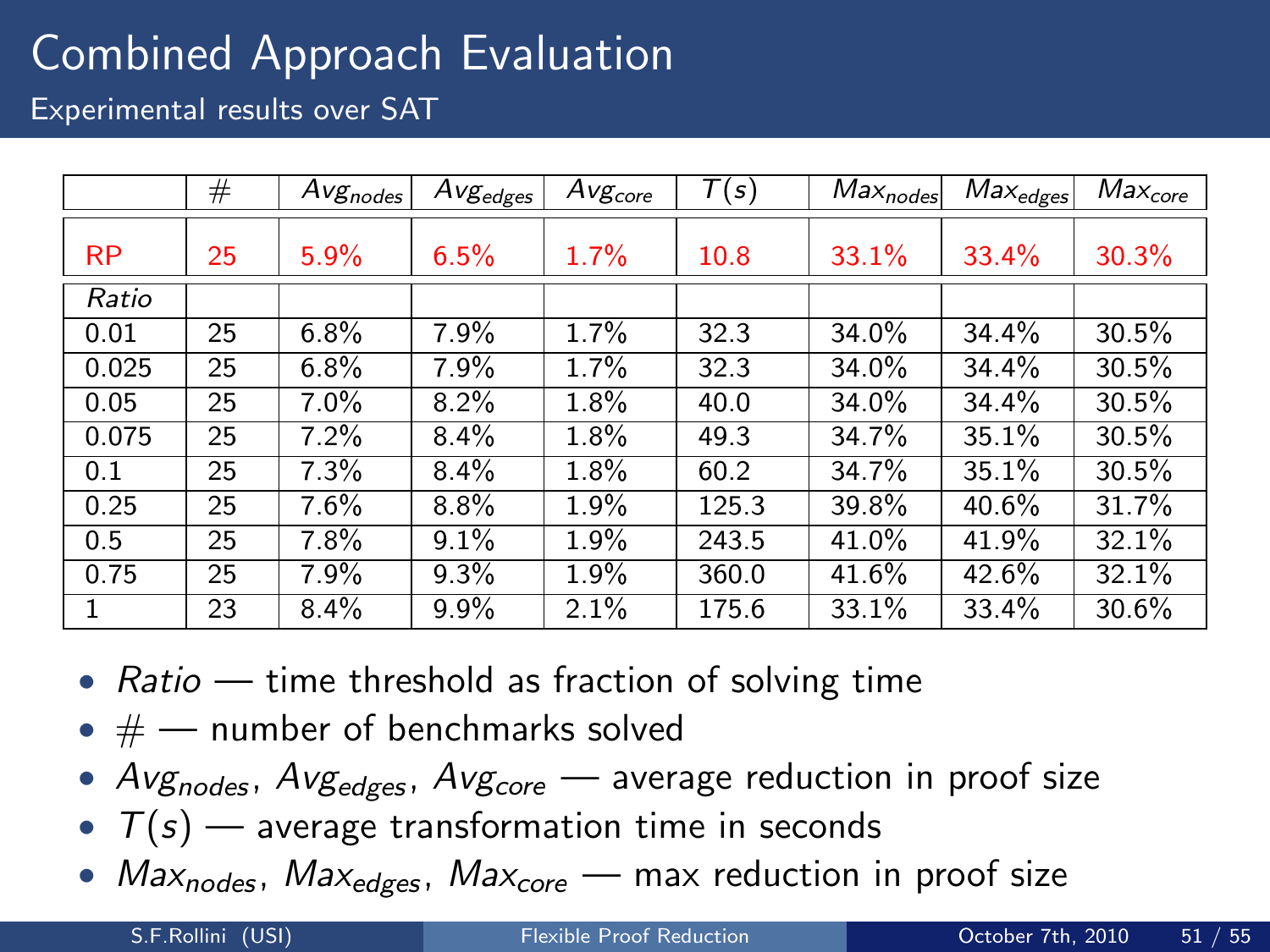Experimental results over SAT

|           | #  | $Avg$ <sub>nodes</sub> | $Avg_{edges}$ | $Avg_{core}$ | T(s)  | $Max_{nodes}$ | $Max_{edges}$ | $Max_{core}$ |
|-----------|----|------------------------|---------------|--------------|-------|---------------|---------------|--------------|
| <b>RP</b> | 25 | $5.9\%$                | 6.5%          | 1.7%         | 10.8  | 33.1%         | 33.4%         | 30.3%        |
| Ratio     |    |                        |               |              |       |               |               |              |
| 0.01      | 25 | 6.8%                   | 7.9%          | 1.7%         | 32.3  | 34.0%         | 34.4%         | 30.5%        |
| 0.025     | 25 | $6.8\%$                | 7.9%          | 1.7%         | 32.3  | 34.0%         | 34.4%         | 30.5%        |
| 0.05      | 25 | $7.0\%$                | $8.2\%$       | 1.8%         | 40.0  | 34.0%         | 34.4%         | 30.5%        |
| 0.075     | 25 | 7.2%                   | $8.4\%$       | 1.8%         | 49.3  | 34.7%         | 35.1%         | 30.5%        |
| 0.1       | 25 | 7.3%                   | 8.4%          | 1.8%         | 60.2  | 34.7%         | 35.1%         | 30.5%        |
| 0.25      | 25 | 7.6%                   | 8.8%          | 1.9%         | 125.3 | 39.8%         | 40.6%         | 31.7%        |
| 0.5       | 25 | $7.8\%$                | 9.1%          | 1.9%         | 243.5 | 41.0%         | 41.9%         | 32.1%        |
|           |    |                        |               |              |       |               |               |              |
| 0.75      | 25 | 7.9%                   | 9.3%          | 1.9%         | 360.0 | 41.6%         | 42.6%         | 32.1%        |
| 1         | 23 | 8.4%                   | $9.9\%$       | 2.1%         | 175.6 | 33.1%         | 33.4%         | 30.6%        |

- Ratio  $-$  time threshold as fraction of solving time
- $\bullet \#$  number of benchmarks solved
- $Avg<sub>nodes</sub>$ ,  $Avg<sub>edges</sub>$ ,  $Avg<sub>core</sub>$  average reduction in proof size
- $T(s)$  average transformation time in seconds
- $Max_{nodes}$ ,  $Max_{edges}$ ,  $Max_{cores}$  max reduction in proof size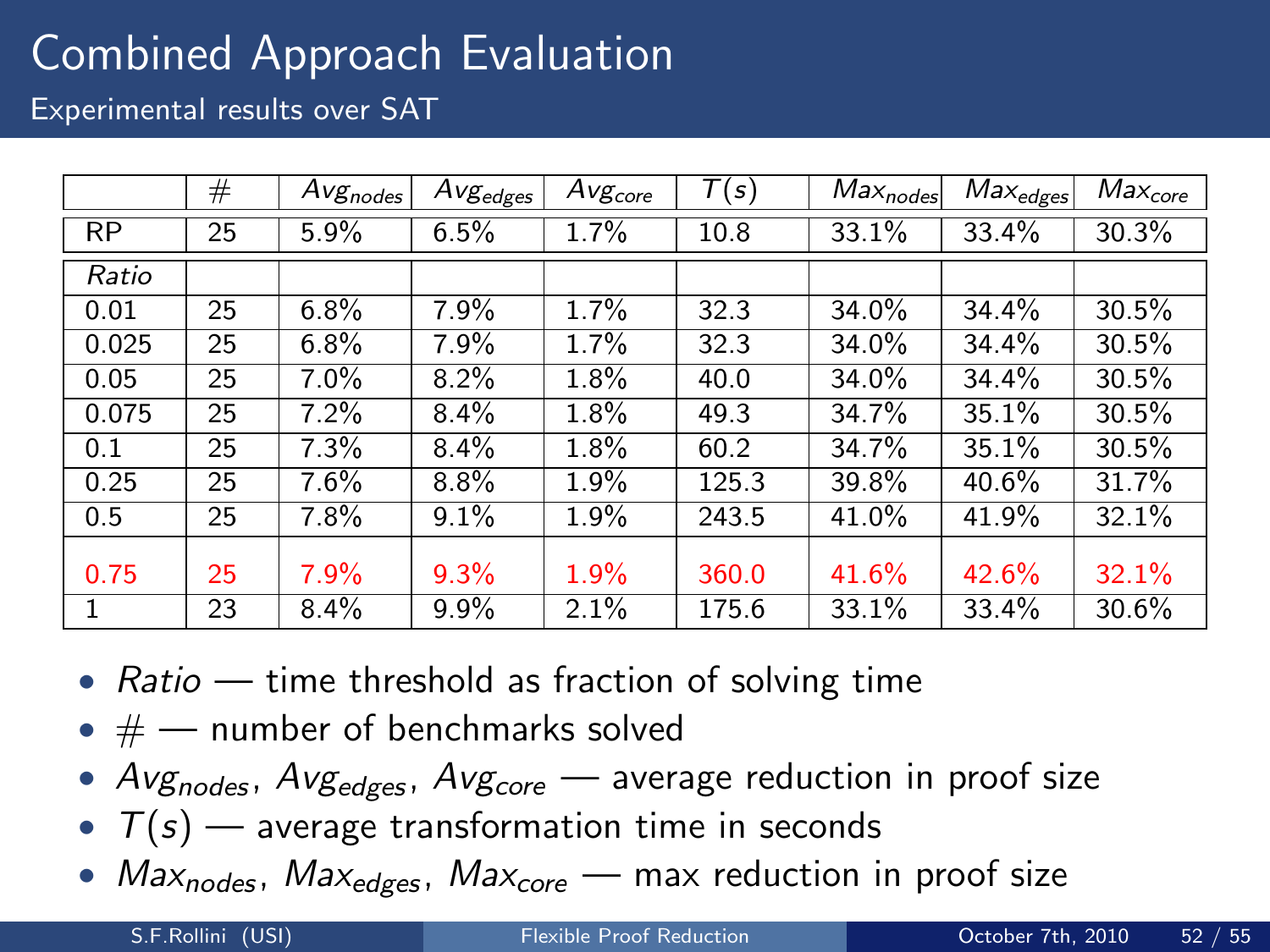### **1** [Background](#page-5-0)

### 2 [Motivation and Related Work](#page-23-0)

#### **3** [Contribution](#page-49-0)

- **[Proof Reduction Framework](#page-50-0)**
- <span id="page-98-0"></span>**[Implementation and Evaluation](#page-81-0)**

### 4 [Summary and Future Work](#page-98-0)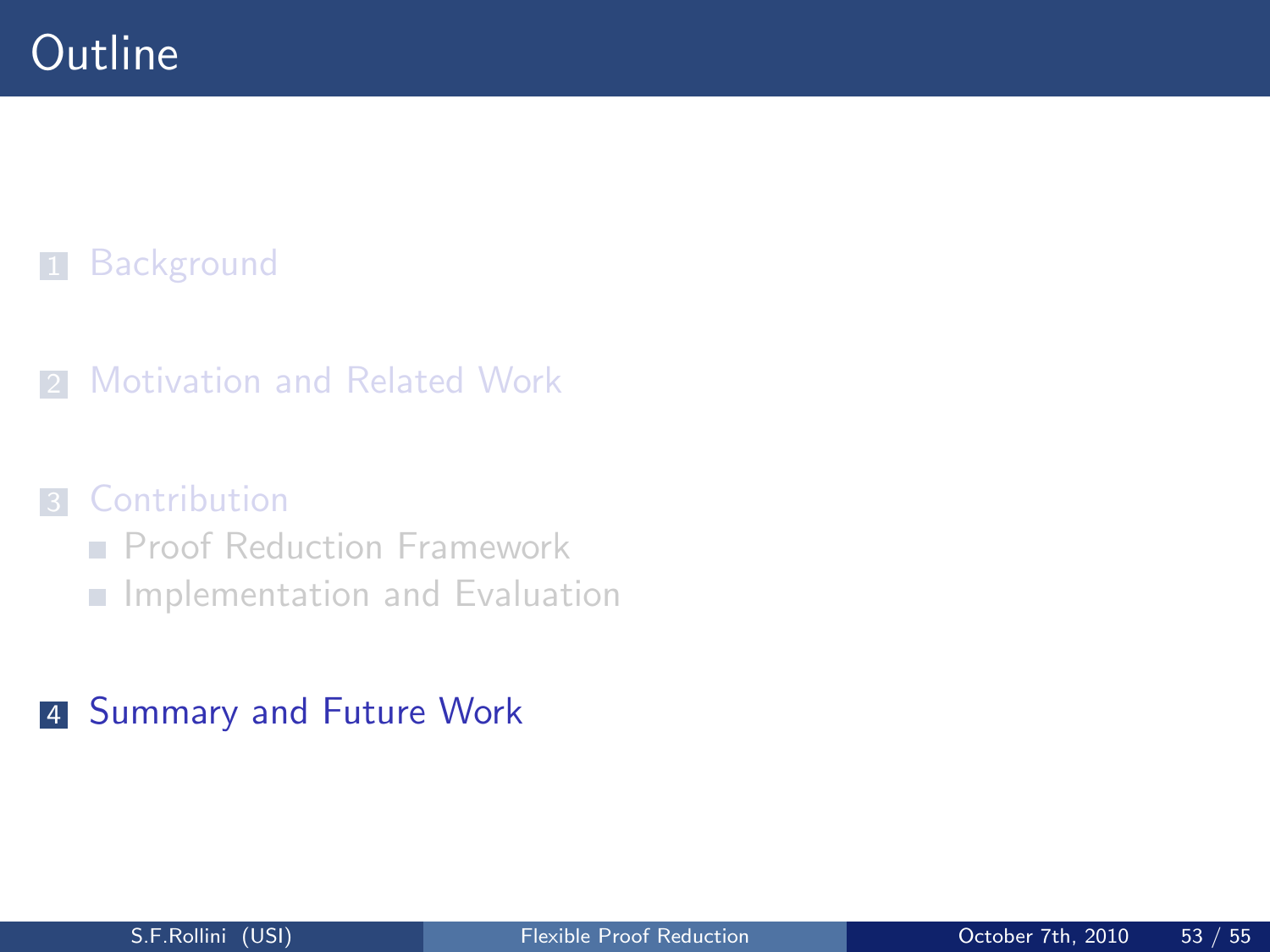• Summary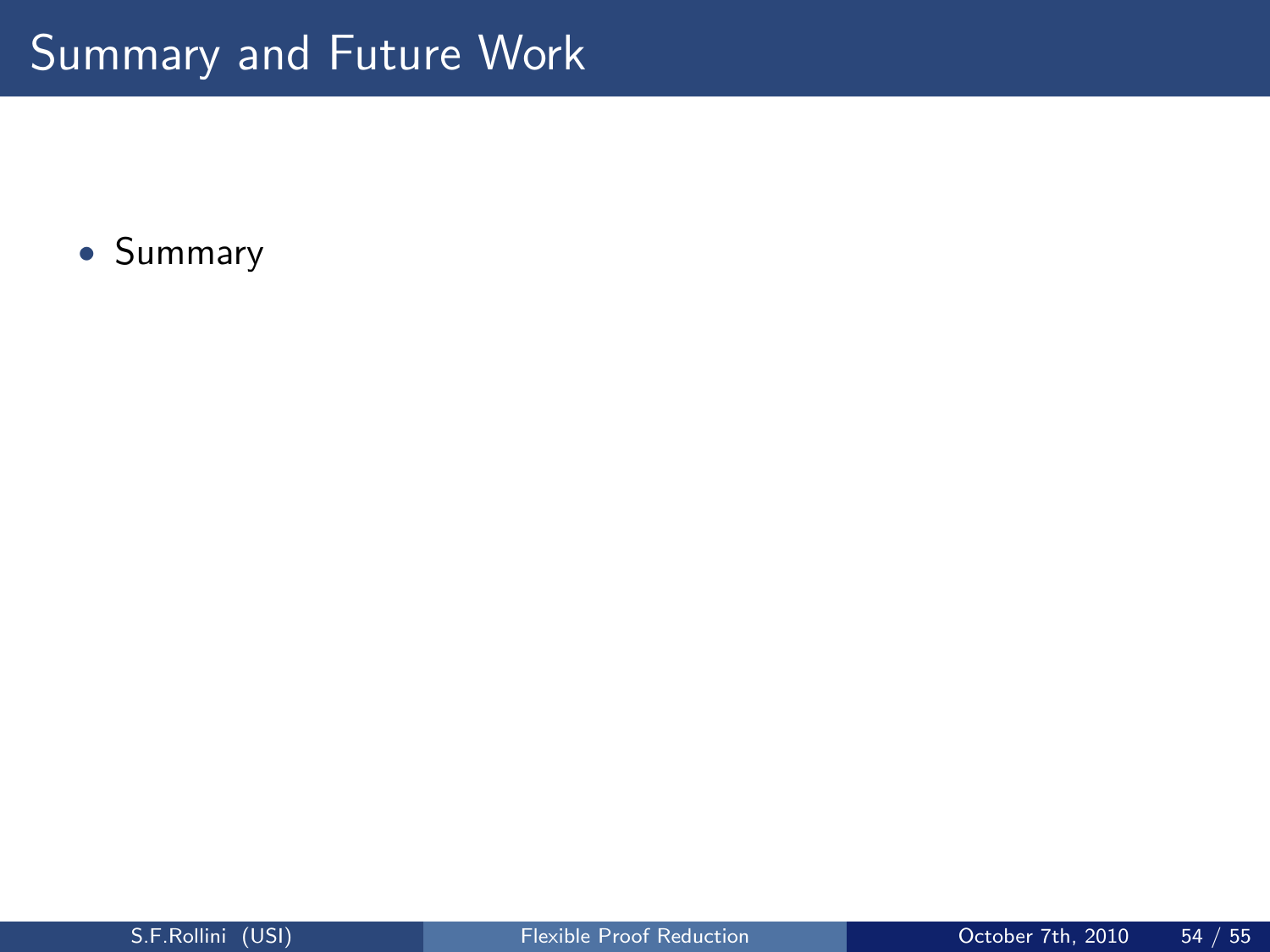### • Summary

• Rule-based proof reduction framework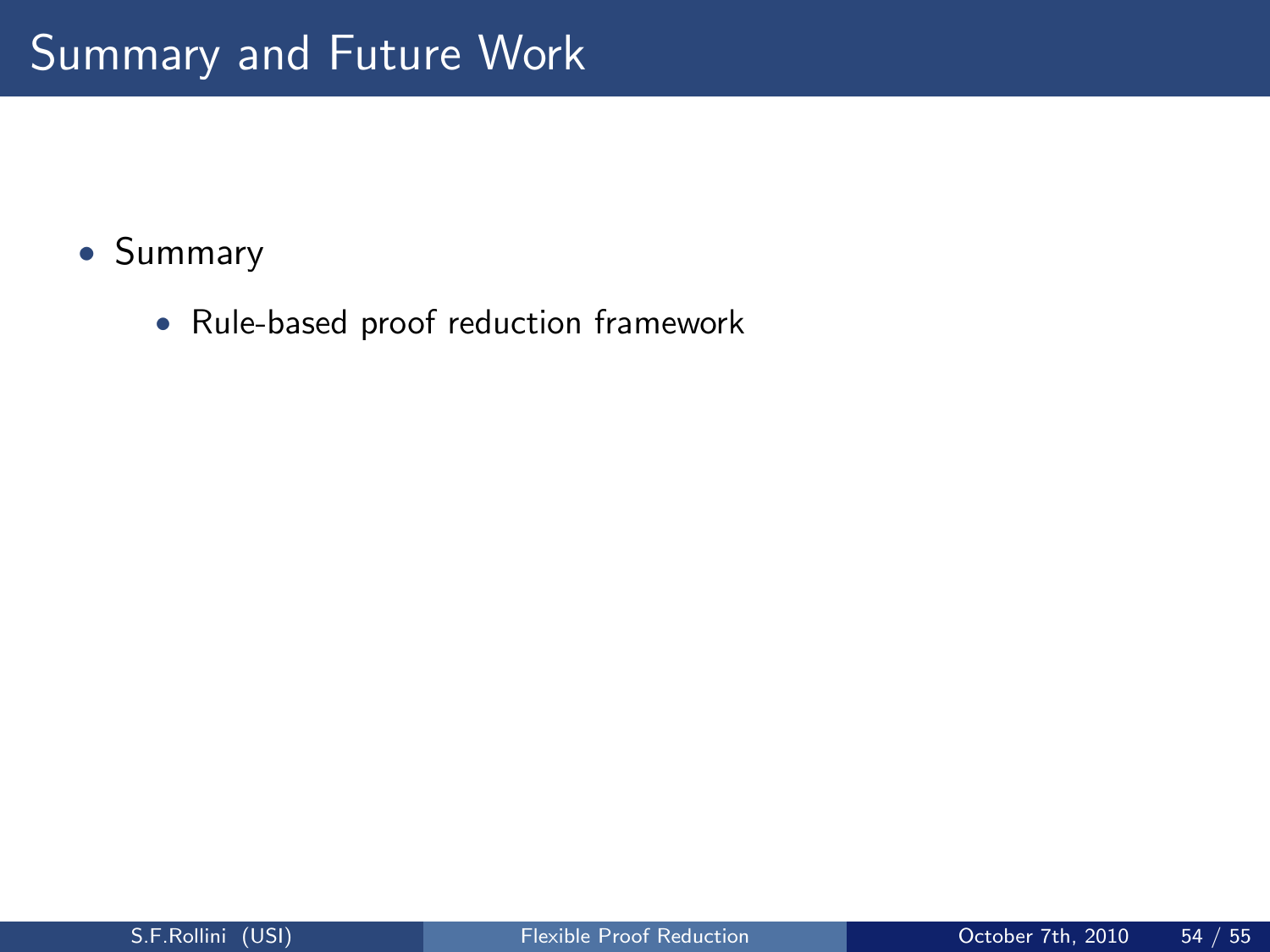#### • Summary

- Rule-based proof reduction framework
- Pivots redundancies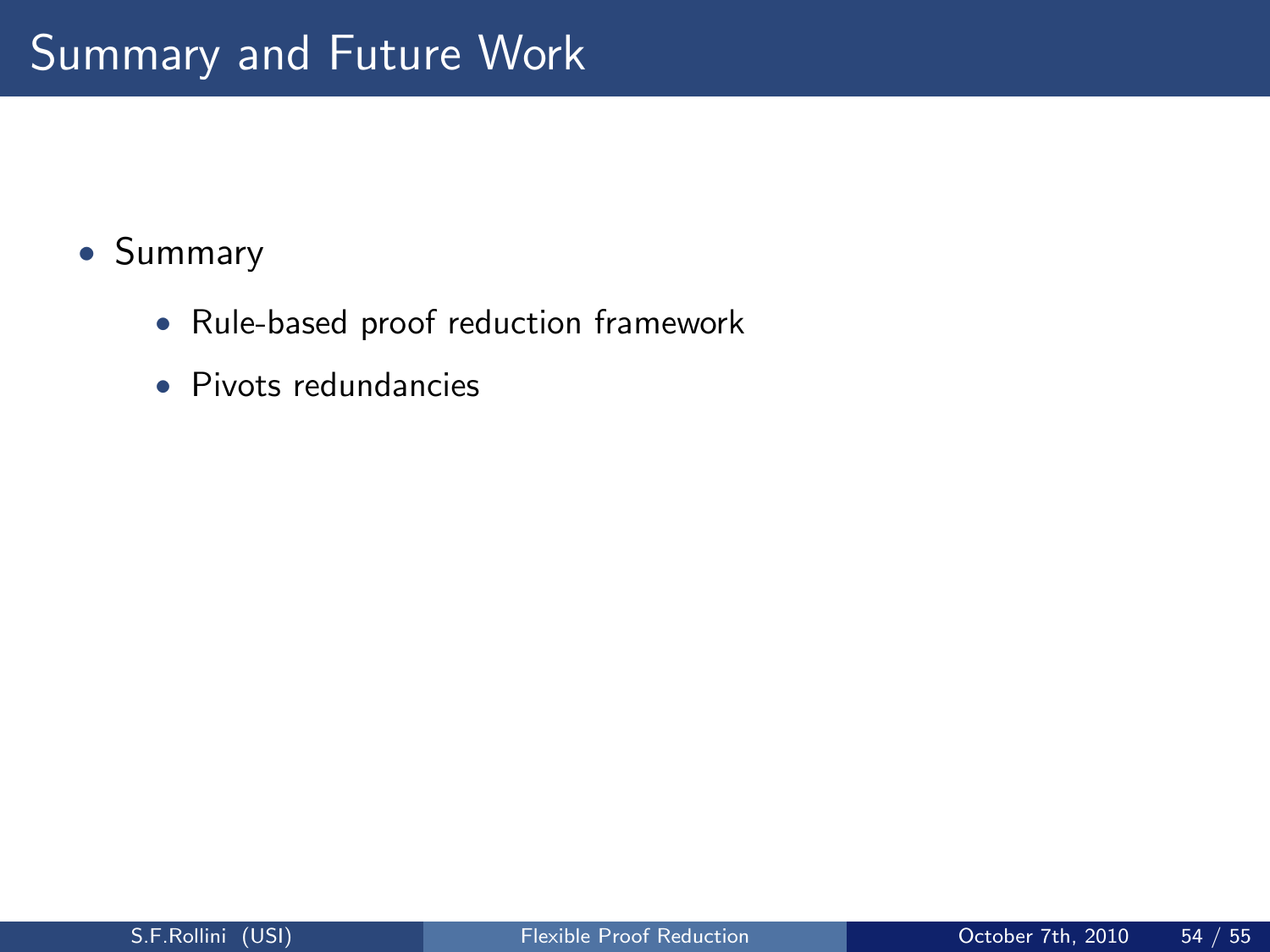#### • Summary

- Rule-based proof reduction framework
- Pivots redundancies
- Comparison and evaluation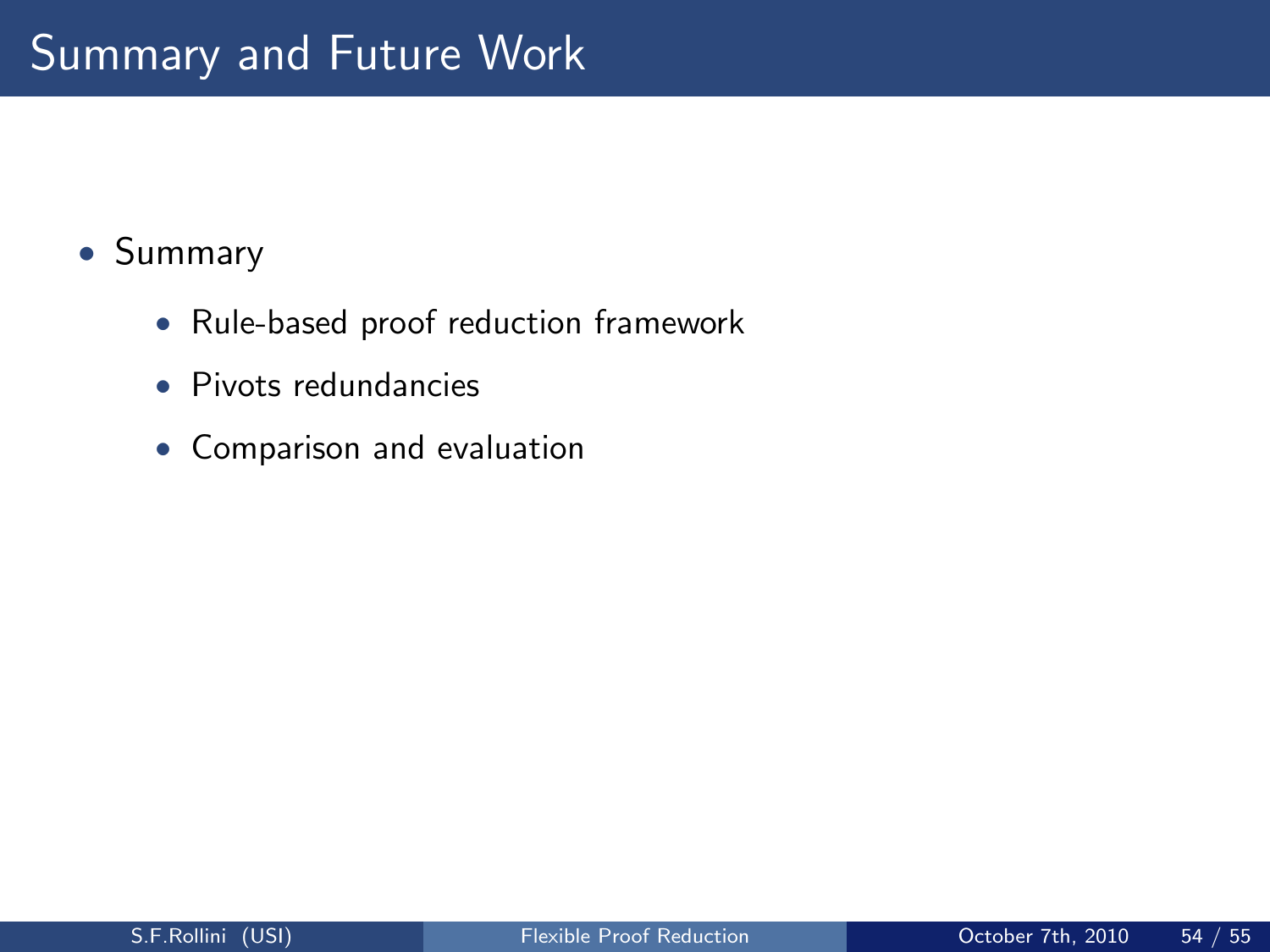#### • Summary

- Rule-based proof reduction framework
- Pivots redundancies
- Comparison and evaluation

• Future Work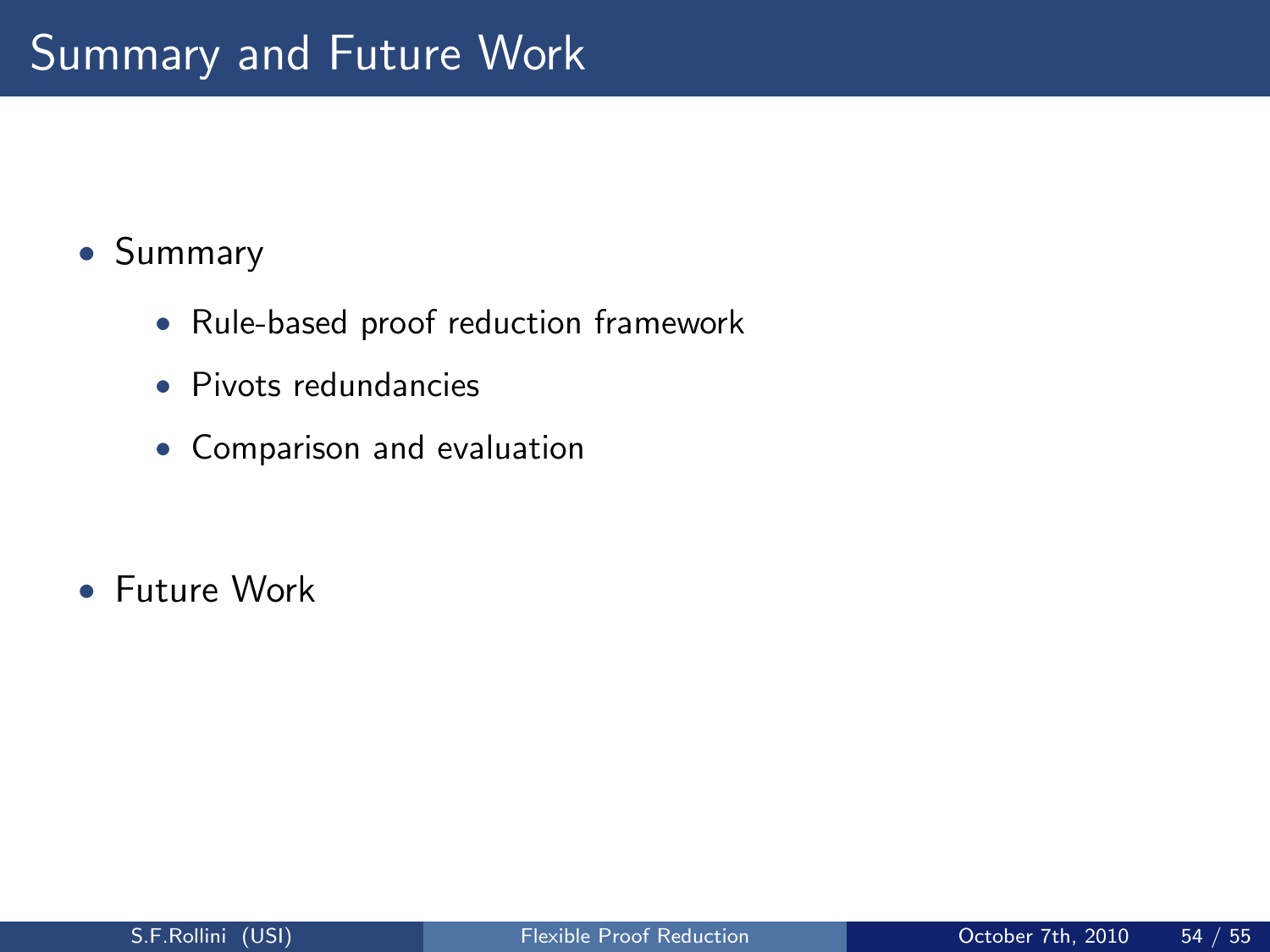#### • Summary

- Rule-based proof reduction framework
- Pivots redundancies
- Comparison and evaluation

- Future Work
	- Exploitation of DPLL proof structure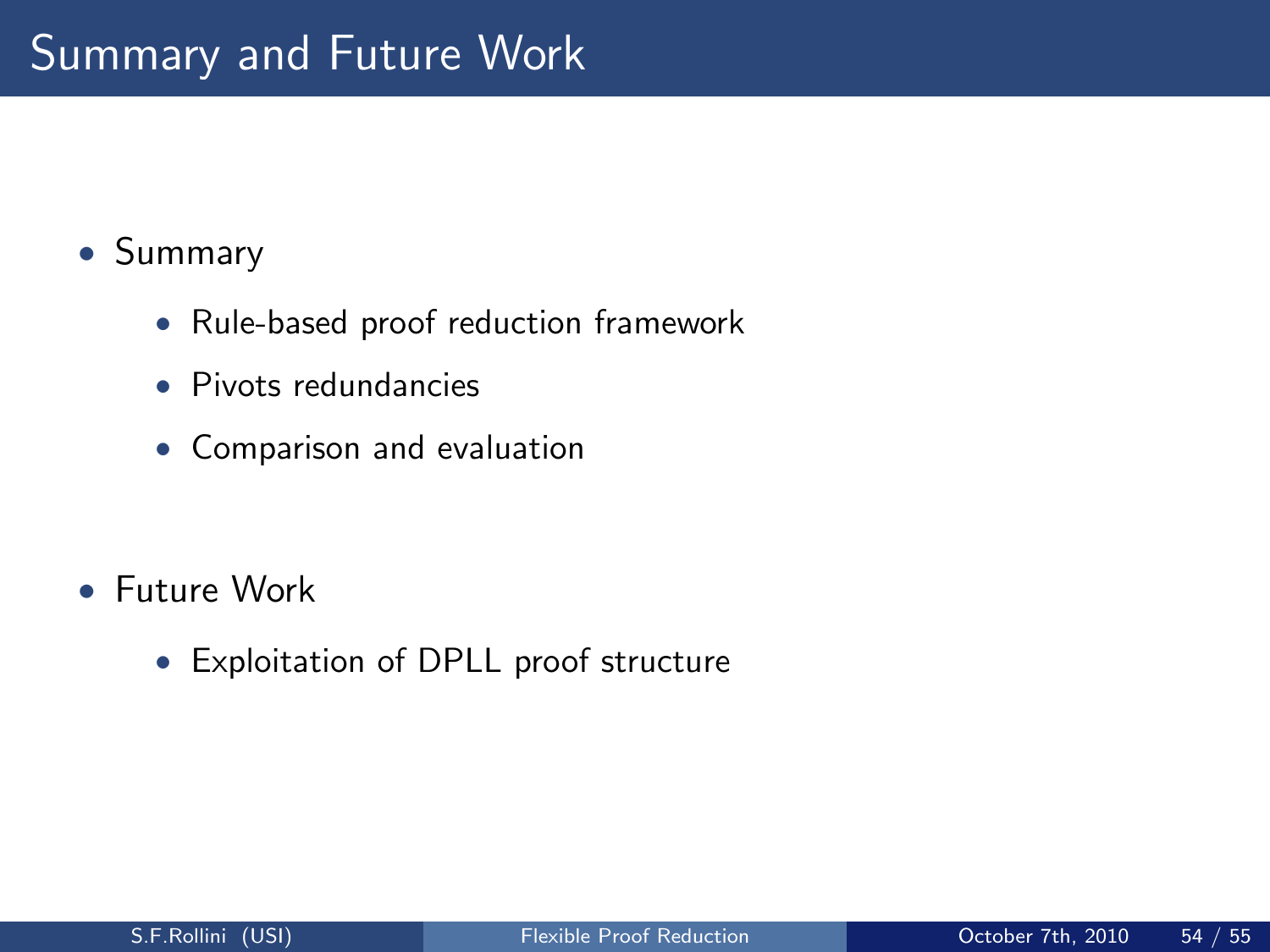#### • Summary

- Rule-based proof reduction framework
- Pivots redundancies
- Comparison and evaluation

- Future Work
	- Exploitation of DPLL proof structure
	- Evaluation on concrete applications (e.g. interpolation)